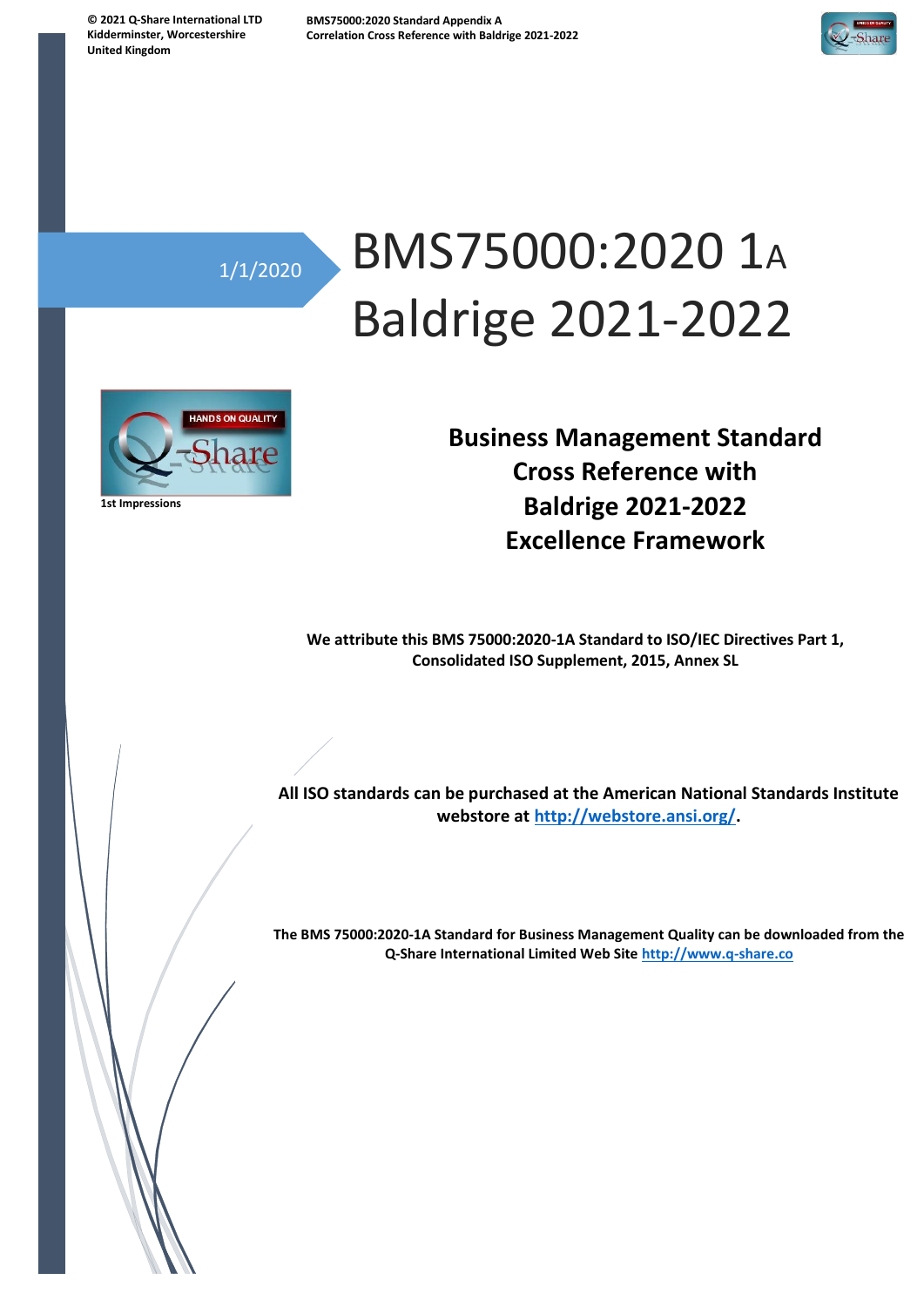### **Introduction**

In commencing this exercise, I wanted to determine if the Baldrige Excellence Framework 2021-2022 would be a competitor or companion to the BMS75000:2020 Business Management Standard.

By following the Baldrige Excellence Framework an organization will be better able to position itself to succeed and accomplish the missions set by the executive which have been derived from stakeholders expectations and have a greater sense of clarity that can align with the aspirations of the shareholders, suppliers, customers, and key partners.

In comparison, the BMS75000:2020 Business Management Standard is directed at improving the decision-making of the organization's executives by ensuring such decisions are made from an informed and defendable position at all times. Its prime function is to provide a system for best business practices that can support the executive decision-makers in the organization to make informed and correct decisions given the occasion and information to hand.

The advantages we have derived from comparing the challenges and inquiries in the Baldrige Excellence Framework 2021-2022 *(BEF)* with the Business Management Standard BMS75000:2020 *(BMS75k)* contents and solutions are significant. The parity in both initiatives remains a significant validation of both methods by which we approach the subject and integrity of Better Business Management. There is a synergy between the BMS75k standard and the BEF framework which compliments each other, despite the approach being from totally different positions because the Baldrige Excellence Framework 2021-2022 is inquisitive non-prescriptive where as the BMS75000:2020 Business Management Standard is Prescriptive and Instructural.

By compliance with BMS75000:2020 Business Management Standard, we can achieve a good score in the testing of the Baldrige Excellence Framework 2021-2022 and likewise, by applying and scoring high in the framework we can prove compliance with the BMS75000:2020 Business Management Standard.

### **Baldrige Excellence Framework 2021-2022**

For over 30 years, the Baldrige Excellence Framework has encouraged organizations of many vocations and numinous orientations, to set and accomplish their:

- Business Mission's Objectives,
- Improve Business Results,
- Become Highley Competitive.

Thousands of organizations internationally use the Baldrige Excellence Framework to improve and get consistently better and sustainable results in their business activities and realized objectives. It is designed to help in the assessment of an organization's strengths and opportunities for improvement.

*Credit: Baldrige Performance Excellence Program*



By completing and acting on this assessment, we are better positioned to accomplish our mission, improve results, and become more competitive. It claims to have the leading edge of validated leadership and performance but unlike the Business Management Standard BMS75k, it is a non-prescriptive framework that empowers organizations to reach their goals, improve results, and become more competitive. The categories set by the Baldrige Excellence Framework represent seven critical aspects of managing and performing as an organization. These are:

- (1) Leadership
- (2) Strategy
- (3) Customers
- (4) Measurement, Analysis, and Knowledge Management
- (5) Workforce
- (6) Operations
- (7) Results.

The Baldrige Excellence Framework promotes "Management by Fact". This requires the measurement and analysis of the organization's performance, both inside the organization and against external metrics such as competitive inteligence. Analysis of performance supports organizational evaluation, alignment, and decision making which are also prime subjects in the BMS75k Standard.

By following the Baldrige Excellence Framework an organization will be better able to position itself to succeed and accomplish the missions set by the executive derived from stakeholders' expectations and have a greater sense of clarity that can align with the aspirations of the shareholders, suppliers, customers, and key partners. There is a much coveted and highly appraised Malcolm Baldrige National Quality Award, which is a Presidential Award recognizing outstanding achievement through the highest standards in business conduct and improvement.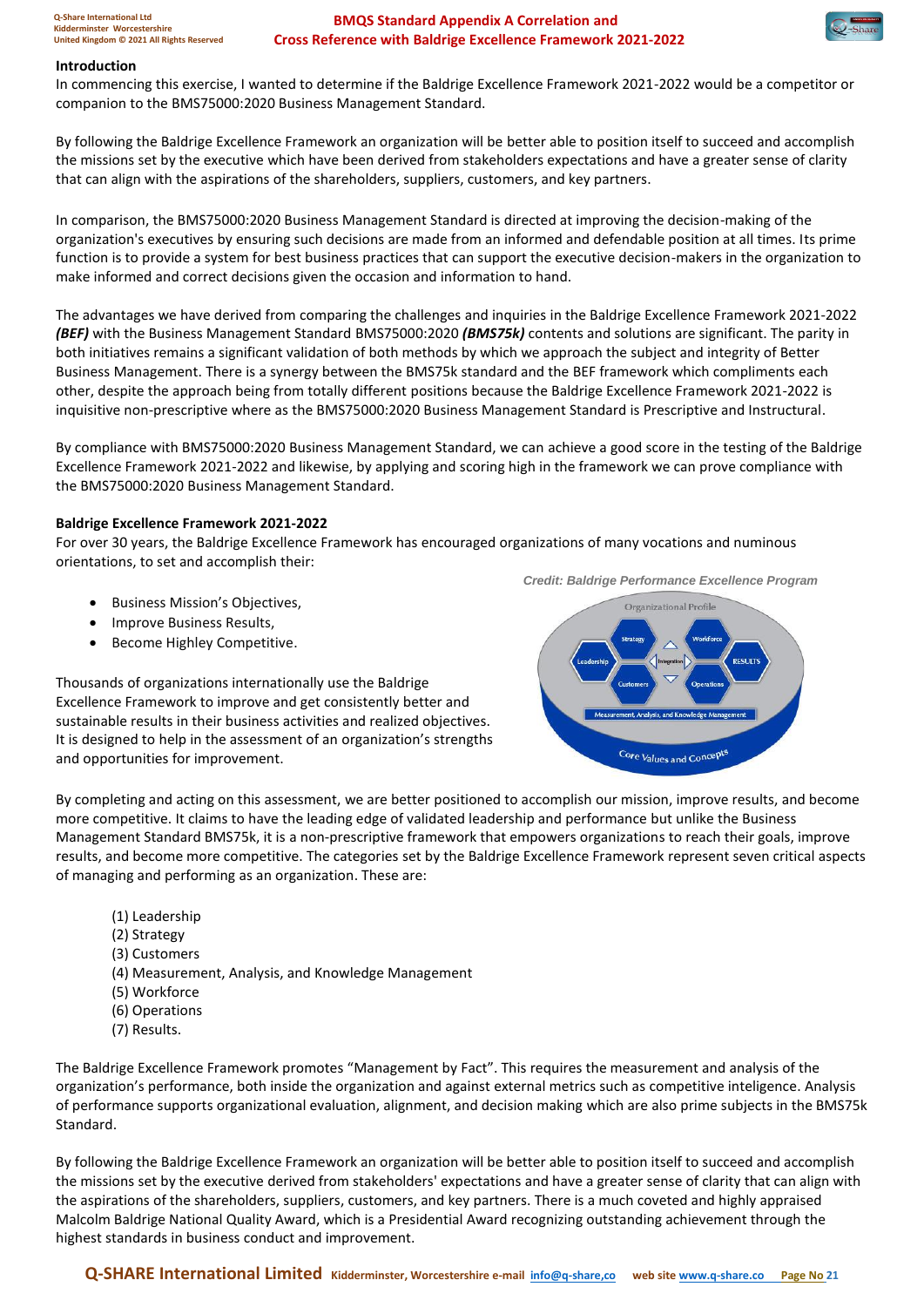### **Business Management Standard BMS75000:2020**

In comparison, the BMS75000:2020 Business Management Standard is directed at improving the decision-making of the organization's executives by ensuring such decisions are made from an informed and defendable position at all times. It promotes the convention of the 5As'



| Anticipate:  | The identification of risks, opportunities, trends, and life cycle stages. |
|--------------|----------------------------------------------------------------------------|
| Assess:      | The determination of a quantified and measurable aspect or attribute.      |
| Accommodate: | The hosting or processing resources needed to accept                       |
| Analyze      | The measurement of the product of the Business Activities                  |
| Account:     | The recording and stewardship of the work done.                            |

Its prime function is to provide a system for best business practices that can support the executive decision-makers in the organization to make informed and correct decisions given the occasion and information to hand. This can provide a degree of due diligence for executives, whose decisions often favor one stakeholder group to the detriment of another and prescribes a series of actions and requirements that provide for the existence and retrieval of records or details of a defendable position to be available for subsequent and retrospective examination and confirmation by other authorities when required.

The BMS75000:2020 Business Management Standard recognizes companies are formed to fulfill a specific purpose in society and that purpose drives everything a company does and achieves. The survival and continuity of a company will depend greatly on its purpose which needs to be accepted by the society in which it operates because business performance is not just assessed against economic performance or profit, but its conduct and contribution to matters of environment and welfare are equally important to its stakeholder. In such organizations, economics are a restraint on what is done and what its managers can do, it cannot, therefore, be its sole objective.

Companies of all types and sizes address matters of quality in the goods and services they provide by reference to standards that permit comparison with that which is specified, and that which is produced. The business itself which facilities the completion and distribution of its goods and services host these activities but has rarely been subjected to specification or verification outside of the scrutiny of its shareholders and financial auditors.

The BMS75000:2020 Business Management Standard becomes a prescription which Companies can compare their achievements with what is expected of their business management. Unless the quality of the Business Management itself, is suitably measured and continually improved, the process by which goods and services are provided cannot themselves be assured for best practice and stewardship of its stakeholders' interests, cooperation and investments.

The quality of the management and the management of the business activity which facilitates the completion and distribution of its goods and services is a concern that has not been suitably addressed in the Quality Management Standards ISO9001:2015 or its industrial derivatives and this needs to be addressed. It is for this purpose that this Business Management standard has been prepared and is offered for use in the application, measurement, assessment, verification, and validation of the Company Business Activities and the quality of the business management. Compliance by use of the Baldrige Excellence Framework would verify and validate the degree to which its application and adherence have been achieved.

It can be applied at all levels in a Company and throughout the life of a business process including a wide range of business activities. This includes business operations, markets, processes, functions, projects, goods, services, research, developments, assignments, strategies, selection, and solutions. This standard can be applied to any type of business, whatever its nature or objective, whether being a profit, or non-profit making Company provided it is engaged in legal trading activity.

It is intended that this standard be utilized to harmonize Business Management processes in existing and future standards. It provides a common approach in support of standards dealing with different markets, industries, and/or sectors, and does not replace those standards. It is intended for 3rd party independent assessments and certification as well as stakeholder assessments and verifications of the Company and the quality of its Business Management activities.

Following this extensive exercise, I can commend the joint approach of the Baldrige Examination and BMS75000 solution to you most strongly.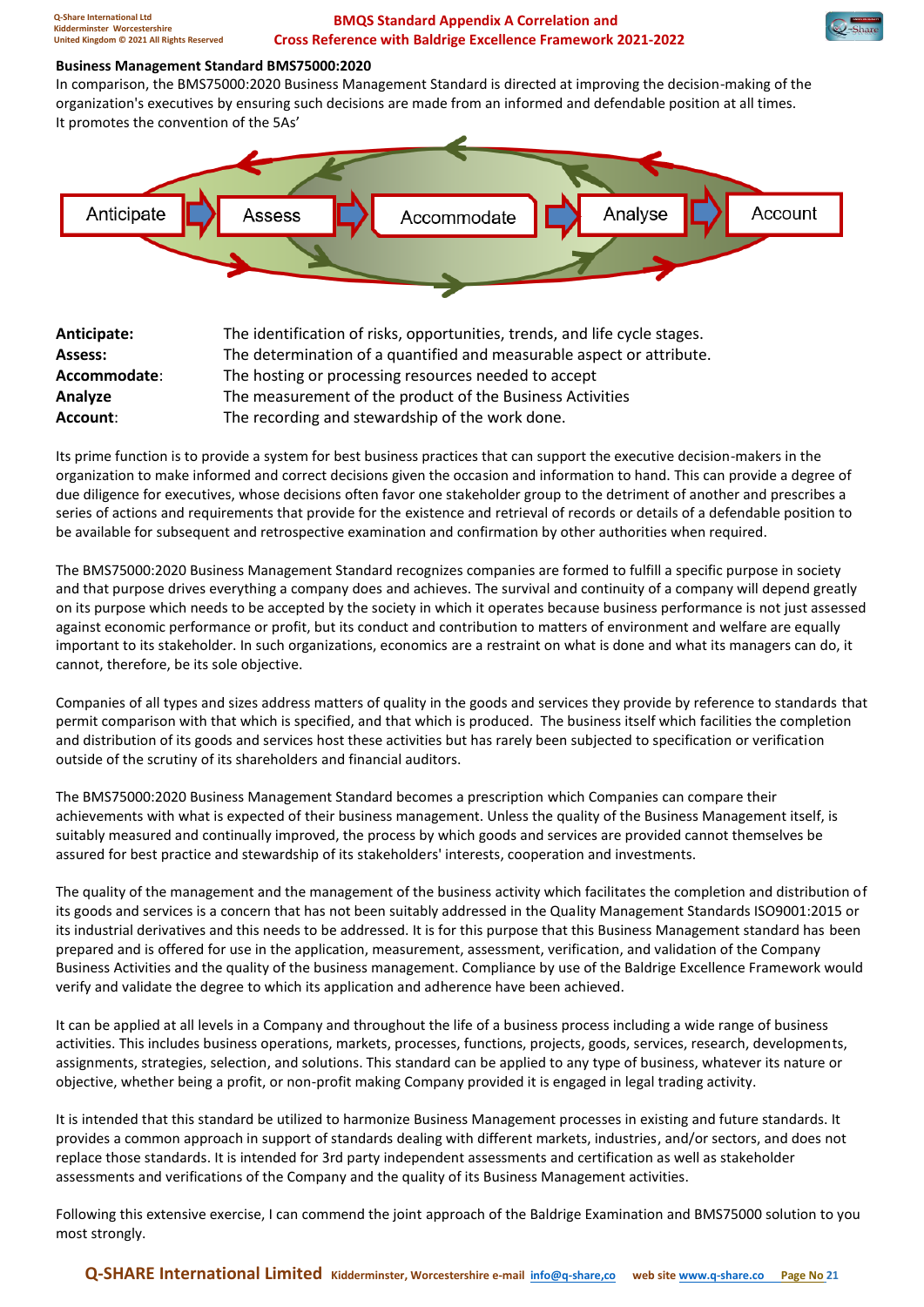

| <b>Clause</b><br>Ref | <b>BMQS75000:2020 Business Management Standard</b><br><b>Solutions and Directives</b> | <b>Clause</b><br>Ref            | <b>Baldrige Excellence Framework 2019-2020</b><br><b>Improvement Management Subjects</b>       |
|----------------------|---------------------------------------------------------------------------------------|---------------------------------|------------------------------------------------------------------------------------------------|
|                      | Foreword                                                                              |                                 | Foreword                                                                                       |
|                      | Introduction                                                                          |                                 | Introduction                                                                                   |
| 0.1<br>0.2           | General<br><b>Business Process approach</b>                                           |                                 | About the Baldrige Excellence Framework<br><b>Criteria for Performance Excellence Overview</b> |
| 0.3                  | Relationship with harmonized standards                                                | ร                               |                                                                                                |
| 0.4                  | Commitment and Inclusion of other management systems                                  |                                 | <b>Requires Addressing</b>                                                                     |
| 1.0                  | <b>SCOPE</b>                                                                          |                                 | How to Use the Baldrige Excellence Framework                                                   |
| 1.1                  | General                                                                               |                                 | <b>Overview: A Systems Perspective</b>                                                         |
| 1.2                  | <b>Application</b>                                                                    |                                 | <b>Areas to Address</b>                                                                        |
| 1.3                  | <b>Conventions</b>                                                                    | ร                               |                                                                                                |
| 2.0                  | <b>NORMATIVE REFERENCES</b>                                                           |                                 | <b>Requires Addressing</b>                                                                     |
| 3.0                  | <b>TERMS AND DEFINITIONS</b>                                                          |                                 | <b>Glossary of Key Terms</b>                                                                   |
| 4.0                  | <b>CONTEXT OF THE BUSINESS</b>                                                        | P.1                             | <b>Organizational Description</b>                                                              |
| 4.1                  | Understanding the Company and its Relations                                           | P.2<br>1.2                      | <b>Organizational Situation</b><br><b>Organizational Culture</b>                               |
| 4.2                  | Understanding the needs and expectations of interested parties                        | 1.2a                            | <b>Organizational Governance</b>                                                               |
| 4.2.1                | General                                                                               | 5.2 <sub>b</sub>                | <b>Organizational Governance and Societal Contributions</b>                                    |
|                      |                                                                                       | 1.2 <sub>b</sub>                | <b>Legal and Ethical Behavior</b>                                                              |
| 4.2.2                | <b>Legal and Regulatory Requirements</b>                                              | 1.2 <sub>b</sub> (1)            | <b>Legal and Regulatory Compliance</b>                                                         |
|                      |                                                                                       | 7.4a(3)                         | Law and Regulation                                                                             |
| 4.2.3                | <b>Identification of Business Stakeholders</b>                                        | P.1b(2)                         | <b>Customers and Stakeholders</b>                                                              |
|                      |                                                                                       | P.1b(3)                         | <b>Suppliers, Partners, and Collaborators</b>                                                  |
| 4.2.4                | <b>Customer Responsibility and Focus</b>                                              | 3.0                             | <b>Customers</b>                                                                               |
|                      |                                                                                       | 7.2a                            | <b>Customer-Focused Results</b>                                                                |
| 4.3                  | <b>Business Management System Scope</b>                                               | ◥                               | <b>Requires Addressing</b>                                                                     |
| 4.4                  |                                                                                       | 1.2a                            | <b>Organizational Governance</b>                                                               |
|                      | <b>Business Management System</b>                                                     | 1.2a(1)                         | <b>Governance System</b>                                                                       |
|                      |                                                                                       | 1.2 <sub>b</sub> (2)            | <b>Ethical Behavior</b>                                                                        |
| 4.5                  | <b>External Business Considerations</b>                                               | 1.2c                            | <b>Societal Contributions</b>                                                                  |
|                      |                                                                                       | 1.2c(1)                         | <b>Societal Well-Being</b>                                                                     |
|                      |                                                                                       | 1.2c(2)<br>1.2a(1)              | <b>Community Support</b><br><b>Governance System</b>                                           |
|                      |                                                                                       | 1.2a(2)                         | <b>Performance Evaluation</b>                                                                  |
| 5.0                  | <b>GOVERNANCE AND COMMITMENT</b>                                                      | 1.2 <sub>b</sub>                | <b>Legal and Ethical Behavior</b>                                                              |
|                      |                                                                                       | 1.2b(1)                         | <b>Legal and Regulatory Compliance</b>                                                         |
|                      |                                                                                       | 1.2 <sub>b</sub> (2)            | <b>Ethical Behavior</b>                                                                        |
|                      |                                                                                       | 7.4                             | Leadership and Governance Results Leadership,                                                  |
|                      |                                                                                       | 7.4a                            | Governance, and Societal Contribution Results                                                  |
| 5.1                  | <b>Commitment</b>                                                                     | 7.4a(1)<br>7.4a(2)              | Leadership<br>Governance                                                                       |
|                      |                                                                                       | 7.4a(3)                         | Law and Regulation (See also Clause 4.2.2 in BMS7500:2020)                                     |
|                      |                                                                                       | 7.4a(4)                         | <b>Ethical Behavior</b>                                                                        |
|                      |                                                                                       | 7.4a(5)                         | <b>Societal Contribution</b>                                                                   |
| 5.1.1                | <b>Teamwork and Engagement</b>                                                        | 5.2                             | <b>Workforce Engagement</b>                                                                    |
|                      |                                                                                       | 4.2 <sub>b</sub> (1)            | <b>Knowledge Management</b>                                                                    |
| 5.1.2                | <b>Management Commitment</b>                                                          | 4.2 <sub>b</sub> (2)            | <b>Best Practices</b>                                                                          |
|                      | <b>Succession Policy and Plan</b>                                                     | 4.2 <sub>b</sub> (3)            | <b>Organizational Learning</b>                                                                 |
| 5.1.3                |                                                                                       | 6.2c(2)<br>7.1 <sub>b</sub> (2) | <b>Business Continuity</b><br><b>Safety and Emergency Preparedness</b>                         |
|                      |                                                                                       | 1.1c                            | <b>Mission and Organizational Performance</b>                                                  |
| 5.2                  | <b>Business Management Policy</b>                                                     | 7.4a(2)                         | Governance                                                                                     |
| 5.3                  | Company roles, responsibilities, and authorities                                      | 1.0                             | Leadership                                                                                     |
| 5.3.1                | <b>Responsibility and authority</b>                                                   | 1.1                             | <b>Senior Leadership</b>                                                                       |
| 5.3.2                | <b>Business Management Representative</b>                                             | $\bullet$                       | <b>Requires Addressing</b>                                                                     |
|                      |                                                                                       | 1.1a                            | <b>Vision and Values</b>                                                                       |
| 5.4                  | <b>Documented Business Management System</b>                                          | 1.1a(1)                         | <b>Setting Vision and Values</b>                                                               |
| 5.4.1                | <b>Business Management Manual</b>                                                     | 1.1a(2)                         | <b>Promoting Legal and Ethical Behavior</b>                                                    |
|                      |                                                                                       | 1.1b                            | Communication                                                                                  |
| 5.4.2                | <b>Business Management Practices</b>                                                  | 1.1c                            | <b>Mission and Organizational Performance</b>                                                  |
| 5.4.3                | <b>Departments and Practices</b>                                                      | 1.1c(1)<br>1.1c(2)              | <b>Creating an Environment for Success</b><br><b>Creating a Focus on Action</b>                |
|                      |                                                                                       | 1.2                             | <b>Governance and Societal Contributions</b>                                                   |
| 5.5                  | <b>Cultural Issues and Conventions</b>                                                | 1.2a                            | <b>Organizational Governance</b>                                                               |
|                      |                                                                                       | 1.2a(1)                         | <b>Governance System</b>                                                                       |
| 5.5.1                | <b>Cultural Issues</b>                                                                | 1.2 <sub>b</sub>                | <b>Legal and Regulatory Compliance</b>                                                         |
|                      |                                                                                       | 1.2 <sub>b</sub> (2)            | <b>Ethical Behavior</b>                                                                        |
|                      |                                                                                       | 7.4a(4)                         | <b>Ethics</b>                                                                                  |
| 5.5.2                | <b>National and International Conventions</b>                                         | 7.4a(5)                         | Society<br><b>Societal Contributions</b>                                                       |
|                      |                                                                                       | 1.2c<br>1.2c(1)                 | <b>Societal Well-Being</b>                                                                     |
|                      |                                                                                       | 1.2c(2)                         | <b>Community Support</b>                                                                       |
|                      |                                                                                       | 7.4a(5)                         | Society                                                                                        |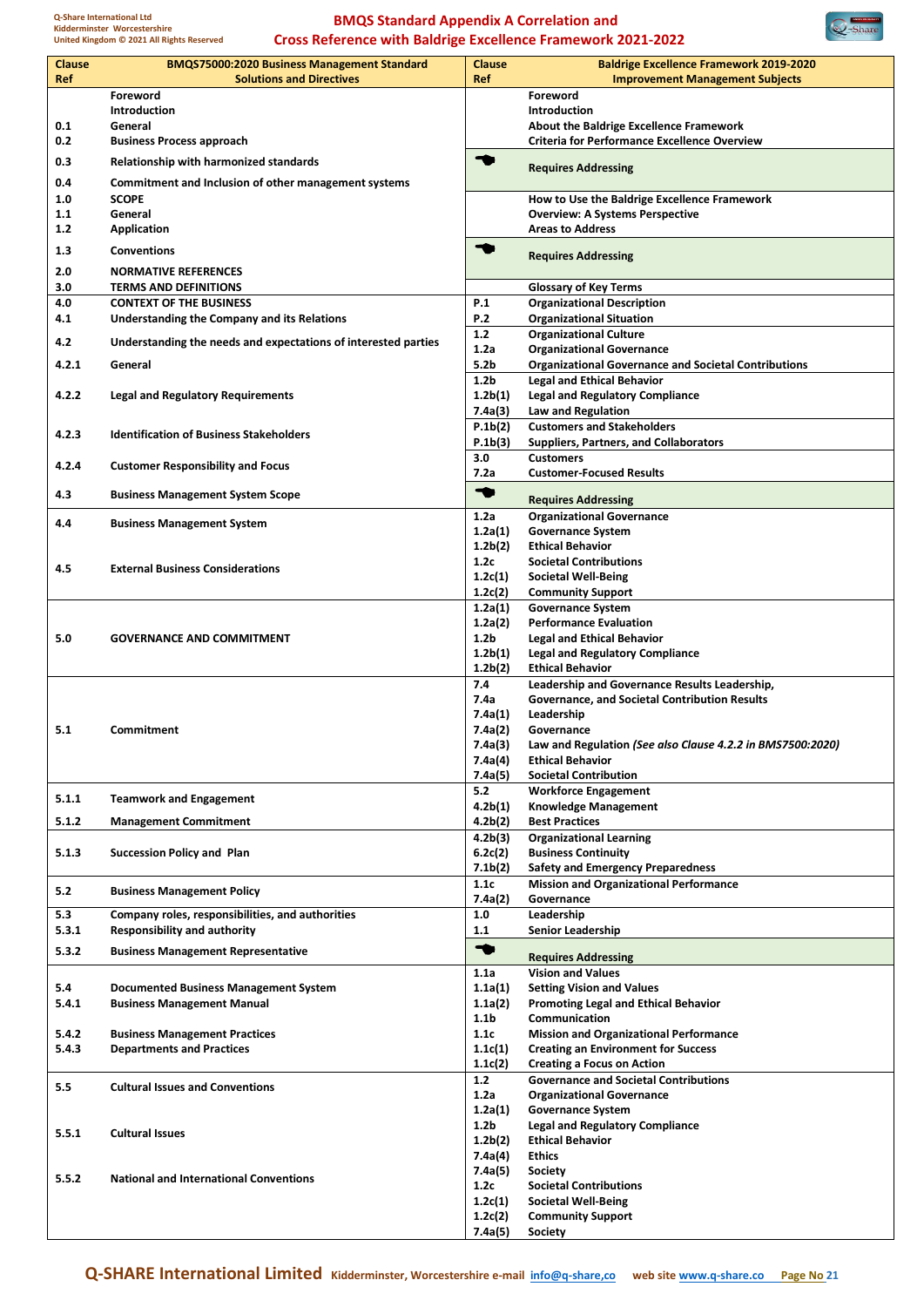

| <b>CLause</b> | <b>BMQS75000:2020 Business Management Standard</b>     | <b>Clause</b>               | <b>Baldrige Excellence Framework 2019-2020</b>                                  |
|---------------|--------------------------------------------------------|-----------------------------|---------------------------------------------------------------------------------|
| Ref           | <b>SOLUTIONS AND DIRECTIVES</b>                        | Ref                         | <b>Improvement Management Subjects</b>                                          |
|               |                                                        | 1.1c(1)                     | <b>Creating an Environment for Success</b>                                      |
|               |                                                        | 1.1c(2)                     | <b>Promoting Legal and Ethical Behavior</b>                                     |
| 6.0           | <b>BUSINESS PLANNING</b>                               | 1.2a(1)                     | <b>Governance System</b>                                                        |
|               |                                                        | 2.1a                        | <b>Strategy Development Process</b>                                             |
|               |                                                        | 2.1a(3)                     | <b>Strategy Development Considerations</b>                                      |
| 6.1           | <b>Actions to Address Risks and Opportunities</b>      | 2.1 <sub>b</sub> (3)        | <b>Strategy Considerations</b>                                                  |
|               |                                                        | 6.1d                        | <b>Management of Opportunities for Innovation</b>                               |
|               |                                                        | 6.2 <sub>b</sub>            | <b>Security and Cybersecurity</b>                                               |
| 6.1.1         | <b>Risk Identification and Management</b>              | 6.2c(2)                     | <b>Business Continuity and Resilience</b>                                       |
|               |                                                        | 7.4a(2)                     | <b>Governance Accountability</b>                                                |
|               |                                                        | 7.5a(1)                     | <b>Financial, Market, and Strategy Results</b>                                  |
| 6.1.2         | <b>Make or Buy Analysis and Planning</b>               | ◆                           | <b>Requires Addressing</b>                                                      |
|               |                                                        | 2.1a(2)                     | Innovation                                                                      |
|               |                                                        | 4.1                         | <b>Measurement, Analysis, Improvement Organizational Performance</b>            |
| 6.1.3         | <b>Project Management Planning</b>                     | 4.1c(1)                     | <b>Future performance Improvement</b>                                           |
|               |                                                        | 6.1 <sub>d</sub>            | <b>Innovation Management</b>                                                    |
|               |                                                        | P.2c                        | <b>Performance Improvement System</b>                                           |
|               |                                                        | 2.1a(1)                     | <b>Strategic Planning Process</b>                                               |
|               |                                                        | 2.1a(2)                     | <b>Innovation Strategy</b>                                                      |
| 6.1.4         | Process Planning, Management, and Control              | 2.1a(4)                     | <b>Work Systems and Core Competencies</b>                                       |
|               |                                                        | 4.1a                        | <b>Performance Measurement</b>                                                  |
|               |                                                        | 4.1a(2)                     | <b>Comparative Data</b>                                                         |
|               |                                                        | 4.1a(3)                     | <b>Measurement Agility</b>                                                      |
|               |                                                        | 6.1a(3)                     | <b>Product and Process Improvement</b>                                          |
| 6.1.5         | <b>Outsourcing and Subcontract Planning</b>            | 6.1 <sub>b</sub> (2)        | <b>Support Processes</b>                                                        |
|               |                                                        | 6.1c                        | <b>Supply-Network Management</b>                                                |
|               |                                                        | P.1a(1)                     | <b>Product Offering</b>                                                         |
|               |                                                        | 2.1a(3)                     | <b>Strategy Considerations</b>                                                  |
| 6.1.6         | <b>Goods and Service Planning Analysis and Reviews</b> | 2.1a(4)                     | <b>Work Systems and Core Competencies</b>                                       |
|               |                                                        | 3.1 <sub>b</sub>            | <b>Customer Segmentation and Product Offerings</b>                              |
|               |                                                        | 3.1 <sub>b</sub> (1)        | <b>Customer Segmentation</b>                                                    |
|               |                                                        | 3.1 <sub>b</sub> (2)        | <b>Product Offerings</b>                                                        |
|               |                                                        | 1.1a(1)                     | <b>Setting Vision and Values</b>                                                |
| 6.2           | <b>Business Objectives and Plans</b>                   | 1.1c(2)                     | <b>Creating a Focus on Action</b>                                               |
|               |                                                        | 2.1a                        | <b>Strategy Development Process</b>                                             |
|               |                                                        | 2.1a(1)                     | <b>Strategic Planning Process</b>                                               |
|               |                                                        | 2.1a(3)                     | <b>Strategy Considerations</b>                                                  |
| 6.2.1         | <b>Business Objectives</b>                             | 2.1a(4)<br>2.1 <sub>b</sub> | <b>Work Systems and Core Competencies</b><br><b>Strategic Objectives</b>        |
|               |                                                        | 2.1 <sub>b</sub> (1)        | <b>Key Strategic Objectives</b>                                                 |
|               |                                                        | 2.1 <sub>b</sub> (2)        | <b>Strategic Objective Considerations</b>                                       |
|               |                                                        | 2.2a(1)                     | <b>Action Plans</b>                                                             |
| 6.2.2         | <b>Business Plans</b>                                  | 2.2a(2)                     | <b>Strategy Implementation</b>                                                  |
|               |                                                        | 2.2a(4)                     | <b>Workforce Plans</b>                                                          |
|               |                                                        | 2.2a(6)                     | <b>Performance Projections</b>                                                  |
|               |                                                        | 7.5                         | <b>Financial, Market, and Strategy Results</b>                                  |
|               |                                                        | 2.2a(2)                     | <b>Action Plan Implementation</b>                                               |
| 6.2.3         | <b>Business Analysis and Planning</b>                  | 2.2a(4)                     | <b>Workforce Plans</b>                                                          |
|               |                                                        | 2.2a(5)                     | <b>Performance Measures</b>                                                     |
|               |                                                        | 4.1b                        | <b>Performance Analysis and Review</b>                                          |
|               |                                                        | P.1b(2)                     | <b>Organizational Relationships Customers and Stakeholders</b>                  |
|               |                                                        | P.2a(1)                     | <b>Competitive Environment Competitive Position</b>                             |
|               |                                                        | 1.1c(1)                     | <b>Creating an Environment for Success</b>                                      |
|               |                                                        | 2.1a(1)                     | <b>Strategic Planning Process</b>                                               |
|               |                                                        | 2.1a(3)                     | <b>Strategy Considerations</b><br><b>Customer Listening Potential Customers</b> |
|               |                                                        | 3.1a(2)<br>3.1 <sub>b</sub> | <b>Customer Segmentation and Product Offerings</b>                              |
| 6.2.4         | <b>Market Analysis and Planning</b>                    | 3.1 <sub>b</sub> (1)        | <b>Customer Segmentation</b>                                                    |
|               |                                                        | 3.1 <sub>b</sub> (2)        | <b>Product Offerings</b>                                                        |
|               |                                                        | 3.2a(1)                     | <b>Relationship Management</b>                                                  |
|               |                                                        | 3.2 <sub>b</sub> (2)        | <b>Customer Satisfaction Relative to Other Organizations</b>                    |
|               |                                                        | 4.1b                        | <b>Performance Analysis and Review</b>                                          |
|               |                                                        | 7.2a(2)                     | <b>Customer Engagement</b>                                                      |
|               |                                                        | 7.5                         | <b>Financial, Market, and Strategy Results</b>                                  |
|               |                                                        | 3.1                         | <b>Customer Expectations:</b>                                                   |
| 6.2.5         | <b>Sales Forecasting and Realization</b>               | 3.1a(1)                     | <b>Customer Listening Current Customers</b>                                     |
|               |                                                        | 3.1 <sub>b</sub> (2)        | <b>Customer Satisfaction Relative to Other Organizations</b>                    |
|               |                                                        | P.1a(5)                     | <b>Regulatory Environment</b>                                                   |
|               |                                                        | P.2a                        | <b>Organizational Situation Competitive Environment</b>                         |
|               |                                                        | 2.1a(3)                     | <b>Strategy Considerations</b>                                                  |
| 6.2.6         | <b>Financial Analysis and Planning</b>                 | 2.2a(3)                     | <b>Resource Allocation</b>                                                      |
|               |                                                        | 4.1b                        | <b>Performance Analysis and Review</b>                                          |
|               |                                                        | 6.2 <sub>b</sub>            | <b>Security and Cybersecurity</b>                                               |
|               |                                                        | 7.4a(2)                     | <b>Governance Results</b>                                                       |
|               |                                                        | 7.5                         | <b>Financial, Market, and Strategy Results</b>                                  |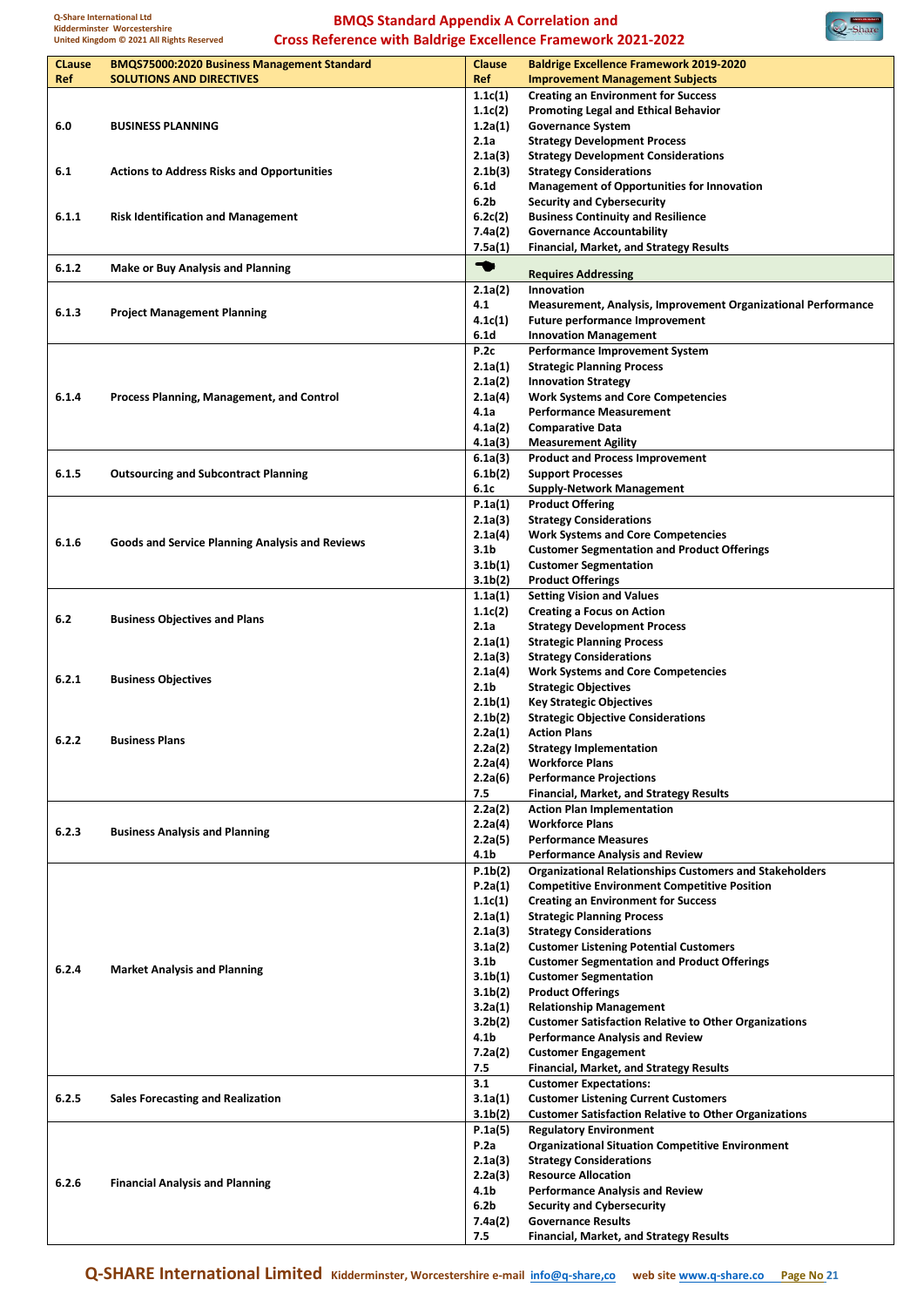**Q-Share International Ltd Kidderminster Worcestershire United Kingdom © 2021 All Rights Reserved**

#### **BMQS Standard Appendix A Correlation and Cross Reference with Baldrige Excellence Framework 2021-2022**



| <b>Clause</b><br>Ref | <b>BMQS75000:2020 Business Management Standard</b><br><b>Solutions and Directives</b> | <b>Clause</b><br>Ref            | <b>Baldrige Excellence Framework 2019-2020</b>                                                          |
|----------------------|---------------------------------------------------------------------------------------|---------------------------------|---------------------------------------------------------------------------------------------------------|
| 6.2.7                | <b>Budget Management and Cost Control</b>                                             | 1.2a(1)                         | <b>Improvement Management Subjects</b><br><b>Financial Performance</b>                                  |
| 6.2.7.1              | <b>Budget Management</b>                                                              | 6.1 <sub>b</sub> (2)            | <b>Support Processes</b>                                                                                |
| 6.2.7.2              | <b>Cost Control</b>                                                                   | 7.5a(1)                         | <b>Organizational Governance System</b>                                                                 |
|                      |                                                                                       | 2.1a(3)                         | <b>Strategy Considerations</b>                                                                          |
| 6.3                  | <b>Business Continuity</b>                                                            | 3.1a(1)                         | <b>Current Customer Listening</b>                                                                       |
|                      |                                                                                       | 6.2c(2)                         | <b>Business Continuity</b>                                                                              |
|                      |                                                                                       | 7.1 <sub>b</sub> (2)<br>1.1c(1) | <b>Safety and Emergency Preparedness</b><br><b>Setting Vision and Values</b>                            |
| 6.4                  | <b>Management of Change</b>                                                           | 1.1c(2)                         | <b>Creating a Focus on Action</b>                                                                       |
|                      |                                                                                       | 2.1a(1)                         | <b>Strategic Planning Process</b>                                                                       |
|                      |                                                                                       | 2.1a(2)                         | Innovation                                                                                              |
| 6.4.1                | Indigenous Change Preparation and Management,                                         | 2.1a(3)                         | <b>Strategy Considerations</b>                                                                          |
|                      |                                                                                       | 2.2 <sub>b</sub>                | <b>Action Plan Modification</b>                                                                         |
|                      |                                                                                       | 4.1a(3)                         | <b>Measurement Agility</b>                                                                              |
| 6.4.2                | <b>External Change Preparation and Management</b>                                     | 4.2 <sub>b</sub> (3)<br>5.1a(3) | <b>Organizational Learning</b><br><b>Workforce Change Management</b>                                    |
|                      |                                                                                       | 5.2c                            | <b>Performance Management and Development</b>                                                           |
| 6.4.3                | <b>Planning and Accommodating Unforeseen Issues</b>                                   | 6.1a(3)                         | <b>Product and Process Improvement</b>                                                                  |
|                      |                                                                                       | 6.1c                            | <b>Supply-Network Management</b>                                                                        |
|                      |                                                                                       | 6.1d                            | <b>Management of Opportunities for Innovation</b>                                                       |
|                      |                                                                                       | P.1b(2)                         | <b>Customers and Stakeholders in Organizational Relationships</b>                                       |
|                      |                                                                                       | P.1B(3)                         | <b>Suppliers, Partners, and Collaborators</b>                                                           |
| 7.0                  | <b>SUPPORT</b>                                                                        | 2.2a(3)                         | <b>Action Plan Implementation</b>                                                                       |
|                      |                                                                                       | 3.2a(2)                         | <b>Customer Access and Support</b>                                                                      |
|                      |                                                                                       | 4.0<br>1.1c                     | <b>Measurement, Analysis, and Knowledge Management</b><br><b>Mission and Organizational Performance</b> |
| 7.1                  | <b>Resources</b>                                                                      | 1.1c(1)                         | <b>Creating an Environment for Success</b>                                                              |
|                      |                                                                                       | 2.1a(4)                         | <b>Work Systems and Core Competencies</b>                                                               |
|                      |                                                                                       | 2.2a(3)                         | <b>Resource Allocation</b>                                                                              |
|                      |                                                                                       | 2.2 <sub>b</sub>                | <b>Action Plan Implementation</b>                                                                       |
| 7.1.1                | <b>Resource Requirement Identification</b>                                            | 2.2a(4)                         | <b>Workforce Plans</b>                                                                                  |
|                      |                                                                                       | 4.0                             | <b>Measurement, Analysis, and Knowledge Management</b>                                                  |
|                      |                                                                                       | 5.1                             | <b>Workforce Environment</b>                                                                            |
| 7.1.2                | <b>Provision of Resources</b>                                                         | 5.1a<br>5.1a(1)                 | <b>Workforce Capability and Capacity</b><br><b>Capability and Capacity Needs</b>                        |
|                      |                                                                                       | 7.3b                            | <b>Workforce Results</b>                                                                                |
|                      |                                                                                       | P.1a(4)                         | <b>Assets</b>                                                                                           |
|                      |                                                                                       | 2.2a(3)                         | <b>Resource Allocation</b>                                                                              |
| 7.1.3                | <b>Premises Infrastructure and Working Environment</b>                                | 4.2                             | <b>Information and Knowledge Management</b>                                                             |
|                      |                                                                                       | 5.1 <sub>b</sub> (1)            | <b>Workplace Environment</b>                                                                            |
| 7.1.4                | <b>Occupational Health and Safety</b>                                                 | 6.2c                            | Safety and Business Continuity and Resilience.                                                          |
|                      |                                                                                       | 6.2c(1)<br>6.2c(2)              | Safety<br><b>Business Continuity and Resilience</b>                                                     |
|                      |                                                                                       | 4.0                             | Measurement, Analysis, and Knowledge Management                                                         |
| 7.1.5                | <b>Measurement Facilities and Equipment</b>                                           | 5.1 <sub>b</sub> (1)            | <b>Workplace Environment</b>                                                                            |
|                      |                                                                                       | 5.1a(4)                         | <b>Work Accomplishment</b>                                                                              |
|                      |                                                                                       | P.1a(3)                         | <b>Workforce Profile</b>                                                                                |
|                      |                                                                                       | 1.1c(1)                         | <b>Creating an Environment for Success</b>                                                              |
|                      |                                                                                       | 1.2 <sub>b</sub> (1)            | <b>Legal and Ethical Behavior</b>                                                                       |
|                      |                                                                                       | 2.1a(4)<br>2.2a(4)              | <b>Work Systems and Core Competencies</b><br><b>Workforce Plans</b>                                     |
|                      |                                                                                       | 4.2                             | <b>Information and Knowledge Management</b>                                                             |
| 7.1.6                | <b>Human Resources</b>                                                                | 5.1a                            | <b>Workforce Capability and Capacity</b>                                                                |
|                      |                                                                                       | 5.1a(1)                         | <b>Capability and Capacity Needs</b>                                                                    |
|                      |                                                                                       | 5.1a(2)                         | <b>New Workforce Members</b>                                                                            |
|                      |                                                                                       | 5.1a(3)                         | <b>Workforce Change Management</b>                                                                      |
|                      |                                                                                       | 5.1a(4)                         | <b>Work Accomplishment</b>                                                                              |
|                      |                                                                                       | 5.2<br>7.3a                     | <b>Workforce Engagement</b><br><b>Workforce-Focused Results</b>                                         |
|                      |                                                                                       | 5.1a                            | <b>Workforce Capability and Capacity</b>                                                                |
|                      |                                                                                       | 5.1a(1)                         | <b>Capability and Capacity Needs</b>                                                                    |
| 7.2                  | <b>Competence and Capability</b>                                                      | 5.2a(1)                         | <b>Drivers of Engagement</b>                                                                            |
|                      |                                                                                       | 5.2c(1)                         | <b>Performance Management</b>                                                                           |
|                      |                                                                                       | 7.3a                            | <b>Workforce-Focused Results</b>                                                                        |
|                      |                                                                                       | P.1(3)                          | <b>Workforce Profile</b>                                                                                |
|                      |                                                                                       | 4.2                             | <b>Information and Knowledge Management</b>                                                             |
|                      |                                                                                       | 5.1a                            | <b>Workforce Capability and Capacity</b>                                                                |
|                      |                                                                                       | 5.1a(1)<br>5.1a(2)              | <b>Capability and Capacity Needs</b><br><b>New Workforce Members</b>                                    |
|                      |                                                                                       | 5.1a(3)                         | <b>Workforce Change Management</b>                                                                      |
| 7.3                  | Awareness and Understanding.                                                          | 5.1a(4)                         | <b>Work Accomplishment</b>                                                                              |
|                      |                                                                                       | 5.2                             | <b>Workforce Engagement</b>                                                                             |
|                      |                                                                                       | 5.2a(2)                         | <b>Assessment of Engagement</b>                                                                         |
|                      |                                                                                       | 5.2c(2)                         | <b>Performance Development</b>                                                                          |
|                      |                                                                                       | 7.3a                            | <b>Workforce Profile</b>                                                                                |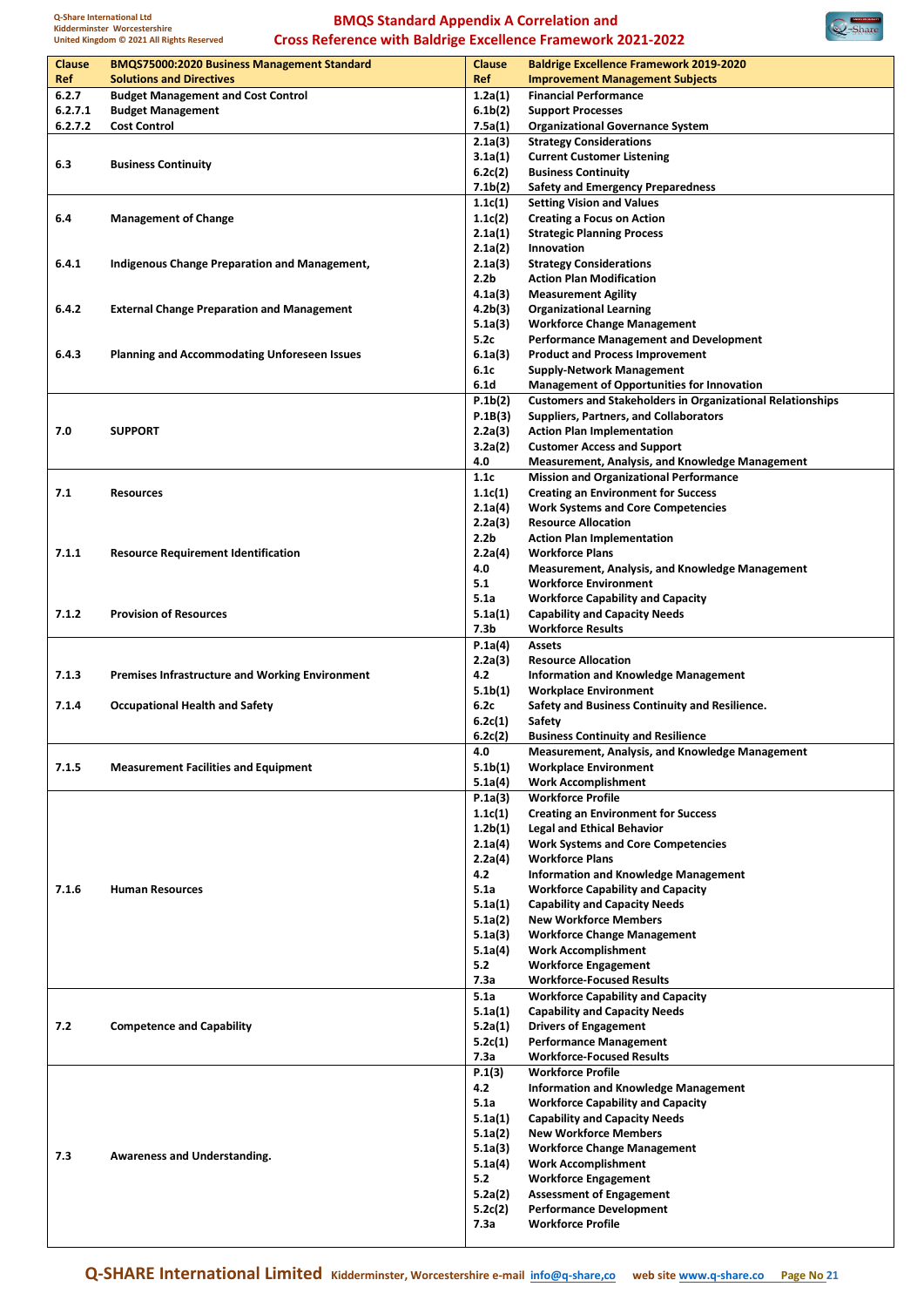



| <b>Clause</b><br>Ref | <b>BMQS75000:2020 Business Management Standard</b><br><b>Solutions and Directives</b> | <b>Clause</b><br>Ref                         | <b>Baldrige Excellence Framework 2019-2020</b><br><b>Improvement Management Subjects</b> |
|----------------------|---------------------------------------------------------------------------------------|----------------------------------------------|------------------------------------------------------------------------------------------|
|                      |                                                                                       | 1.1 <sub>b</sub>                             | Communication                                                                            |
|                      |                                                                                       | 5.2a(1)                                      | <b>Drivers of Engagement</b>                                                             |
| 7.4                  | Communication                                                                         | 5.2a(2)                                      | <b>Assessment of Engagement</b>                                                          |
|                      |                                                                                       | 7.3a(3)                                      | <b>Workforce Engagement Results</b>                                                      |
|                      |                                                                                       | 5.1a                                         | <b>Workforce Capability and Capacity</b>                                                 |
|                      |                                                                                       | 5.1a(1)                                      | <b>Capability and Capacity Needs</b>                                                     |
|                      |                                                                                       | 5.1a(2)                                      | <b>New Workforce Members</b>                                                             |
| 7.4.1                | <b>Training and Instruction</b>                                                       | 5.1a(3)                                      | <b>Workforce Change Management</b>                                                       |
|                      |                                                                                       | 5.1a(4)                                      | <b>Work Accomplishment</b><br><b>Learning and Development Effectiveness</b>              |
|                      |                                                                                       | 5.2c(3)<br>7.3a(3)                           | <b>Workforce Engagement</b>                                                              |
|                      |                                                                                       | 7.3a(4)                                      | <b>Workforce Development</b>                                                             |
|                      |                                                                                       | 2.1a                                         | <b>Strategy Development Process</b>                                                      |
|                      |                                                                                       | 5.2a(1)                                      | <b>Drivers of Engagement</b>                                                             |
| 7.4.2                | <b>Advice and Correction</b>                                                          | 5.2c(2)                                      | <b>Performance Development</b>                                                           |
|                      |                                                                                       | 5.2c(3)                                      | <b>Learning and Development Effectiveness</b>                                            |
|                      |                                                                                       | 5.2c(4)                                      | <b>Career Development</b>                                                                |
|                      |                                                                                       | 7.3a(4)                                      | <b>Workforce Development</b>                                                             |
| 7.5                  | <b>Documented Information</b>                                                         | 4.2                                          | <b>Information and Knowledge Management</b>                                              |
|                      |                                                                                       | 4.2a                                         | Data and Information                                                                     |
| 7.5.1                | General                                                                               | 4.2a(1)                                      | Data and Information Quality                                                             |
|                      |                                                                                       | 4.2a(2)<br>4.2b                              | Data and Information Availability                                                        |
| 7.5.2                | <b>Creating and updating</b>                                                          | 4.2b(1)                                      | <b>Organizational Knowledge</b><br><b>Knowledge Management</b>                           |
|                      |                                                                                       | 4.2 <sub>b</sub> (2)                         | <b>Best Practice</b>                                                                     |
| 7.5.3                | <b>Control of Documented Information</b>                                              | 4.2b(3)                                      | <b>Organizational Learning</b>                                                           |
|                      |                                                                                       | 4.2b                                         | <b>Organizational Knowledge</b>                                                          |
| 7.5.3.1              | <b>Document and Data Control</b>                                                      | 4.2b(1)                                      | <b>Knowledge Management</b>                                                              |
|                      |                                                                                       | 4.2a(2)                                      | <b>Best Practice</b>                                                                     |
|                      |                                                                                       | 7.0                                          | <b>Results</b>                                                                           |
|                      |                                                                                       | 7.1                                          | <b>Product and Process Results:</b>                                                      |
|                      |                                                                                       | 7.1a                                         | <b>Customer-Focused Product and Service</b>                                              |
|                      |                                                                                       | 7.1 <sub>b</sub>                             | <b>Work Process Effectiveness Results</b>                                                |
|                      |                                                                                       | 7.1 <sub>b(1)</sub>                          | <b>Process Effectiveness and Efficiency</b>                                              |
| 7.5.3.2              | <b>Control of Business Records</b>                                                    | 7.1 <sub>b</sub> (2)                         | <b>Safety and Emergency Preparedness</b>                                                 |
|                      |                                                                                       | 7.1c                                         | <b>Supply-Network Management Results</b>                                                 |
|                      |                                                                                       | 7.2a                                         | <b>Customer-Focused Results</b><br><b>Workforce-Focused Results</b>                      |
|                      |                                                                                       | 7.3a<br>7.4a                                 | Leadership, Governance, and Societal Contribution Results                                |
|                      |                                                                                       | 7.5a                                         | <b>Financial and Market Results</b>                                                      |
|                      |                                                                                       | 7.5 <sub>b</sub>                             | <b>Strategy Implementation Results</b>                                                   |
|                      |                                                                                       | 4.1a(3)                                      | <b>Measurement Agility</b>                                                               |
|                      |                                                                                       | 5.1a                                         | <b>Workforce Capability and Capacity</b>                                                 |
|                      |                                                                                       | 5.1a(1)                                      | <b>Capability and Capacity Needs</b>                                                     |
| 7.6                  | <b>Resource and Support for External Influences</b>                                   | 5.1a(2)                                      | <b>New Workforce Members</b>                                                             |
|                      |                                                                                       | 5.1a(3)                                      | <b>Workforce Change Management</b>                                                       |
|                      |                                                                                       | 5.1a(4)                                      | <b>Work Accomplishment</b>                                                               |
|                      |                                                                                       | 5.2c(3)                                      | <b>Learning and Development Effectiveness</b>                                            |
|                      |                                                                                       | <b>P.1b</b>                                  | <b>Organizational Relationships</b>                                                      |
|                      |                                                                                       | 6.0                                          | <b>Operations</b>                                                                        |
|                      |                                                                                       | 6.1                                          | <b>Work Processes:</b>                                                                   |
| 8.0                  | <b>BUSINESS OPERATION</b>                                                             | 6.1a<br>6.1 <sub>b</sub>                     | <b>Product and Process Design</b><br><b>Process Management and Improvement</b>           |
|                      |                                                                                       | 6.1c                                         | <b>Supply-Network Management</b>                                                         |
|                      |                                                                                       | 6.1 <sub>d</sub>                             | <b>Management of Opportunities for Innovation</b>                                        |
|                      |                                                                                       | 6.2                                          | <b>Operational Effectiveness</b>                                                         |
|                      |                                                                                       | 6.2a                                         | <b>Process Efficiency and Effectiveness</b>                                              |
|                      |                                                                                       | 6.2 <sub>b</sub>                             | <b>Security and Cybersecurity</b>                                                        |
|                      |                                                                                       | 6.2c                                         | Safety, Business Continuity, and Resilience                                              |
|                      |                                                                                       | 2.1a                                         | <b>Strategy Development Process</b>                                                      |
|                      |                                                                                       | 6.1                                          | <b>Work Processes</b>                                                                    |
|                      |                                                                                       | 6.1a                                         | <b>Product and Process Design</b>                                                        |
|                      |                                                                                       | 6.1a(1)                                      | <b>Determination of Product and Process Requirements</b>                                 |
|                      |                                                                                       | 6.1a(2)                                      | <b>Key Work Processes</b>                                                                |
|                      |                                                                                       | 6.1a(3)                                      | <b>Design Concepts</b>                                                                   |
|                      |                                                                                       | 6.1 <sub>b</sub>                             | <b>Process Management and Improvement</b>                                                |
| 8.1                  |                                                                                       | 6.1 <sub>b</sub> (1)                         | <b>Process Implementation</b>                                                            |
|                      | <b>Operational Planning and Control</b>                                               | 6.1 <sub>b</sub> (2)<br>6.1 <sub>b</sub> (3) | <b>Support Processes</b><br><b>Product and Process Improvement</b>                       |
|                      |                                                                                       | 6.1c                                         | <b>Supply-Network Management</b>                                                         |
|                      |                                                                                       | 6.1 <sub>d</sub>                             | <b>Management of Opportunities for Innovation</b>                                        |
|                      |                                                                                       | 6.2                                          | <b>Operational Effectiveness</b>                                                         |
|                      |                                                                                       | 6.2a                                         | <b>Process Efficiency and Effectiveness</b>                                              |
|                      |                                                                                       | 6.2 <sub>b</sub>                             | <b>Security and Cybersecurity</b>                                                        |
|                      |                                                                                       | 6.2c                                         | Safety, Business Continuity, and Resilience                                              |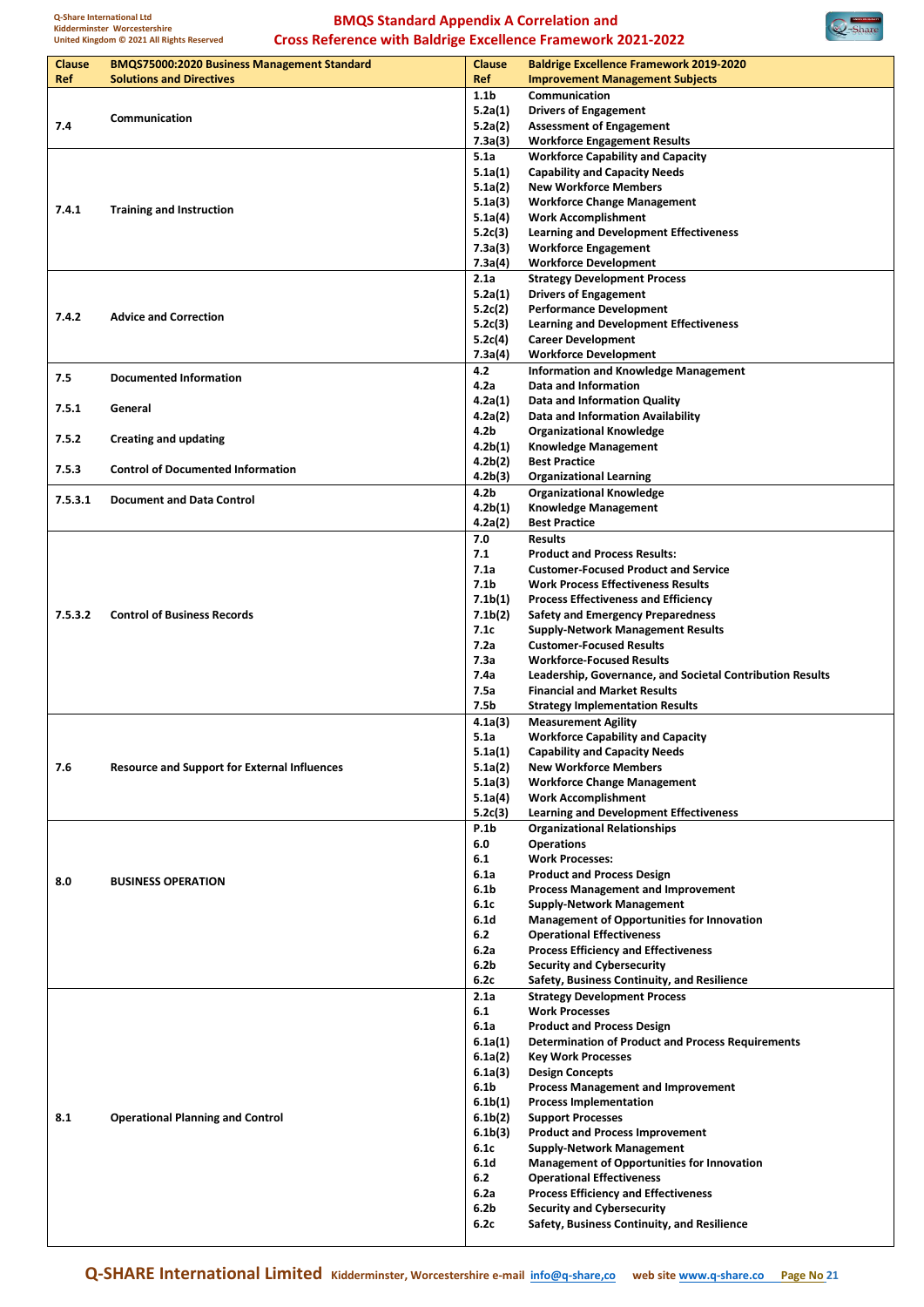

| Clause | <b>BMQS75000:2020 Business Management Standard</b>   | <b>Clause</b>               | <b>Baldrige Excellence Framework 2019-2020</b>                 |
|--------|------------------------------------------------------|-----------------------------|----------------------------------------------------------------|
| Ref    | <b>Solutions and Directives</b>                      | Ref                         | <b>Improvement Management Subjects</b>                         |
|        |                                                      | P.2a                        | <b>Competitive Environment</b>                                 |
|        |                                                      | 1.2a(1)                     | <b>Governance System</b>                                       |
|        |                                                      | 6.1 <sub>b</sub> (2)        | <b>Support Processes Management and Improvement</b>            |
| 8.1.1  | <b>Financial Administration and Accounts</b>         | 7.4a(2)                     | Leadership, Governance, and Societal Contribution Results      |
|        |                                                      | 7.5a                        | <b>Financial and Market Results</b>                            |
|        |                                                      | 7.5a(1)                     | <b>Financial Performance</b>                                   |
|        |                                                      | P.1b(2)                     | <b>Customers and Stakeholders Organizational Relationships</b> |
|        |                                                      | 3.1a(2)                     | <b>Customer Listening Potential Customers</b>                  |
| 8.1.2  | <b>Marketing and Public Relations</b>                | 3.2 <sub>b</sub>            | <b>Customer Segmentation and Product Offerings</b>             |
|        |                                                      | 7.5a(2)                     | <b>Marketplace Performance</b>                                 |
|        |                                                      | P.1b(2)                     | <b>Customers and Stakeholders Organizational Relationships</b> |
|        |                                                      | 3.2a(2)                     | <b>Customer Access and Support</b>                             |
| 8.1.3  | <b>Customer Services and Support</b>                 | 3.2a(3)                     | <b>Complaint Management</b>                                    |
|        |                                                      | 3.2 <sub>b</sub>            | <b>Customer Segmentation and Product Offerings</b>             |
|        |                                                      | 3.2c                        | Use of Voice-of-the-Customer and Market Data                   |
|        |                                                      | 7.1a                        | <b>Customer-Focused Product and Service Results</b>            |
|        |                                                      | 3.1a                        | <b>Customer Listening</b>                                      |
|        |                                                      | 3.2 <sub>b</sub>            | <b>Customer Segmentation and Product Offerings</b>             |
| 8.1.4  | <b>Technical Services and Support</b>                | 6.1a                        | <b>Product and Process Design</b>                              |
|        |                                                      | 6.1a(1)                     | <b>Determination of Product and Process Requirements</b>       |
|        |                                                      | 6.1a(2)                     | <b>Key Work Processes</b>                                      |
|        |                                                      | 6.1a(3)                     | <b>Design Concepts</b>                                         |
|        |                                                      | P.1a(1)                     | <b>Product Offerings</b>                                       |
| 8.1.5  | <b>Goods and Service Management and Distribution</b> | P.1b(2)                     | <b>Customers and Stakeholders Organizational Relationships</b> |
|        |                                                      | 6.1 <sub>b</sub>            | <b>Process Management and Improvement</b>                      |
|        |                                                      | 7.1a                        | <b>Customer-Focused Product and Service Results</b>            |
|        |                                                      | 2.1a(4)                     | <b>Work Systems and Core Competencies</b>                      |
|        |                                                      | 6.1                         | <b>Work Processes</b>                                          |
|        |                                                      | 6.1a                        | <b>Product and Process Design</b>                              |
|        |                                                      | 6.1a(1)                     | <b>Determination of Product and Process Requirements</b>       |
|        |                                                      | 6.1a(2)                     | <b>Key Work Processes</b>                                      |
|        |                                                      | 6.1a(3)                     | <b>Design Concepts</b>                                         |
|        |                                                      | 6.1 <sub>b</sub>            | <b>Process Management and Improvement</b>                      |
| 8.1.6  | <b>Process Management and Stewardship</b>            | 6.1 <sub>b</sub> (1)        | <b>Process Implementation</b>                                  |
|        |                                                      | 6.1 <sub>b</sub> (2)        | <b>Support Processes</b>                                       |
|        |                                                      | 6.1 <sub>b</sub> (3)        | <b>Product and Process Improvement</b>                         |
|        |                                                      | 6.1c                        | <b>Supply-Network Management</b>                               |
|        |                                                      | 6.1 <sub>d</sub>            | <b>Management of Opportunities for Innovation</b>              |
|        |                                                      | 6.2                         | <b>Operational Effectiveness</b>                               |
|        |                                                      | 6.2a                        | <b>Process Efficiency and Effectiveness</b>                    |
|        |                                                      | 6.2 <sub>b</sub>            | <b>Security and Cybersecurity</b>                              |
|        |                                                      | 6.2c                        | Safety, Business Continuity, and Resilience                    |
|        |                                                      | P.1a(1)                     | <b>Product Offerings</b>                                       |
|        |                                                      | P.1b(2)                     | <b>Customers and Stakeholders Organizational Relationships</b> |
|        |                                                      | 3.2a(2)                     | <b>Customer Access and Support</b>                             |
| 8.1.7  | <b>Servicing and After Sales Administration</b>      | 3.2a(3)                     | <b>Complaint Management</b>                                    |
|        |                                                      | 3.2 <sub>b</sub>            | <b>Customer Segmentation and Product Offerings</b>             |
|        |                                                      | 3.2c                        | Use of Voice-of-the-Customer and Market Data                   |
|        |                                                      | 7.1a                        | <b>Customer-Focused Product and Service Results</b>            |
|        |                                                      | 2.2 <sub>b</sub>            | <b>Comparative Data</b>                                        |
|        |                                                      | 4.1a(2)                     | <b>Action Plan Modification</b>                                |
|        |                                                      | 4.1a(3)                     | <b>Measurement Agility</b>                                     |
|        |                                                      | 5.1a(3)                     | <b>Workforce Change Management</b>                             |
| 8.1.8  | Goods, Service, and Process Configuration Management | 6.1a<br>6.1a(1)             | <b>Product and Process Design</b>                              |
|        |                                                      |                             | <b>Determination of Product and Process Requirements</b>       |
|        |                                                      | 6.1a(2)                     | <b>Key Work Processes</b><br><b>Design Concepts</b>            |
|        |                                                      | 6.1a(3)<br>6.1 <sub>b</sub> | <b>Process Management and Improvement</b>                      |
|        |                                                      | 7.1b                        | <b>Work Process Effectiveness Results</b>                      |
|        |                                                      | P.1a(1)                     | <b>Product Offerings</b>                                       |
|        |                                                      | 3.0                         | <b>Customers</b>                                               |
|        |                                                      | 3.1                         | <b>Customer Expectations</b>                                   |
|        |                                                      | 3.1a                        | <b>Customer Listening</b>                                      |
|        |                                                      | 3.1a(1)                     | <b>Current Customers</b>                                       |
|        |                                                      | 3.1a(2)                     | <b>Potential Customers</b>                                     |
|        |                                                      | 3.1 <sub>b</sub>            | <b>Customer Segmentation and Product Offerings</b>             |
|        |                                                      | 3.1 <sub>b</sub> (1)        | <b>Customer Segmentation</b>                                   |
| 8.2    | <b>Customer Related Business Activities</b>          | 3.1 <sub>b</sub> (2)        | <b>Product Offerings</b>                                       |
|        |                                                      | 3.2                         | <b>Customer Engagement</b>                                     |
|        |                                                      | 3.2a                        | <b>Customer Relationships and Support</b>                      |
|        |                                                      | 3.2a(1)                     | <b>Relationship Management</b>                                 |
|        |                                                      | 3.2a(2)                     | <b>Customer Access and Support</b>                             |
|        |                                                      | 3.2c                        | Use of Voice-of-the-Customer and Market Data                   |
|        |                                                      | 7.1a                        | <b>Customer-Focused Product and Service Results</b>            |
|        |                                                      | 7.2a                        | <b>Customer-Focused Results</b>                                |
|        |                                                      |                             |                                                                |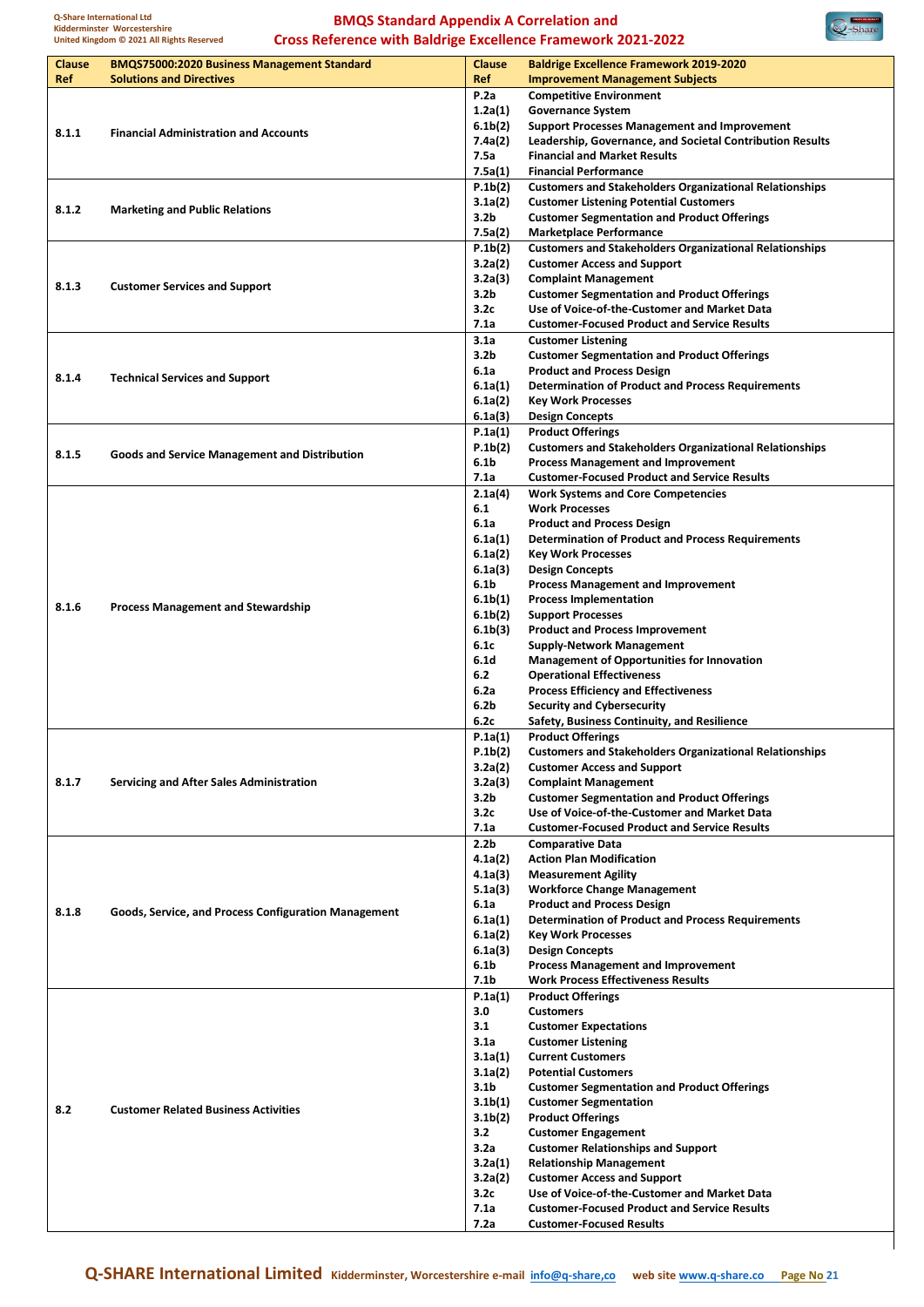

| Clause           | <b>BMQS75000:2020 Business Management Standard</b>                                                       | Clause                          | <b>Baldrige Excellence Framework 2019-2020</b>                                                        |
|------------------|----------------------------------------------------------------------------------------------------------|---------------------------------|-------------------------------------------------------------------------------------------------------|
| Ref              | <b>Solutions and Directives</b>                                                                          | Ref                             | <b>Improvement Management Subjects</b>                                                                |
|                  |                                                                                                          | P.1a(1)                         | <b>Product Offerings</b>                                                                              |
|                  |                                                                                                          | P.1b(2)<br>3.1a(1)              | <b>Customers and Stakeholders Requirements</b><br><b>Current Customer Expectations</b>                |
| 8.2.1            | <b>Determination of Requirements</b>                                                                     | 3.1 <sub>b</sub> (1)            | <b>Customer Segmentation</b>                                                                          |
|                  |                                                                                                          | 3.1 <sub>b</sub> (2)            | <b>Product Offerings</b>                                                                              |
| 8.2.2            | <b>Review of Requirements</b>                                                                            | 6.1a(1)                         | <b>Determination of Product and Process Requirements</b>                                              |
|                  |                                                                                                          | 6.1a(3)                         | <b>Design Concepts</b>                                                                                |
|                  |                                                                                                          | 7.1a                            | <b>Customer-Focused Product and Service Results</b>                                                   |
|                  |                                                                                                          | P.1a(1)                         | <b>Product Offerings</b>                                                                              |
|                  |                                                                                                          | P.1b(2)<br>3.1 <sub>b</sub> (2) | <b>Customers and Stakeholders Requirements</b><br><b>Product Offerings</b>                            |
| 8.2.3            | <b>Review of Requirement Applications and Use</b>                                                        | 4.2a                            | <b>Data and Information Applications</b>                                                              |
|                  |                                                                                                          | 6.1a(1)                         | <b>Determination of Product and Process Requirements</b>                                              |
|                  |                                                                                                          | 7.1a                            | <b>Customer-Focused Product and Service Results</b>                                                   |
|                  |                                                                                                          | P.1a(1)                         | <b>Product Offerings</b>                                                                              |
|                  |                                                                                                          | P.1b(2)                         | <b>Customers and Stakeholders Requirements</b>                                                        |
|                  |                                                                                                          | 3.1a(1)                         | <b>Current Customer Expectations</b>                                                                  |
|                  |                                                                                                          | 3.1 <sub>b</sub> (1)            | <b>Customer Segmentation</b>                                                                          |
| 8.2.4            | <b>Customer Use Lifecycle Support and Provision.</b>                                                     | 3.1 <sub>b</sub> (2)<br>3.2a(1) | <b>Product Offerings</b><br><b>Relationship Management</b>                                            |
|                  |                                                                                                          | 3.2a(2)                         | <b>Customer Access and Support</b>                                                                    |
|                  |                                                                                                          | 6.1a(1)                         | <b>Determination of Product and Process Requirements</b>                                              |
|                  |                                                                                                          | 6.1a(3)                         | <b>Design Concepts</b>                                                                                |
|                  |                                                                                                          | 7.1a                            | <b>Customer-Focused Product and Service Results</b>                                                   |
|                  |                                                                                                          | P.1a(1)                         | <b>Product Offerings</b>                                                                              |
|                  |                                                                                                          | 3.0                             | <b>Customers</b>                                                                                      |
|                  |                                                                                                          | 3.1a<br>3.1a(1)                 | <b>Customer Listening</b><br><b>Current Customers</b>                                                 |
|                  |                                                                                                          | 3.1a(2)                         | <b>Potential Customers</b>                                                                            |
|                  |                                                                                                          | 3.1 <sub>b</sub>                | <b>Customer Segmentation and Product Offerings</b>                                                    |
| 8.2.5            | <b>Customer Communication</b>                                                                            | 3.2                             | <b>Customer Engagement</b>                                                                            |
|                  |                                                                                                          | 3.2a                            | <b>Customer Relationships and Support</b>                                                             |
|                  |                                                                                                          | 3.2a(1)                         | <b>Relationship Management</b>                                                                        |
|                  |                                                                                                          | 3.2a(2)                         | <b>Customer Access and Support</b>                                                                    |
|                  |                                                                                                          | 3.2a(3)<br>3.2c                 | <b>Complaint Management</b><br>Use of Voice-of-the-Customer and Market Data                           |
|                  |                                                                                                          | 7.1a                            | <b>Customer-Focused Product and Service Results</b>                                                   |
|                  |                                                                                                          | 7.2a                            | <b>Customer-Focused Results</b>                                                                       |
|                  |                                                                                                          |                                 |                                                                                                       |
| 8.3              | <b>Research and Development Business Activities</b>                                                      |                                 |                                                                                                       |
| 8.3.1            | <b>Research Business Activities</b>                                                                      |                                 |                                                                                                       |
| 8.3.2            | <b>Development Business Activities</b>                                                                   | P.1b(3)<br>P.2a(2)              | Organizational Relationships Suppliers, Partners, and Collaborators                                   |
| 8.3.3            | <b>Research and Development Planning</b>                                                                 | 1.1c(1)                         | <b>Organizational Situation Competitiveness Changes</b><br><b>Creating an Environment for Success</b> |
| 8.3.3.1          | <b>Research and Development Authorization</b>                                                            | 1.1c(2)                         | <b>Creating a Focus on Action</b>                                                                     |
|                  |                                                                                                          | 2.1a(2)                         | <b>Innovation Strategy Development Process</b>                                                        |
| 8.3.3.2          | <b>Research and Development Project Plan</b>                                                             | 2.2a(6)                         | <b>Performance Projections</b>                                                                        |
| 8.3.3.3          | <b>Commercialization Strategy</b>                                                                        | 4.1a(3)                         | <b>Measurement Agility</b>                                                                            |
| 8.3.4            | <b>Research and Development Projects</b>                                                                 | 4.1c(2)                         | <b>Continuous Improvement and Innovation</b>                                                          |
| 8.3.5            | <b>Research and Development Inputs</b>                                                                   | 5.2c(2)<br>6.1d                 | <b>Performance Development</b><br><b>Management of Opportunities for Innovation</b>                   |
| 8.3.6            | <b>Research and Development Outputs</b>                                                                  | 7.1                             | <b>Product and Process Results</b>                                                                    |
| 8.3.7            | <b>Research and Development Results and Records</b>                                                      | 7.1 <sub>b</sub> (1)            | <b>Process Effectiveness and Efficiency</b>                                                           |
| 8.3.8            | <b>Research and Development Assessment</b>                                                               |                                 |                                                                                                       |
| 8.3.9            | <b>Research and Development Accountability</b>                                                           |                                 |                                                                                                       |
| 8.4              | <b>Design and Selection Business Activities</b>                                                          |                                 |                                                                                                       |
| 8.4.1            | <b>Design Business Activities</b>                                                                        |                                 |                                                                                                       |
| 8.4.2<br>8.4.3   | <b>Selection Business Activities</b><br><b>Design and Selection Planning</b>                             |                                 |                                                                                                       |
| 8.4.4            | Design and Selection Inputs                                                                              | P.1a(1)                         | <b>Product Offerings</b>                                                                              |
| 8.4.4.1          | Design Information Input                                                                                 | P.1b(2)                         | <b>Customers and Stakeholders Requirements</b>                                                        |
| 8.4.4.2          | Selection Information Input                                                                              | 3.1a(1)                         | <b>Current Customer Expectations</b>                                                                  |
| 8.4.5            | <b>Design and Selection Outputs</b>                                                                      | 3.1 <sub>b</sub> (1)            | <b>Customer Segmentation</b>                                                                          |
| 8.4.5.1          | <b>Output and Product of Design Business Activities</b>                                                  | 3.1 <sub>b</sub> (2)            | <b>Product Offerings</b>                                                                              |
| 8.4.5.2          | <b>Output and Subject of Selection Business Activities</b>                                               | 3.2a(1)                         | <b>Relationship Management</b>                                                                        |
| 8.4.6<br>8.4.6.1 | Design and Selection Results, Records and Changes<br>Design and Selection Business Activity Verification | 3.2a(2)<br>6.1a                 | <b>Customer Access and Support</b><br><b>Product and Process Design</b>                               |
| 8.4.6.2          | Design and Selection Business Activity Validation                                                        | 6.1a(1)                         | <b>Determination of Product and Process Requirements</b>                                              |
| 8.4.6.3          | Design and Selection Verification and Validation Testing                                                 | 6.1a(2)                         | <b>Key Work Processes</b>                                                                             |
| 8.4.6.4          | Design and Development Verification Validation Documentation                                             | 6.1a(3)                         | <b>Design Concepts</b>                                                                                |
| 8.4.6.5          | <b>Control of Design and Selection Changes</b>                                                           | 7.1a                            | <b>Customer-Focused Product and Service Results</b>                                                   |
| 8.4.6.6          | Sub-tier Design Management and Configuration                                                             |                                 |                                                                                                       |
| 8.4.6.7          | Design and Selection Subcontractor Management and                                                        |                                 |                                                                                                       |
|                  | Configuration                                                                                            |                                 |                                                                                                       |
| 8.4.7<br>8.4.8   | <b>Design and Selection Assessment</b><br><b>Design and Selection Accountability</b>                     |                                 |                                                                                                       |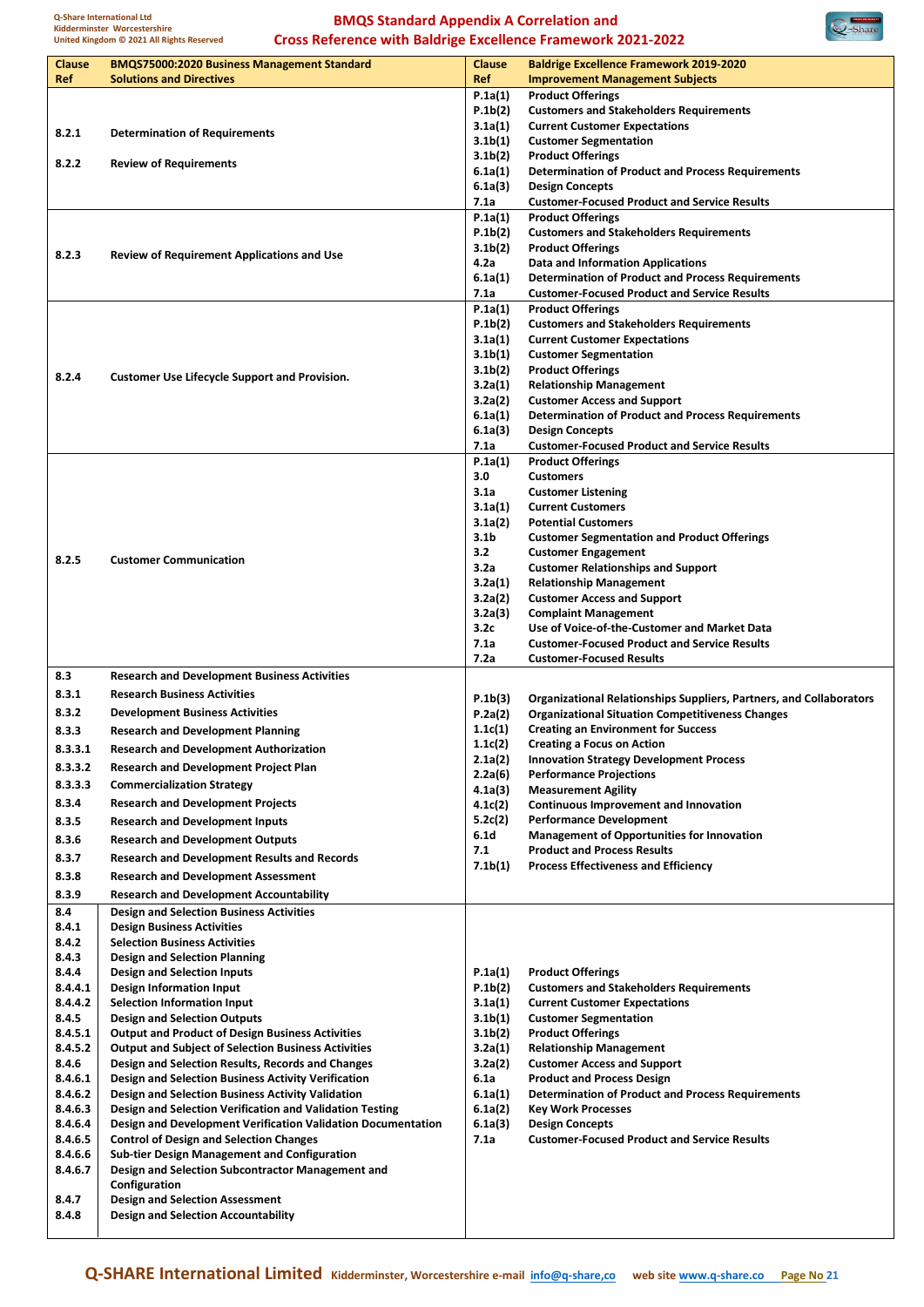

| Clause  | <b>BMQS75000:2020 Business Management Standard</b>       | <b>Clause</b>        | <b>Baldrige Excellence Framework 2019-2020</b>                 |
|---------|----------------------------------------------------------|----------------------|----------------------------------------------------------------|
| Ref     | <b>Solutions and Directives</b>                          | Ref                  | <b>Improvement Management Subjects</b>                         |
|         |                                                          | P.1b(3)              | Suppliers, Partners, and Collaborators                         |
|         |                                                          | 1.1a(1)              | <b>Setting Vision and Values</b>                               |
|         |                                                          | 1.2 <sub>b</sub> (2) | <b>Ethical Behavior of Suppliers</b>                           |
| 8.5     | <b>Purchasing Business Activities</b>                    | 2.1a(4)              | Work Systems and Core Competencies of Suppliers                |
| 8.5.1   | <b>Purchasing Process</b>                                | 2.2a(2)              | Key Supplier to the Action Plan Implementation                 |
|         |                                                          |                      |                                                                |
|         |                                                          | 4.2a(2)              | Availability of Supplier data and information                  |
|         |                                                          | 6.1c                 | <b>Supply-Network Management</b>                               |
|         |                                                          | 7.1c                 | <b>Supply-Network Management Results</b>                       |
|         |                                                          | 1.1 <sub>b</sub>     | Communication                                                  |
|         |                                                          | 5.1a(1)              | <b>Capability and Capacity Needs</b>                           |
| 8.5.2   | <b>Supplier Instructions and Prescription</b>            | 6.1c                 | <b>Supply-Network Management</b>                               |
|         |                                                          | 7.1c                 | <b>Supply-Network Management Results</b>                       |
|         |                                                          | P.1b(3)              | <b>Suppliers, Partners, and Collaborators</b>                  |
|         |                                                          | 1.2 <sub>b</sub> (2) | <b>Ethical Behavior of Suppliers</b>                           |
| 8.5.3   | <b>Sub-contracting and Supplier Selection Management</b> |                      |                                                                |
|         |                                                          | 6.1c                 | <b>Supply-Network Management</b>                               |
|         |                                                          | 7.1c                 | <b>Supply-Network Management Results</b>                       |
|         |                                                          | P.1b(3)              | Suppliers, Partners, and Collaborators                         |
|         |                                                          | 1.2 <sub>b</sub> (2) | <b>Ethical Behavior of Suppliers</b>                           |
|         |                                                          | 2.1a(4)              | <b>Work Systems and Core Competencies of Suppliers</b>         |
| 8.5.4   | Sub-tier Processes Integrity and Change Control,         | 2.2a(2)              | Key Supplier to the Action Plan Implementation                 |
|         |                                                          | 4.2a(2)              | Availability of Supplier data and information                  |
|         |                                                          | 6.1c                 | <b>Supply-Network Management</b>                               |
|         |                                                          | 7.1c                 | <b>Supply-Network Management Results</b>                       |
|         |                                                          | 4.1                  | Measurement, Analysis, and Improvement                         |
|         |                                                          |                      |                                                                |
| 8.5.5   | <b>Verification of Purchased Goods</b>                   | 4.1a(3)              | <b>Measurement Agility</b>                                     |
|         |                                                          | 6.1a(1)              | <b>Determination of Product and Process Requirements</b>       |
| 8.6     | <b>Business Goods and Service Processes</b>              | P.1a(1)              | <b>Product Offerings</b>                                       |
| 8.6.1   | Control of goods and service provision                   | P.1a(5)              | <b>Regulatory Environment</b>                                  |
|         |                                                          | 6.2c                 | <b>Safety and Emergency Preparedness</b>                       |
| 8.6.1.1 | Process Safety and Environmental Impacts                 | 6.2c(1)              | Safety                                                         |
|         |                                                          |                      |                                                                |
| 8.6.1.2 | <b>Process Verification</b>                              | 4.2a(1)              | <b>Data and Information Quality</b>                            |
|         |                                                          | 1.1c(1)              | <b>Setting Vision and Values</b>                               |
| 8.6.1.3 |                                                          | 1.1c(2)              | <b>Creating an Environment for Success</b>                     |
| 8.6.1.4 | <b>Control of Changes</b>                                | 2.2a(1)              | <b>Strategic Planning Process</b>                              |
|         | <b>Control of Process Changes</b>                        | 5.1a(3)              | <b>Workforce Change Management</b>                             |
|         |                                                          | P1a(4)               | <b>Organizational Environment Assets</b>                       |
|         |                                                          | 1.1c(2)              | <b>Creating an Environment for Success</b>                     |
|         |                                                          |                      |                                                                |
| 8.6.1.5 | Control of Equipment, Tools, Software, and Programs      | 4.0                  | <b>Measurement, Analysis, and Knowledge Management</b>         |
|         |                                                          | 4.2                  | <b>Information and Knowledge Management</b>                    |
|         |                                                          | 6.2b                 | <b>Security and Cybersecurity</b>                              |
|         |                                                          | P.1b(2)              | <b>Customers and Stakeholders Organizational Relationships</b> |
|         |                                                          | 1.2c(2)              | <b>Community Support</b>                                       |
|         |                                                          | 2.2a(3)              | <b>Resource Allocation</b>                                     |
| 8.6.1.6 | <b>Post-delivery Support</b>                             | 3.1 <sub>b</sub> (2) | <b>Product Offerings</b>                                       |
|         |                                                          | 3.2a(2)              | <b>Customer Access and Support</b>                             |
|         |                                                          | 3.2c                 | Use of Voice-of-the-Customer and Market Data                   |
|         |                                                          |                      |                                                                |
|         |                                                          | 4.1a(2)              | <b>Comparative Data</b>                                        |
|         |                                                          | P.1a(1)              | <b>Product Offering</b>                                        |
|         |                                                          | P.2a(2)              | <b>Organizational Situation Competitiveness Changes</b>        |
|         |                                                          | 1.1c(1)              | <b>Creating an Environment for Success</b>                     |
|         |                                                          | 1.1c(2)              | <b>Creating a Focus on Action</b>                              |
|         |                                                          | 2.1a(2)              | <b>Innovation Strategy Development Process</b>                 |
| 8.6.2   | <b>Validation of Processes and Service Provision</b>     | 4.1a(3)              | <b>Measurement Agility</b>                                     |
|         |                                                          | 4.1c(2)              | Continuous Improvement and Innovation                          |
|         |                                                          | 5.2c(2)              | <b>Performance Development</b>                                 |
|         |                                                          | 6.1d                 |                                                                |
|         |                                                          |                      | <b>Management of Opportunities for Innovation</b>              |
|         |                                                          | 7.1                  | <b>Product and Process Results</b>                             |
|         |                                                          | 7.1 <sub>b</sub> (1) | <b>Process Effectiveness and Efficiency</b>                    |
|         |                                                          | 2.1a(2)              | Innovation                                                     |
| 8.6.3   | <b>Identification and Traceability</b>                   | 3.1 <sub>b</sub> (1) | <b>Customer Segmentation</b>                                   |
|         |                                                          | 3.1 <sub>b</sub> (2) | <b>Product Offerings</b>                                       |
| 8.6.3.1 | <b>Identification and Management of Changes</b>          | 4.1a(1)              | <b>Performance Measures</b>                                    |
|         |                                                          | 4.2 <sub>b</sub> (2) | <b>Best Practices</b>                                          |
| 8.6.3.2 | <b>Traceability, Integrity, and Provenance</b>           | 5.1a(1)              | <b>Capability and Capacity Needs</b>                           |
|         |                                                          | 7.1a                 | <b>Customer-Focused Product and Service Results</b>            |
|         |                                                          |                      | <b>Work Process Effectiveness Results</b>                      |
| 8.6.3.3 | <b>Obsolescence and Substitution,</b>                    | 7.1b                 |                                                                |
|         |                                                          | 7.1c                 | <b>Supply-Network Management Results</b>                       |
|         |                                                          | 2.1a(1)              | <b>Strategic Planning Process</b>                              |
|         |                                                          | 4.2 <sub>b</sub> (1) | <b>Knowledge Management</b>                                    |
|         |                                                          | 6.1                  | <b>Work Processes</b>                                          |
|         |                                                          | 6.1a                 | <b>Product and Process Design</b>                              |
| 8.6.4   | <b>Control of Work Transfer</b>                          | 6.1a(1)              | <b>Determination of Product and Process Requirements</b>       |
|         |                                                          | 6.1a(2)              | <b>Key Work Processes</b>                                      |
|         |                                                          | 6.1a(3)              | <b>Design Concepts</b>                                         |
|         |                                                          |                      |                                                                |
|         |                                                          |                      |                                                                |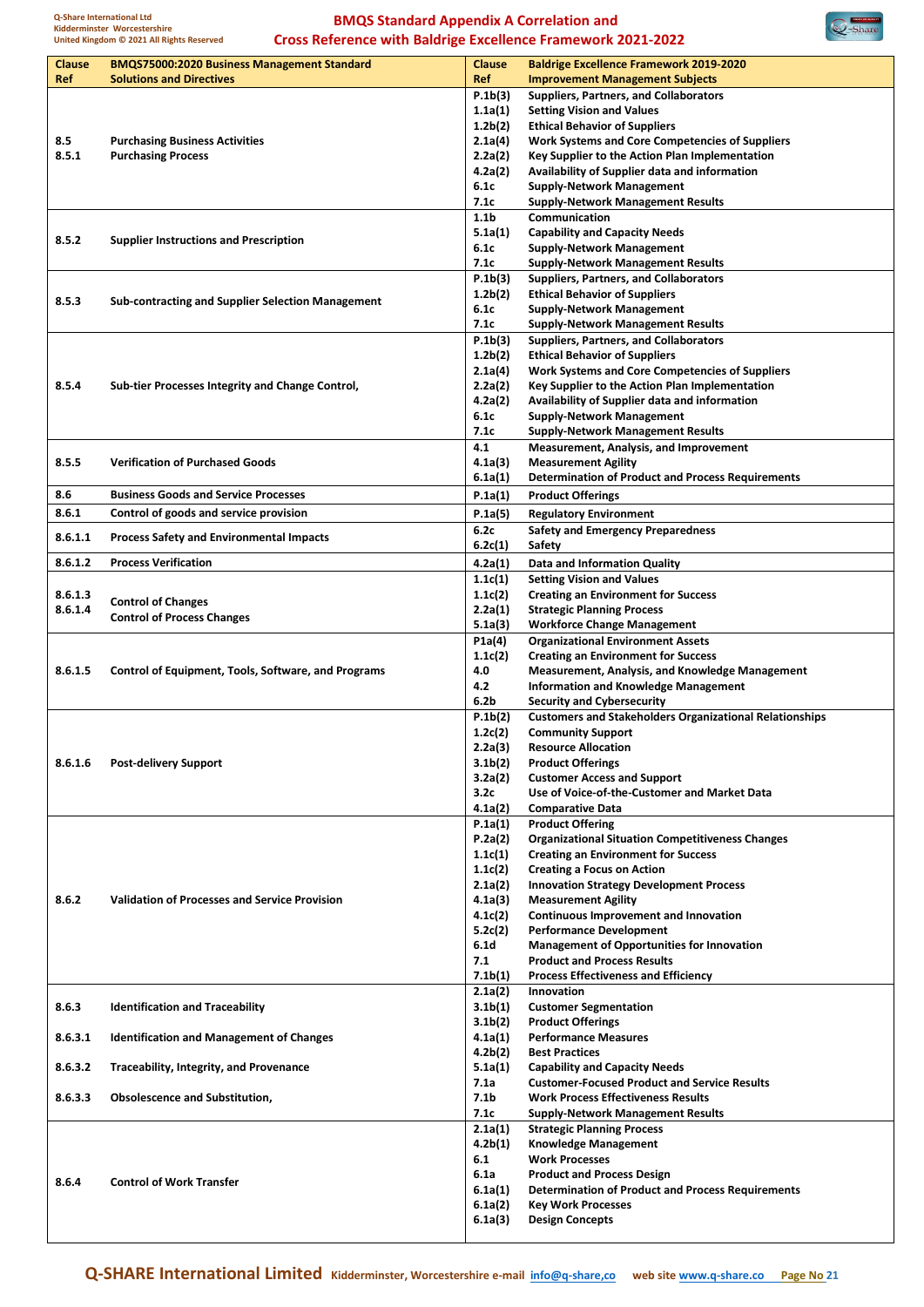

| Clause  | <b>BMQS75000:2020 Business Management Standard</b>          | <b>Clause</b>        | <b>Baldrige Excellence Framework 2019-2020</b>           |
|---------|-------------------------------------------------------------|----------------------|----------------------------------------------------------|
| Ref     | <b>Solutions and Directives</b>                             | Ref                  | <b>Improvement Management Subjects</b>                   |
|         |                                                             | 6.1 <sub>b</sub> (1) | <b>Process Implementation</b>                            |
|         |                                                             | 6.1 <sub>b</sub> (2) | <b>Support Processes</b>                                 |
|         |                                                             | 6.1 <sub>b</sub> (3) | <b>Product and Process Improvement</b>                   |
|         |                                                             | 6.1c                 | <b>Supply-Network Management</b>                         |
|         |                                                             | 6.1 <sub>d</sub>     | <b>Management of Opportunities for Innovation</b>        |
| 8.6.4   | <b>Control of Work Transfer</b>                             | 6.2                  | <b>Operational Effectiveness</b>                         |
|         |                                                             | 6.2a                 | <b>Process Efficiency and Effectiveness</b>              |
|         |                                                             | 6.2b                 | <b>Security and Cybersecurity</b>                        |
|         |                                                             | 6.2c                 | Safety, Business Continuity, and Resilience              |
|         |                                                             | 6.2c(1)              | Safety                                                   |
|         |                                                             | 6.2c(2)              | <b>Business Continuity and Resilience</b>                |
|         |                                                             | 7.1                  | <b>Product and Process Results</b>                       |
|         |                                                             | 3.1 <sub>b</sub> (2) | <b>Product Offerings</b>                                 |
| 8.6.5   | <b>Customer Property</b>                                    | 3.2                  | <b>Customer Engagement</b>                               |
|         |                                                             | 7.2a(2)              | <b>Customer Engagement</b>                               |
|         |                                                             |                      |                                                          |
| 8.6.6   | <b>Prevention Against Counterfeit Goods</b>                 | ኈ                    |                                                          |
| 8.6.6.1 | <b>Responsibility</b>                                       |                      | <b>Requires Addressing</b>                               |
| 8.6.6.2 | <b>Control Plan</b>                                         |                      |                                                          |
|         |                                                             |                      |                                                          |
|         |                                                             | 6.1                  | <b>Work Processes</b>                                    |
|         |                                                             | 6.1a(1)              | <b>Determination of Product and Process Requirements</b> |
|         |                                                             | 6.1a(2)              | <b>Key Work Processes</b>                                |
|         |                                                             | 6.1a(3)              | <b>Design Concepts</b>                                   |
|         |                                                             | 6.1 <sub>b</sub> (1) | <b>Process Implementation</b>                            |
|         |                                                             | 6.1 <sub>b</sub> (2) | <b>Support Processes</b>                                 |
|         |                                                             | 6.1c                 | <b>Supply-Network Management</b>                         |
| 8.6.7   | <b>Preservation and Release of Goods and Service</b>        | 6.1 <sub>d</sub>     | <b>Management of Opportunities for Innovation</b>        |
|         |                                                             | 6.2                  | <b>Operational Effectiveness</b>                         |
|         |                                                             | 6.2a                 | <b>Process Efficiency and Effectiveness</b>              |
|         |                                                             | 6.2 <sub>b</sub>     | <b>Security and Cybersecurity</b>                        |
|         |                                                             | 6.2c                 | Safety, Business Continuity, and Resilience              |
|         |                                                             | 6.2c(1)              | Safety                                                   |
|         |                                                             | 6.2c(2)              | <b>Business Continuity and Resilience</b>                |
|         |                                                             | 7.1                  | <b>Product and Process Results</b>                       |
|         |                                                             | 6.1                  | <b>Work Processes</b>                                    |
|         |                                                             | 6.1a(1)              | <b>Determination of Product and Process Requirements</b> |
|         |                                                             | 6.1a(2)              | <b>Key Work Processes</b>                                |
|         |                                                             | 6.1a(3)              | <b>Design Concepts</b>                                   |
|         |                                                             | 6.1 <sub>b</sub> (1) | <b>Process Implementation</b>                            |
| 8.7     | <b>Control of Non-conforming Products and Services</b>      | 6.1 <sub>b</sub> (2) | <b>Support Processes</b>                                 |
|         |                                                             | 6.1c                 | <b>Supply-Network Management</b>                         |
|         |                                                             | 6.2a                 | <b>Process Efficiency and Effectiveness</b>              |
|         |                                                             | 6.2c                 | Safety, Business Continuity, and Resilience              |
|         |                                                             | 6.2c(1)              | Safety                                                   |
|         |                                                             | 6.2c(2)              | <b>Business Continuity and Resilience</b>                |
|         |                                                             | 7.1                  | <b>Product and Process Results</b>                       |
|         |                                                             | P.2                  | <b>Organizational Situation</b>                          |
|         |                                                             | <b>P.2a</b>          | <b>Competitive Environment</b>                           |
| 8.8     | <b>External Business Operational Influences</b>             | P.2a(1)              | <b>Competitive Position</b>                              |
|         |                                                             | P.2a(2)              | <b>Competitiveness Changes</b>                           |
| 8.8.1   |                                                             | P.2a(3)              | <b>Comparative Data</b>                                  |
|         | <b>Determining External Business Operational Influences</b> | P.2b                 | <b>Strategic Context</b>                                 |
| 8.8.2   | <b>Monitoring External Business Operational Influences</b>  | P.2c                 | Performance Improvement System                           |
|         |                                                             | 5.1a(3)              | <b>Workforce Change Management</b>                       |
|         |                                                             | 5.1a(4)              | <b>Work Accomplishment</b>                               |
|         |                                                             | 5.1 <sub>b</sub>     | <b>Workforce Climate</b>                                 |
|         |                                                             |                      |                                                          |
|         |                                                             | P.2c                 | <b>Performance Improvement System</b>                    |
|         |                                                             | 1.2a                 | <b>Organizational Governance</b>                         |
|         |                                                             | 1.2a(2)              | <b>Performance Evaluation</b>                            |
|         |                                                             | 4.0                  | <b>Measurement, Analysis, and Knowledge Management</b>   |
|         |                                                             | 6.2                  | <b>Operational Effectiveness</b>                         |
|         |                                                             | 7.0                  | <b>Results</b>                                           |
|         |                                                             | 7.1                  | <b>Product and Process Results</b>                       |
|         |                                                             | 7.1a                 | <b>Customer-Focused Product and Service Results</b>      |
| 9.0     | <b>BUSINESS PERFORMANCE EVALUATION</b>                      | 7.1b                 | <b>Work Process Effectiveness Results</b>                |
|         |                                                             | 7.1 <sub>b</sub> (1) | <b>Process Effectiveness and Efficiency</b>              |
|         |                                                             | 7.1 <sub>b</sub> (2) | <b>Safety and Emergency Preparedness</b>                 |
|         |                                                             | 7.1c                 | <b>Supply-Network Management Results</b>                 |
|         |                                                             | 7.2                  | <b>Customer-Focused Results</b>                          |
|         |                                                             | 7.2a                 | <b>Customer Satisfaction</b>                             |
|         |                                                             | 7.2a(1)              | <b>Customer Engagement</b>                               |
|         |                                                             | 7.2a(2)              | <b>Strategy Implementation Results</b>                   |
|         |                                                             |                      |                                                          |
|         |                                                             |                      |                                                          |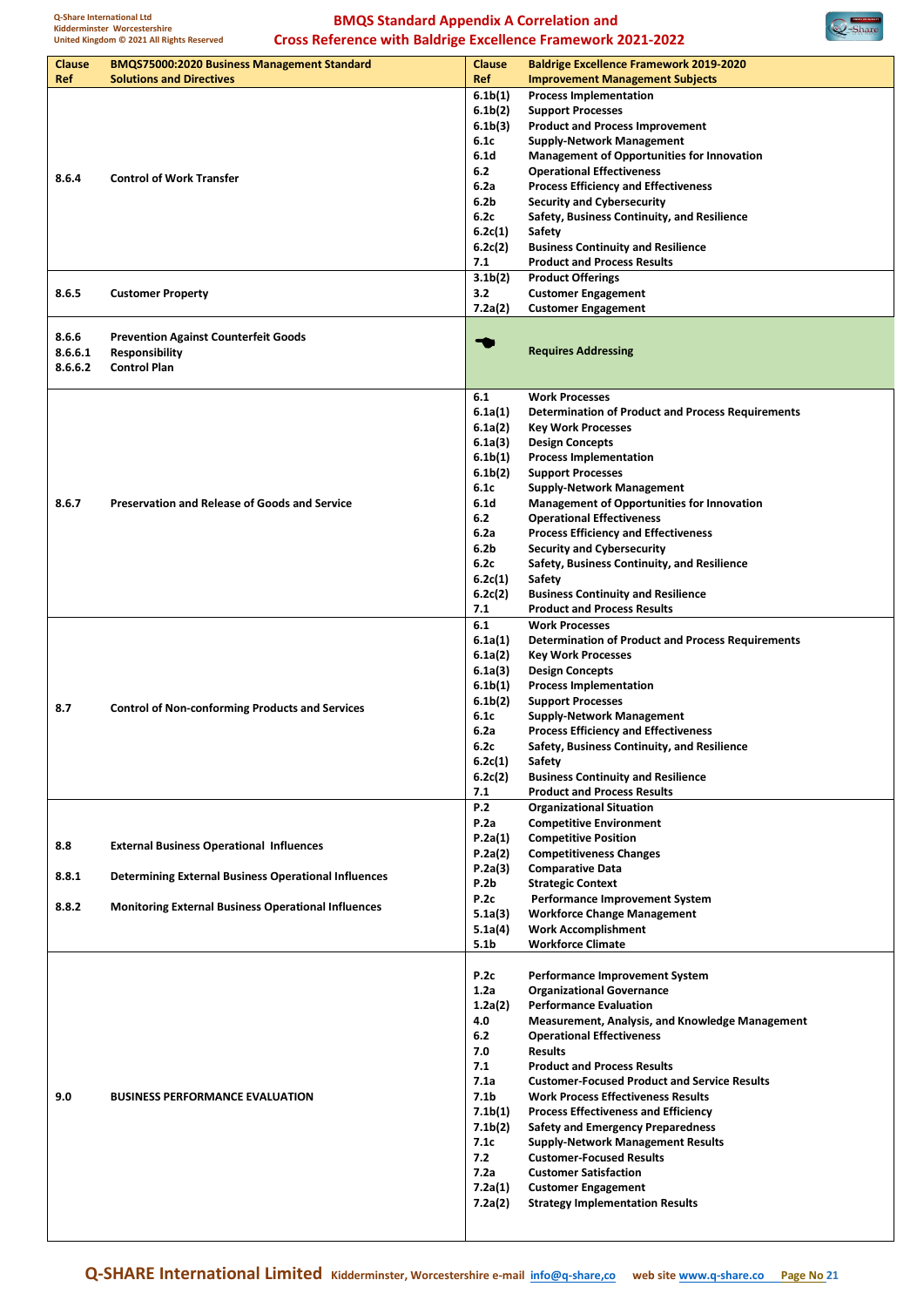

|               | $\mathbf{x}$ - Avance<br><b>Cross Reference with Baldrige Excellence Framework 2021-2022</b><br>United Kingdom @ 2021 All Rights Reserved |                      |                                                                                                 |  |
|---------------|-------------------------------------------------------------------------------------------------------------------------------------------|----------------------|-------------------------------------------------------------------------------------------------|--|
| <b>Clause</b> | <b>BMQS75000:2020 Business Management Standard</b>                                                                                        | <b>Clause</b>        | <b>Baldrige Excellence Framework 2019-2020</b>                                                  |  |
| Ref           | <b>Solutions and Directives</b>                                                                                                           | Ref                  | <b>Improvement Management Subjects</b>                                                          |  |
|               |                                                                                                                                           | 4.1                  | Measurement, Analysis, and Improvement of Organizational                                        |  |
|               |                                                                                                                                           |                      | Performance                                                                                     |  |
|               |                                                                                                                                           | 7.3                  | <b>Workforce Results</b>                                                                        |  |
|               |                                                                                                                                           | 7.3а                 | <b>Workforce-Focused Results</b>                                                                |  |
|               |                                                                                                                                           | 7.3a(1)              | <b>Workforce Capability and Capacity</b>                                                        |  |
|               |                                                                                                                                           | 7.3a(2)<br>7.3a(3)   | <b>Workforce Climate</b><br><b>Workforce Engagement</b>                                         |  |
|               |                                                                                                                                           | 7.3a(4)              | <b>Workforce Development</b>                                                                    |  |
|               |                                                                                                                                           | 7.4                  | <b>Leadership and Governance Results</b>                                                        |  |
| 9.0           | <b>Business Performance Evaluation</b>                                                                                                    | 7.4a                 | Leadership, Governance, and Societal Contribution Results                                       |  |
|               |                                                                                                                                           | 7.4a(1)              | Leadership                                                                                      |  |
| 9.1           | Monitoring, Measurement, Analysis and Evaluation                                                                                          | 7.4a(2)              | Governance                                                                                      |  |
|               |                                                                                                                                           | 7.4a(3)              | Law and Regulation                                                                              |  |
|               |                                                                                                                                           | 7.4a(4)              | <b>Ethics</b>                                                                                   |  |
|               |                                                                                                                                           | 7.4a(5)              | Society                                                                                         |  |
|               |                                                                                                                                           | 7.5<br>7.5a          | <b>Financial, Market, and Strategy Results</b><br><b>Financial and Market Results</b>           |  |
|               |                                                                                                                                           | 7.5a(1)              | <b>Financial Performance</b>                                                                    |  |
|               |                                                                                                                                           | 7.5a(2)              | <b>Marketplace Performance</b>                                                                  |  |
|               |                                                                                                                                           | 7.5b                 | <b>Strategy Implementation Results</b>                                                          |  |
|               |                                                                                                                                           | 4.1a                 | <b>Performance Measurement</b>                                                                  |  |
|               |                                                                                                                                           | 4.1a(1)              | <b>Performance Measures</b>                                                                     |  |
|               |                                                                                                                                           | 4.1a(2)              | <b>Comparative Data</b>                                                                         |  |
|               |                                                                                                                                           | 4.1a(3)              | <b>Measurement Agility</b>                                                                      |  |
|               |                                                                                                                                           | 5.2c                 | <b>Performance Management and Development</b>                                                   |  |
| 9.1.1         | <b>Monitoring and Measurement of Processes</b>                                                                                            | 5.2c(1)              | <b>Performance Management</b>                                                                   |  |
|               |                                                                                                                                           | 5.2c(2)              | <b>Performance Development</b>                                                                  |  |
|               |                                                                                                                                           | 6.2a<br>7.1          | <b>Process Efficiency and Effectiveness</b><br><b>Product and Process Results</b>               |  |
|               |                                                                                                                                           | 7.1b)                | <b>Work Process Effectiveness Results</b>                                                       |  |
|               |                                                                                                                                           | 7.1b(1)              | <b>Process Effectiveness and Efficiency</b>                                                     |  |
|               |                                                                                                                                           | 7.5b                 | <b>Strategy Implementation Results</b>                                                          |  |
|               |                                                                                                                                           | 4.1b                 | <b>Performance Analysis and Review</b>                                                          |  |
| 9.1.2         | <b>Monitoring and Measurement of Goods and Service</b>                                                                                    | 7.1                  | <b>Product and Process Results</b>                                                              |  |
|               |                                                                                                                                           | 7.5b                 | <b>Strategy Implementation Results</b>                                                          |  |
|               |                                                                                                                                           | 4.1b                 | <b>Performance Analysis and Review</b>                                                          |  |
|               |                                                                                                                                           | 7.5                  | <b>Financial, Market, and Strategy Results</b>                                                  |  |
| 9.1.3         | <b>Shareholder Perception Evaluation</b>                                                                                                  | 7.5a<br>7.5a(1)      | <b>Financial and Market Results</b><br><b>Financial Performance</b>                             |  |
|               |                                                                                                                                           | 7.5a(2)              | <b>Marketplace Performance</b>                                                                  |  |
|               |                                                                                                                                           | 7.5b                 | <b>Strategy Implementation Results</b>                                                          |  |
|               |                                                                                                                                           | 3.2 <sub>b</sub>     | Determination of Customer Satisfaction and Engagement                                           |  |
|               |                                                                                                                                           | 3.2 <sub>b</sub> (1) | Satisfaction, Dissatisfaction, and Engagement                                                   |  |
|               |                                                                                                                                           | 3.2 <sub>b</sub> (2) | <b>Satisfaction Relative to Other Organizations</b>                                             |  |
| 9.1.4         | <b>Customer Satisfaction and Perception Evaluation</b>                                                                                    | 7.1a                 | <b>Customer-Focused Product and Service Results</b>                                             |  |
|               |                                                                                                                                           | 7.2a(1)              | <b>Customer Satisfaction</b>                                                                    |  |
|               |                                                                                                                                           | 7.5b                 | <b>Strategy Implementation Results</b>                                                          |  |
|               |                                                                                                                                           | 4.1a(3)              | <b>Measurement Agility</b>                                                                      |  |
|               |                                                                                                                                           | 5.1a                 | <b>Workforce Capability and Capacity</b>                                                        |  |
|               |                                                                                                                                           | 5.1a(1)              | <b>Capability and Capacity Needs</b>                                                            |  |
|               |                                                                                                                                           | 5.1a(2)<br>5.1a(3)   | <b>New Workforce Members</b><br><b>Workforce Change Management</b>                              |  |
| 9.1.5         | <b>Employee Perception Evaluation</b>                                                                                                     | 5.1a(4)              | <b>Work Accomplishment</b>                                                                      |  |
|               |                                                                                                                                           | 5.2a                 | <b>Assessment of Workforce Engagement</b>                                                       |  |
|               |                                                                                                                                           | 5.2a(1)              | <b>Drivers of Engagement</b>                                                                    |  |
|               |                                                                                                                                           | 5.2a(2)              | <b>Assessment of Engagement</b>                                                                 |  |
|               |                                                                                                                                           | 5.2c(3)              | <b>Learning and Development Effectiveness</b>                                                   |  |
|               |                                                                                                                                           | P.1b(3)              | Suppliers, Partners, and Collaborators                                                          |  |
|               |                                                                                                                                           | 1.1a(1)              | <b>Setting Vision and Values</b>                                                                |  |
|               |                                                                                                                                           | 1.2 <sub>b</sub> (2) | <b>Ethical Behavior of Suppliers</b>                                                            |  |
| 9.1.6         | <b>Supplier Perception Evaluation</b>                                                                                                     | 2.1a(4)              | <b>Work Systems and Core Competencies of Suppliers</b>                                          |  |
|               |                                                                                                                                           | 2.2a(2)<br>4.2a(2)   | Key Supplier to the Action Plan Implementation<br>Availability of Supplier data and information |  |
|               |                                                                                                                                           | 6.1c                 | <b>Supply-Network Management</b>                                                                |  |
|               |                                                                                                                                           | 7.1c                 | <b>Supply-Network Management Results</b>                                                        |  |
|               |                                                                                                                                           | P.2                  | <b>Organizational Situation</b>                                                                 |  |
|               |                                                                                                                                           | P.2a                 | <b>Competitive Environment</b>                                                                  |  |
|               |                                                                                                                                           | P.2a(1)              | <b>Competitive Position</b>                                                                     |  |
|               |                                                                                                                                           | P.2a(2)              | <b>Competitiveness Changes</b>                                                                  |  |
| 9.1.7         | <b>Stakeholders Perception, Expectations and Satisfaction</b>                                                                             | P.2a(3)              | <b>Comparative Data</b>                                                                         |  |
|               |                                                                                                                                           | P.2b                 | <b>Strategic Context</b>                                                                        |  |
|               |                                                                                                                                           | P.2c<br>4.1b         | Performance Improvement System<br><b>Performance Analysis and Review</b>                        |  |
|               |                                                                                                                                           | 7.5a                 | <b>Financial, Market, and Strategy Results</b>                                                  |  |
|               |                                                                                                                                           | 7.5b                 | <b>Strategy Implementation Results</b>                                                          |  |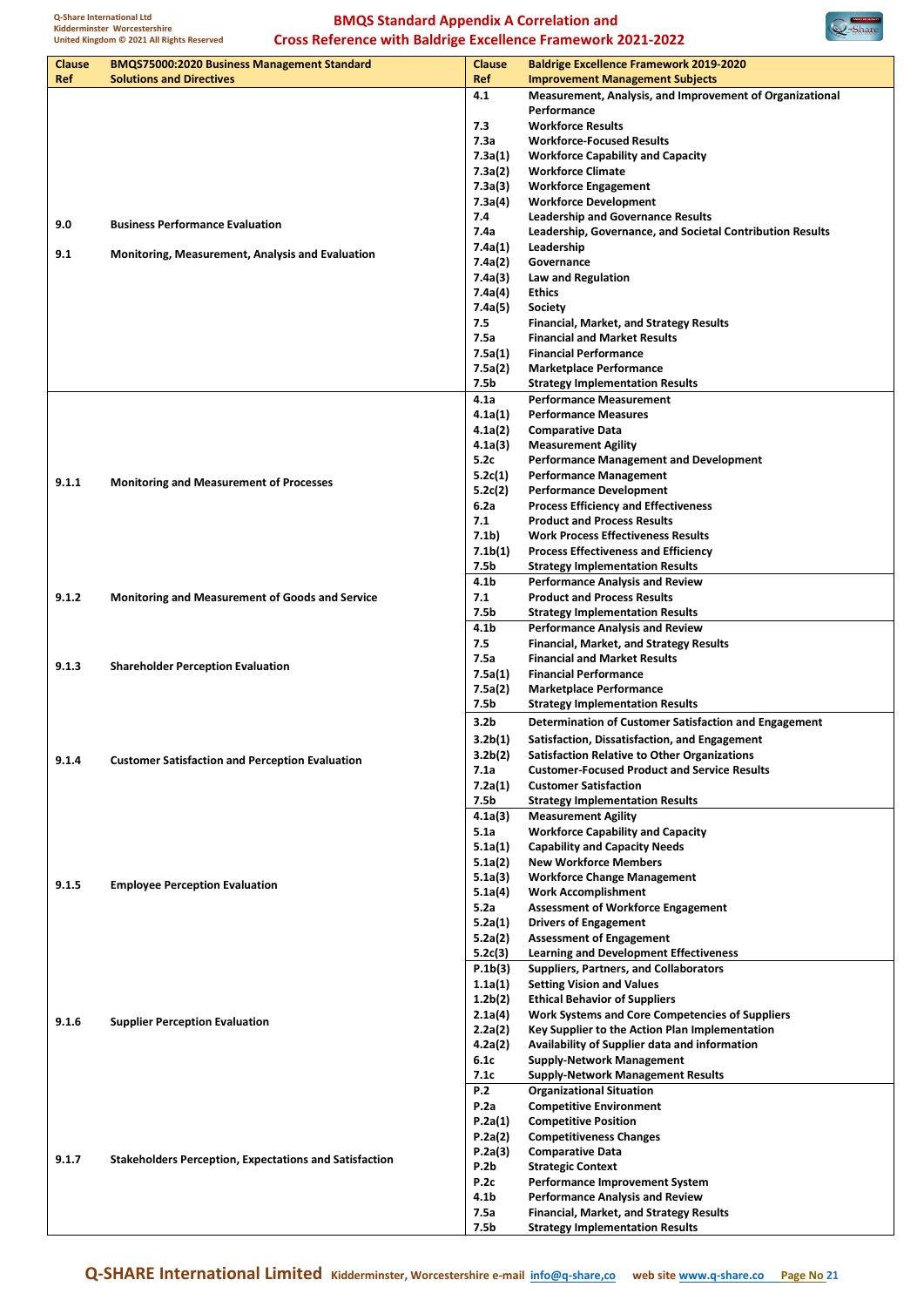

| Clause | <b>BMQS75000:2020 Business Management Standard</b>   | <b>Clause</b>        | <b>Baldrige Excellence Framework 2019-2020</b>            |
|--------|------------------------------------------------------|----------------------|-----------------------------------------------------------|
| Ref    | <b>Solutions and Directives</b>                      | Ref                  | <b>Improvement Management Subjects</b>                    |
|        |                                                      | 2.1a                 | <b>Strategy Development Process</b>                       |
|        |                                                      | 2.1a(3)              | <b>Strategy Considerations</b>                            |
|        |                                                      | 4.1a                 | <b>Performance Measurement</b>                            |
|        |                                                      | 4.1a(1)              | <b>Performance Measures</b>                               |
|        |                                                      | 4.1a(2)              | <b>Comparative Data</b>                                   |
| 9.2    | <b>Internal Audit</b>                                | 4.1a(3)              | <b>Measurement Agility</b>                                |
|        |                                                      | 5.2c                 | <b>Performance Management and Development</b>             |
|        |                                                      |                      |                                                           |
| 9.2.1  | <b>Internal Audit Planning (Frequency and Scope)</b> | 5.2c(1)              | <b>Performance Management</b>                             |
| 9.2.2  | <b>Audit Selection</b>                               | 5.2c(2)              | <b>Performance Development</b>                            |
| 9.2.3  | <b>Registering Audit Results and Products</b>        | 6.2a                 | <b>Process Efficiency and Effectiveness</b>               |
|        |                                                      | 7.1                  | <b>Product and Process Results</b>                        |
|        |                                                      | 7.1b)                | <b>Work Process Effectiveness Results</b>                 |
|        |                                                      | 7.1 <sub>b(1)</sub>  | <b>Process Effectiveness and Efficiency</b>               |
|        |                                                      | 7.4                  | <b>Leadership and Governance Results</b>                  |
|        |                                                      | 7.5b                 | <b>Strategy Implementation Results</b>                    |
|        |                                                      | 1.2a(1)              | <b>Governance System</b>                                  |
|        |                                                      | 7.0                  | <b>Results</b>                                            |
|        |                                                      | 7.1                  | <b>Product and Process Results</b>                        |
|        |                                                      | 7.1a                 | <b>Customer-Focused Product and Service Results</b>       |
|        |                                                      |                      |                                                           |
|        |                                                      | 7.1b                 | <b>Work Process Effectiveness Results</b>                 |
|        |                                                      | 7.1 <sub>b</sub> (1) | <b>Process Effectiveness and Efficiency</b>               |
|        |                                                      | 7.1b(2)              | <b>Safety and Emergency Preparedness</b>                  |
|        |                                                      | 7.1c                 | <b>Supply-Network Management Results</b>                  |
|        |                                                      | 7.2                  | <b>Customer-Focused Results</b>                           |
|        |                                                      | 7.2a                 | <b>Customer Satisfaction</b>                              |
|        |                                                      | 7.2a(1)              | <b>Customer Engagement</b>                                |
|        |                                                      | 7.2a(2)              | <b>Strategy Implementation Results</b>                    |
|        |                                                      | 4.1                  | Measurement, Analysis, and Improvement of Organizational  |
|        |                                                      |                      | Performance                                               |
|        |                                                      | 7.3                  | <b>Workforce Results</b>                                  |
|        |                                                      |                      |                                                           |
| 9.3    | <b>Management review</b>                             | 7.3a                 | <b>Workforce-Focused Results</b>                          |
|        |                                                      | 7.3a(1)              | <b>Workforce Capability and Capacity</b>                  |
|        |                                                      | 7.3a(2)              | <b>Workforce Climate</b>                                  |
|        |                                                      | 7.3a(3)              | <b>Workforce Engagement</b>                               |
|        |                                                      | 7.3a(4)              | <b>Workforce Development</b>                              |
|        |                                                      | 7.4                  | <b>Leadership and Governance Results</b>                  |
|        |                                                      | 7.4a                 | Leadership, Governance, and Societal Contribution Results |
|        |                                                      | 7.4a(1)              | Leadership                                                |
|        |                                                      | 7.4a(2)              | Governance                                                |
|        |                                                      | 7.4a(3)              | Law and Regulation                                        |
|        |                                                      | 7.4a(4)              | <b>Ethics</b>                                             |
|        |                                                      |                      |                                                           |
|        |                                                      | 7.4a(5)              | <b>Society</b>                                            |
|        |                                                      | 7.5                  | Financial, Market, and Strategy Results                   |
|        |                                                      | 7.5a                 | <b>Financial and Market Results</b>                       |
|        |                                                      | 7.5a(1)              | <b>Financial Performance</b>                              |
|        |                                                      | 7.5a(2)              | <b>Marketplace Performance</b>                            |
|        |                                                      | 7.5b                 | <b>Strategy Implementation Results</b>                    |
|        |                                                      | P.2                  | <b>Organizational Situation</b>                           |
|        |                                                      | P.2a                 | <b>Competitive Environment</b>                            |
|        |                                                      | P.2a(1)              | <b>Competitive Position</b>                               |
|        |                                                      | P.2a(2)              | <b>Competitiveness Changes</b>                            |
|        |                                                      | P.2a(3)              | <b>Comparative Data</b>                                   |
| 9.4    | <b>Management of Unforeseeable Event</b>             |                      |                                                           |
|        |                                                      | P.2b                 | <b>Strategic Context</b>                                  |
|        |                                                      | P.2c                 | Performance Improvement System                            |
|        |                                                      | 5.1a(3)              | <b>Workforce Change Management</b>                        |
|        |                                                      | 5.1a(4)              | <b>Work Accomplishment</b>                                |
|        |                                                      | 5.1b                 | <b>Workforce Climate</b>                                  |
|        |                                                      | P.2c                 | Performance Improvement System                            |
|        |                                                      | 1.1c                 | <b>Mission and Organizational Performance</b>             |
|        |                                                      | 1.1c(1)              | <b>Creating an Environment for Success</b>                |
|        |                                                      | 4.1                  | Measurement, Analysis, and Improvement of Organizational  |
|        |                                                      |                      | Performance                                               |
|        |                                                      | 4.1c                 | Performance Improvement                                   |
|        |                                                      |                      |                                                           |
| 10.0   | <b>BUSINESS IMPROVEMENT</b>                          | 5.2c(2)              | <b>Performance Development</b>                            |
|        |                                                      | 6.1b                 | <b>Process Management and Improvement</b>                 |
|        |                                                      | 6.1 <sub>b</sub> (3) | <b>Product and Process Improvement</b>                    |
|        |                                                      | 7.0                  | <b>Results</b>                                            |
|        |                                                      | 7.1a                 | <b>Customer-Focused Product and Service Results</b>       |
|        |                                                      | 7.1c                 | <b>Supply-Network Management Results</b>                  |
|        |                                                      | 7.5b                 | <b>Strategy Implementation Results</b>                    |
|        |                                                      | P.2c                 | Performance Improvement System                            |
|        |                                                      | 1.1c                 | <b>Mission and Organizational Performance</b>             |
|        |                                                      | 1.1c(1)              | <b>Creating an Environment for Success</b>                |
| 10.1   | <b>Opportunities for Improvement</b>                 |                      |                                                           |
|        |                                                      | 4.1c(1)              | Performance Improvement Future Performance                |
|        |                                                      | 6.1b                 | <b>Process Management and Improvement</b>                 |
|        |                                                      | 6.1 <sub>b</sub> (3) | <b>Product and Process Improvement</b>                    |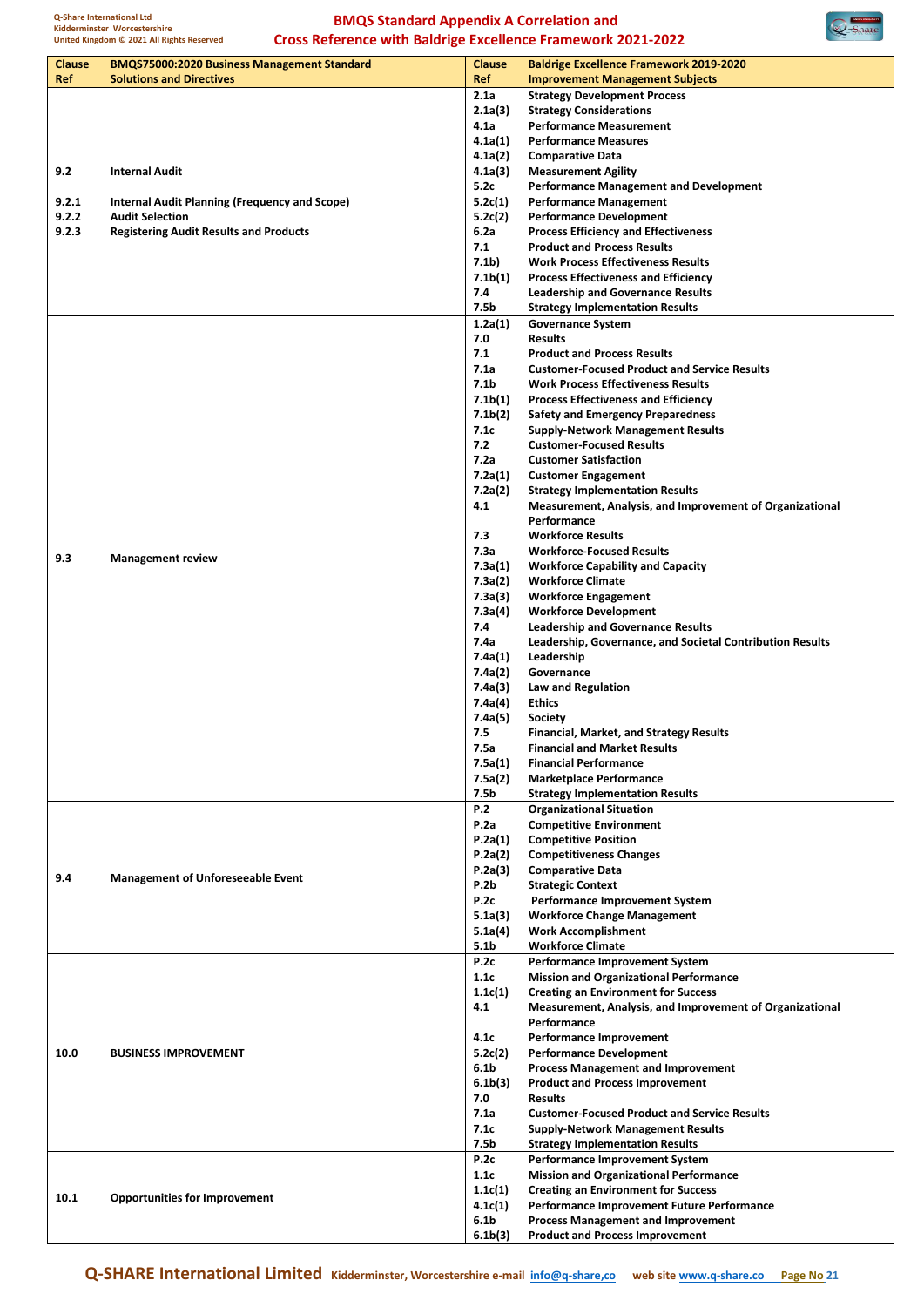

| <b>Clause</b><br>Ref | <b>BMQS75000:2020 Business Management Standard</b><br><b>Solutions and Directives</b> | <b>Clause</b><br>Ref                     | <b>Baldrige Excellence Framework 2019-2020</b><br><b>Improvement Management Subjects</b>   |
|----------------------|---------------------------------------------------------------------------------------|------------------------------------------|--------------------------------------------------------------------------------------------|
|                      |                                                                                       | 6.0                                      | <b>Operations</b>                                                                          |
|                      |                                                                                       | 6.1                                      | <b>Work Processes</b>                                                                      |
|                      |                                                                                       | 6.1 <sub>b</sub>                         | <b>Process Management and Improvement</b>                                                  |
| 10.2                 | <b>Nonconformity and Corrective Action</b>                                            | 6.1c                                     | <b>Supply-Network Management</b>                                                           |
|                      |                                                                                       | 6.1 <sub>d</sub>                         | <b>Management of Opportunities for Innovation</b>                                          |
|                      |                                                                                       | 6.2                                      | <b>Operational Effectiveness</b>                                                           |
|                      |                                                                                       | 6.2a<br>6.2c                             | <b>Process Efficiency and Effectiveness</b><br>Safety, Business Continuity, and Resilience |
|                      |                                                                                       | 4.0                                      | <b>Measurement, Analysis, and Knowledge Management</b>                                     |
|                      |                                                                                       | 4.1                                      | Measurement, Analysis, and Improvement of Organizational                                   |
|                      |                                                                                       |                                          | Performance                                                                                |
|                      |                                                                                       | 4.1a(3)                                  | <b>Measurement Agility</b>                                                                 |
|                      |                                                                                       | 6.1a(1)                                  | <b>Determination of Product and Process Requirements</b>                                   |
|                      |                                                                                       | 6.1a(2)                                  | <b>Key Work Processes</b>                                                                  |
| 10.2.1               | Non-conformance Identification and Containment                                        | 6.1a(3)                                  | <b>Design Concepts</b>                                                                     |
|                      |                                                                                       | 6.1c                                     | <b>Supply-Network Management</b>                                                           |
|                      |                                                                                       | 6.2a<br>6.2c                             | <b>Process Efficiency and Effectiveness</b><br>Safety, Business Continuity, and Resilience |
|                      |                                                                                       | 6.2c(1)                                  | Safety                                                                                     |
|                      |                                                                                       | 6.2c(2)                                  | <b>Business Continuity and Resilience</b>                                                  |
|                      |                                                                                       | 7.1                                      | <b>Product and Process Results</b>                                                         |
|                      |                                                                                       | 3.2b(1)                                  | Satisfaction, Dissatisfaction, and Engagement                                              |
|                      |                                                                                       | 3.2c                                     | Use of Voice-of-the-Customer and Market Data                                               |
|                      |                                                                                       | 4.1 <sub>b</sub>                         | <b>Performance Analysis and Review</b>                                                     |
|                      |                                                                                       | 1.2a(2)                                  | <b>Performance Evaluation</b>                                                              |
|                      |                                                                                       | 4.0                                      | <b>Measurement, Analysis, and Knowledge Management</b>                                     |
|                      |                                                                                       | 6.2                                      | <b>Operational Effectiveness</b>                                                           |
|                      |                                                                                       | 7.0<br>7.1                               | <b>Results</b><br><b>Product and Process Results</b>                                       |
| 10.2.2               | <b>Root Cause Analysis</b>                                                            | 7.1a                                     | <b>Customer-Focused Product and Service Results</b>                                        |
|                      |                                                                                       | 7.1 <sub>b</sub>                         | <b>Work Process Effectiveness Results</b>                                                  |
|                      |                                                                                       | 7.1 <sub>b</sub> (1)                     | <b>Process Effectiveness and Efficiency</b>                                                |
|                      |                                                                                       | 7.1 <sub>b</sub> (2)                     | <b>Safety and Emergency Preparedness</b>                                                   |
|                      |                                                                                       | 7.1c                                     | <b>Supply-Network Management Results</b>                                                   |
|                      |                                                                                       | 7.2                                      | <b>Customer-Focused Results</b>                                                            |
|                      |                                                                                       | 7.2a                                     | <b>Customer Satisfaction</b>                                                               |
|                      |                                                                                       | 7.2a(1)                                  | <b>Customer Engagement</b>                                                                 |
|                      |                                                                                       | 7.2a(2)<br>1.1a                          | <b>Strategy Implementation Results</b><br><b>Establishing Vision and Values</b>            |
|                      |                                                                                       | 1.1a(1)                                  | <b>Setting Vision and Values</b>                                                           |
|                      |                                                                                       | 2.2a                                     | <b>Action Plan Development and Deployment</b>                                              |
|                      |                                                                                       | 2.2a(1)                                  | <b>Action Plans</b>                                                                        |
|                      |                                                                                       | 2.2a(2)                                  | <b>Action Plan Implementation</b>                                                          |
|                      |                                                                                       | 2.2a(3)                                  | <b>Resource Allocation</b>                                                                 |
|                      |                                                                                       | 2.2a(4)                                  | <b>Workforce Plans</b>                                                                     |
| 10.2.3               | <b>Corrective Action</b>                                                              | 2.2a(5)                                  | <b>Performance Measures</b>                                                                |
|                      |                                                                                       | 2.2a(6)<br>2.2 <sub>b</sub>              | <b>Performance Projections</b><br><b>Action Plan Modification</b>                          |
|                      |                                                                                       | 4.1 <sub>b</sub> (2)                     | <b>Comparative Data</b>                                                                    |
|                      |                                                                                       | 5.2c(1)                                  | <b>Performance Management</b>                                                              |
|                      |                                                                                       | 5.2c(2)                                  | <b>Performance Development</b>                                                             |
|                      |                                                                                       | 7.3a                                     | <b>Workforce-Focused Results</b>                                                           |
|                      |                                                                                       | 7.5 <sub>b</sub>                         | <b>Workforce Engagement</b>                                                                |
|                      |                                                                                       | 6.2                                      | <b>Operational Effectiveness</b>                                                           |
|                      |                                                                                       | 6.2a                                     | <b>Process Efficiency and Effectiveness</b>                                                |
| 10.2.4               | <b>Preventive Measures</b>                                                            | 6.2 <sub>b</sub>                         | <b>Security and Cybersecurity</b>                                                          |
|                      |                                                                                       | 6.2c                                     | Safety, Business Continuity, and Resilience                                                |
|                      |                                                                                       | 6.2c(1)<br>6.2c(2)                       | Safety<br><b>Business Continuity and Resilience</b>                                        |
|                      |                                                                                       | P.2c                                     | <b>Performance Improvement System</b>                                                      |
|                      |                                                                                       | 1.1c                                     | <b>Mission and Organizational Performance</b>                                              |
|                      |                                                                                       | 1.1c(1)                                  | <b>Creating an Environment for Success</b>                                                 |
|                      |                                                                                       | 4.1                                      | Measurement, Analysis, and Improvement of Organizational                                   |
|                      |                                                                                       |                                          | Performance                                                                                |
|                      |                                                                                       | 4.1c                                     | Performance Improvement                                                                    |
| 10.3                 | Continual Improvement.                                                                | 4.1c(2)                                  | <b>Continuous Improvement and Innovation</b>                                               |
|                      |                                                                                       | 5.2c(2)                                  | <b>Performance Development</b>                                                             |
|                      |                                                                                       | 6.1 <sub>b</sub><br>6.1 <sub>b</sub> (3) | <b>Process Management and Improvement</b><br><b>Product and Process Improvement</b>        |
|                      |                                                                                       | 7.0                                      | <b>Results</b>                                                                             |
|                      |                                                                                       | 7.1a                                     | <b>Customer-Focused Product and Service Results</b>                                        |
|                      |                                                                                       | 7.1c                                     | <b>Supply-Network Management Results</b>                                                   |
|                      |                                                                                       | 7.5 <sub>b</sub>                         | <b>Strategy Implementation Results</b>                                                     |
|                      |                                                                                       |                                          |                                                                                            |
|                      |                                                                                       |                                          |                                                                                            |
|                      |                                                                                       |                                          |                                                                                            |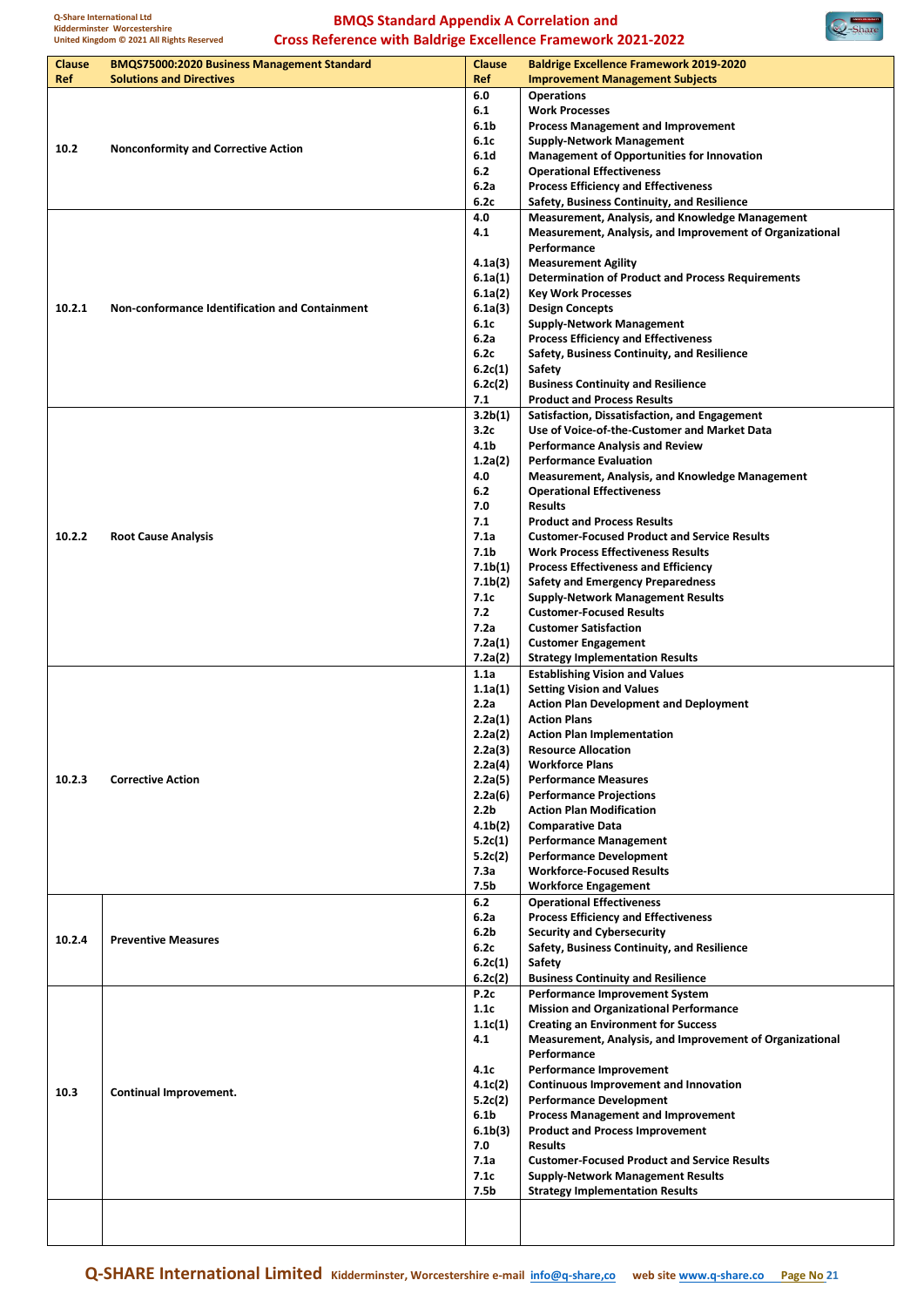

| Clause         |    | <b>Baldrige Excellence Framework 2019-2020</b>     | Clause         | <b>BMQS75000:2020 Business Management Standard</b>                                                        |
|----------------|----|----------------------------------------------------|----------------|-----------------------------------------------------------------------------------------------------------|
| Ref            |    | <b>Improvement Management Subjects</b>             | Ref            | <b>Solutions and Directives</b>                                                                           |
| P1             |    | <b>ORGANIZATIONAL DESCRIPTION</b>                  | 4.0            | <b>Context of the Business</b>                                                                            |
| a)             |    | <b>Organizational Environment</b>                  | 4.1            | Understanding the Company and its Relations                                                               |
|                | 1) | <b>Product Offerings</b>                           | 4.3            | <b>Business Management System Scope</b>                                                                   |
|                | 2) | Mission, Vision, Values, and Culture               | 5.2            | <b>Business Management Policy</b>                                                                         |
|                | 3) | <b>Workforce Profile</b>                           | 7.2            | <b>Competence and Capability</b>                                                                          |
|                | 4) | <b>Assets</b>                                      | 7.1.3          | <b>Premises Infrastructure and Working Environment</b>                                                    |
|                | 5) | <b>Regulatory Environment</b>                      | 4.2.2          | <b>Legal and Regulatory Requirements</b>                                                                  |
| b)             |    | <b>Organizational Relationships</b>                | 4.2            | Understanding the needs and expectations of interested parties                                            |
|                |    |                                                    | 4.2.1          | General                                                                                                   |
| 1)             |    | <b>Organizational Structure</b>                    | 5.3            | <b>Company Roles, Responsibilities, and Authorities</b>                                                   |
| 2)             |    | <b>Customers and Stakeholders</b>                  | 4.2.3          | <b>Identification of Business Stakeholders</b>                                                            |
| 3)             |    | <b>Suppliers, Partners, and Collaborators</b>      | 4.2.4          | <b>Customer Responsibility and Focus</b>                                                                  |
| P <sub>2</sub> |    | <b>ORGANIZATIONAL SITUATION</b>                    | 6.0            | <b>Business Planning</b>                                                                                  |
| a)             |    | <b>Competitive Environment</b>                     | 6.1            | <b>Actions to Address Risks and Opportunities</b>                                                         |
|                | 1) | <b>Competitive Position</b>                        | 6.1.1          | <b>Risk Identification and Management</b>                                                                 |
|                | 2) | <b>Competitiveness Changes</b>                     | 6.4            | <b>Management of Change</b>                                                                               |
|                | 3) | <b>Comparative Data</b>                            | 6.2.4          | <b>Market Analysis and Planning</b>                                                                       |
| b)             |    | <b>Strategic Context</b>                           | 6.2            | <b>Business Objectives and Plans</b>                                                                      |
|                |    |                                                    |                |                                                                                                           |
| c)             |    | <b>Performance Improvement System</b>              | 10.0           | <b>Business Improvement</b>                                                                               |
| 1.0            |    | <b>LEADERSHIP</b>                                  | 5.3            | <b>Company Roles, Responsibilities, and Authorities</b>                                                   |
| 1.1            |    | <b>Senior Leadership</b>                           | 5.1            | Commitment                                                                                                |
| a)             |    | <b>Vision and Values</b>                           | 5.1.2          | <b>Management Commitment</b>                                                                              |
|                | 1) | <b>Setting Vision and Values</b>                   | 5.2            | <b>Business Management Policy</b>                                                                         |
|                |    |                                                    |                |                                                                                                           |
|                | 2) | <b>Promoting Legal and Ethical Behavior</b>        | 5.5            | <b>Cultural Issues and Conventions</b>                                                                    |
| b)             |    | Communication                                      | 7.4            | Communication                                                                                             |
| c)             |    | <b>Mission and Organizational Performance</b>      | 5.2            | <b>Business Management Policy</b>                                                                         |
|                | 1) | <b>Creating an Environment for Success</b>         | 8.1            | <b>Operational Planning and Control</b>                                                                   |
|                | 2) | <b>Creating a Focus on Action</b>                  | 8.0            | <b>Business Operation</b>                                                                                 |
| 1.2            |    | <b>Governance and Societal Contribution</b>        | 5.0            | <b>Governance and Commitment</b>                                                                          |
| a)             |    | <b>Organizational Governance</b>                   | 5.1            | Commitment                                                                                                |
|                |    |                                                    | 5.4            | <b>Documented Business Management System</b>                                                              |
|                | 1) | <b>Governance System</b>                           | 5.5            | <b>Cultural Issues and Conventions</b>                                                                    |
|                | 2) | <b>Performance Evaluation</b>                      | 9.1            | Monitoring, Measurement, Analysis, and Evaluation                                                         |
|                |    |                                                    |                |                                                                                                           |
|                |    |                                                    |                |                                                                                                           |
| b)             |    | <b>Legal and Ethical Behavior</b>                  | 4.2            | Understanding the Needs and Expectations of Interested Parties                                            |
|                | 1) | <b>Legal and Regulatory Compliance</b>             | 4.2.2          | <b>Legal and Regulatory Requirement</b>                                                                   |
|                | 2) | <b>Ethical Behavior</b>                            | 5.5.1          | <b>Cultural Issues</b>                                                                                    |
|                |    |                                                    | 5.5.2          | <b>National and International Conventions</b>                                                             |
| c)             |    | <b>Societal Contributions</b>                      | 0.1            | General                                                                                                   |
|                | 1) | <b>Societal Well-Being</b>                         | 5.5.1          | <b>Cultural Issues</b>                                                                                    |
|                | 2) | <b>Community Support</b>                           | 7.1.2          | <b>Provision of Resources</b>                                                                             |
|                |    |                                                    | 8.8            | <b>External Business Operational Influences</b>                                                           |
| 2.0            |    | <b>STRATEGY</b>                                    | 6.0            | <b>Business Planning</b>                                                                                  |
| 2.1            |    | <b>Strategy Development</b>                        | 6.1            | <b>Actions to Address Risks and Opportunities</b>                                                         |
| a)             |    | <b>Strategy Development Process</b>                | 6.1.1          | <b>Risk Identification and Management</b>                                                                 |
|                |    |                                                    | 6.1.2          | <b>Make or Buy Analysis and Planning</b>                                                                  |
|                | 1) | <b>Strategic Planning Process</b>                  | 6.1.3          | <b>Project Management Planning</b>                                                                        |
|                | 2) | Innovation                                         | 6.1.4          | Process Planning, Management, and Control                                                                 |
|                | 3) | <b>Strategy Considerations</b>                     | 6.1.5          | <b>Outsourcing and Subcontract Planning</b>                                                               |
|                | 4) | <b>Work Systems and Core Competencies</b>          | 6.1.6          | Goods and Service Planning Analysis and Review                                                            |
| b)             |    | <b>Strategic Objectives</b>                        | 6.2            | <b>Business Objectives</b>                                                                                |
|                | 1) | <b>Key Strategic Objectives</b>                    | 6.2.1          | <b>Business Objectives</b>                                                                                |
|                | 2) | <b>Strategic Objective Considerations</b>          | 6.2.3          | <b>Business Analysis and Planning</b>                                                                     |
| 2.2            |    | <b>Strategy Implementation</b>                     | 6.2.3          | <b>Business Analysis and Planning</b>                                                                     |
|                |    |                                                    | 6.2.1          | <b>Business Objectives</b>                                                                                |
| a)             |    | <b>Action Plan Development and Deployment</b>      | 6.2.2          | <b>Business Plans</b>                                                                                     |
|                | 1) | <b>Action Plans</b>                                | 6.2.3          | <b>Business Analysis and Planning</b>                                                                     |
|                | 2) | <b>Action Plan Implementation</b>                  | 6.2.4          | <b>Market Analysis and Planning</b>                                                                       |
|                | 3) | <b>Resource Allocation</b>                         | 6.2.5          | <b>Sales Forecasting and Realization</b>                                                                  |
|                | 4) | <b>Workforce Plans</b>                             | 6.2.6          | <b>Financial Analysis and Planning</b>                                                                    |
|                | 5) | <b>Performance Measures</b>                        | 6.2.7          | <b>Budget Management and Cost Control</b>                                                                 |
|                | 6) | <b>Performance Projections</b>                     | 6.2.7.1        | <b>Budget Management</b>                                                                                  |
| b              |    | <b>Action Plan Modification</b>                    | 6.2.7.2        | <b>Cost Control</b>                                                                                       |
| 3.0            |    | <b>CUSTOMERS</b>                                   | 4.2.4          | <b>Customer Responsibility and Focus</b>                                                                  |
| 3.1            |    | <b>Customer Expectations</b>                       | 8.2            | <b>Customer Related Business Activities</b>                                                               |
|                |    |                                                    |                |                                                                                                           |
| a)             |    | <b>Customer Listening</b>                          | 8.2.5          | <b>Customer Communication</b>                                                                             |
|                | 1) | <b>Current Customers</b>                           | 8.2.1          | <b>Determination of Requirements</b>                                                                      |
|                | 2) | <b>Potential Customers</b>                         | 8.1.2          | <b>Marketing and Public Relations</b>                                                                     |
| b)             |    | <b>Customer Segmentation and Product Offerings</b> | 8.1.3          | <b>Customer Services and Support</b>                                                                      |
|                | 1) | <b>Customer Segmentation</b>                       | 8.2.3<br>8.2.4 | <b>Review of Requirement Applications and Use</b><br><b>Customer Use Lifecycle Support and Provision.</b> |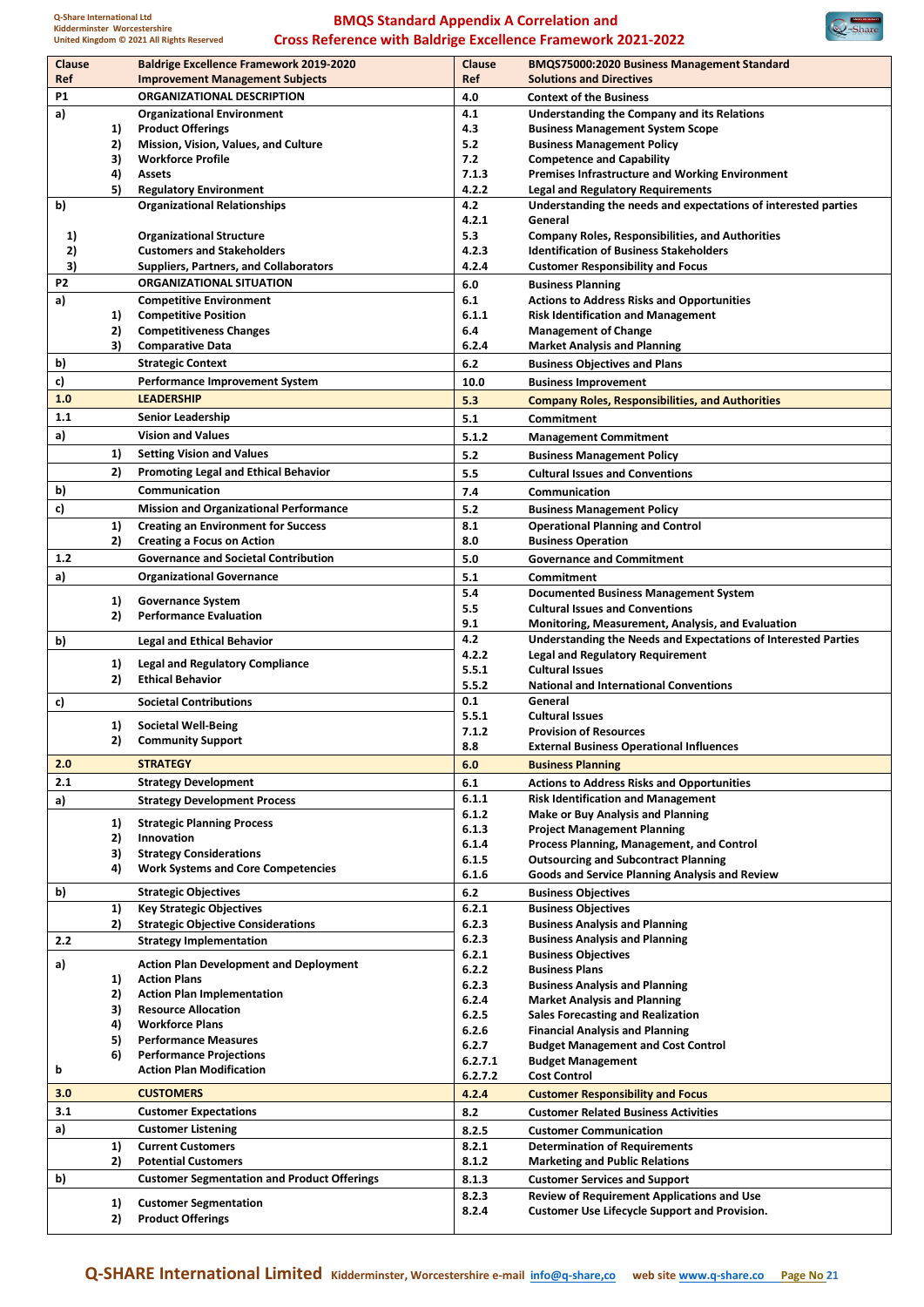

| Ref |          | <b>Baldrige Excellence Framework 2019-2020</b><br><b>Improvement Management Subjects</b> | <b>Clause</b><br>Ref | <b>BMQS75000:2020 Business Management Standard</b><br><b>Solutions and Directives</b>                       |
|-----|----------|------------------------------------------------------------------------------------------|----------------------|-------------------------------------------------------------------------------------------------------------|
| 3.2 |          | <b>Customer Engagement</b>                                                               | 8.2                  | <b>Customer Related Business Activities</b>                                                                 |
| a)  |          | <b>Customer Relationships and Support</b>                                                | 8.2.1                | <b>Determination of Requirements</b>                                                                        |
|     | 1)       | <b>Relationship Management</b>                                                           | 8.2                  | <b>Customer Related Business Activities</b>                                                                 |
|     | 2)       | <b>Customer Access and Support</b>                                                       | 8.2.1                | <b>Determination of Requirements</b>                                                                        |
|     | 3)       | <b>Complaint Management</b>                                                              | 8.2.2                | <b>Review of Requirements</b>                                                                               |
|     |          |                                                                                          | 8.2.3                | <b>Review of Requirement Applications and Use</b>                                                           |
| b)  |          | Determination of Customer Satisfaction and Engagement                                    | 8.2.4                | <b>Customer Use Lifecycle Support and Provision.</b>                                                        |
|     |          |                                                                                          | 8.2.5                | <b>Customer Communication</b>                                                                               |
|     | 1)       | Satisfaction, Dissatisfaction, and Engagement                                            | 9.1.4                | <b>Customer Satisfaction and Perception Evaluation</b>                                                      |
|     | 2)       | <b>Satisfaction Relative to Other Organizations</b>                                      | 9.1.2                | <b>Monitoring and Measurement of Goods and Service</b>                                                      |
| c)  |          | Use of Voice-of-the-Customer and Market Data                                             | 9.1.4                | <b>Customer Satisfaction and Perception Evaluation</b>                                                      |
| 4.0 |          | <b>MEASUREMENT, ANALYSIS, AND KNOWLEDGE</b><br><b>IMPROVEMENT MANAGEMENT</b>             | 9.0                  | <b>Business Performance Evaluation</b>                                                                      |
| 4.1 |          | Measurement, Analysis, and Improvement of<br><b>Organizational Performance</b>           | 9.1                  | Monitoring, Measurement, Analysis, and Evaluation                                                           |
| a)  |          | <b>Performance Measurement</b>                                                           | 9.1.1                | <b>Monitoring and Measurement of Processes</b>                                                              |
|     |          |                                                                                          | 9.1.2                | <b>Monitoring and Measurement of Goods and Service</b>                                                      |
|     |          |                                                                                          | 9.1.3                | <b>Shareholder Perception Evaluation</b>                                                                    |
|     | 1)       | <b>Performance Measures</b>                                                              | 9.1.4                | <b>Customer Satisfaction and Perception Evaluation</b>                                                      |
|     |          |                                                                                          | 9.1.5                | <b>Employee Perception Evaluation</b>                                                                       |
|     |          |                                                                                          | 9.1.6                | <b>Supplier Perception Evaluation</b>                                                                       |
|     |          |                                                                                          | 9.1.7                | <b>Stakeholders Perception, Expectations, and Satisfaction</b>                                              |
|     | 2)       | <b>Comparative Data</b>                                                                  | 8.3                  | <b>Research and Development</b>                                                                             |
|     | 3)       | <b>Measurement Agility</b>                                                               | 6.4                  | <b>Management of Change</b>                                                                                 |
| b)  |          | <b>Performance Analysis and Review</b>                                                   | 9.1                  | Monitoring, Measurement, Analysis and Evaluation                                                            |
|     |          |                                                                                          | 9.3                  | <b>Management Review</b>                                                                                    |
| c)  |          | Performance Improvement                                                                  | 10.0                 | <b>Business Improvement</b>                                                                                 |
|     | 1)       | <b>Future Performance</b>                                                                | 10.1                 | <b>Opportunities for Improvement</b>                                                                        |
|     | 2)       | Continuous Improvement and Innovation                                                    | 10.3                 | Continual Improvement.                                                                                      |
| 4.2 |          | <b>Information and Knowledge Management</b>                                              | 7.5                  | <b>Documented Information</b>                                                                               |
| a)  |          | Data and Information                                                                     | 7.5.1                | <b>General Documented Information</b>                                                                       |
|     |          |                                                                                          | $8.3.4a-d$           | <b>Research and Development Projects</b>                                                                    |
|     | 1)       | Quality                                                                                  | 7.5.2                | <b>Creating and Updating</b>                                                                                |
|     |          |                                                                                          | 7.5.3                | <b>Control of Documented Information</b>                                                                    |
|     | 2)       | Availability                                                                             | 7.5.3.1              | <b>Document and Data Control</b>                                                                            |
|     |          |                                                                                          | 7.5.3.2              | <b>Control of Business Records</b>                                                                          |
| b)  |          | <b>Organizational Knowledge</b>                                                          | $8.3.3 - 4$          | <b>Research and Development Planning</b>                                                                    |
|     | 1)       | <b>Knowledge Management</b>                                                              | 7.5.3.1              | <b>Document and Data Control</b>                                                                            |
|     | 2)       | <b>Best Practices</b>                                                                    | 7.5.3.2<br>5.4       | <b>Control of Business Records</b><br><b>Documented Business Management System</b>                          |
|     | 3)       | <b>Organizational Learning</b>                                                           | 8.1.8                | <b>Configuration Management</b>                                                                             |
|     |          |                                                                                          | 7.4.1                | <b>Training and Instruction</b>                                                                             |
| 5.0 |          | <b>WORKFORCE</b>                                                                         | 7.0                  | <b>SUPPORT</b>                                                                                              |
|     |          |                                                                                          | 7.1                  | <b>Support and Resource</b>                                                                                 |
| 5.1 |          | <b>Workforce Environment</b>                                                             | 7.1.3                | <b>Premises Infrastructure and Working Environment</b>                                                      |
| a)  |          | <b>Workforce Capability and Capacity</b>                                                 | $7.2$                | <b>Competence and Capability</b>                                                                            |
|     | 1)       | <b>Capability and Capacity Needs</b>                                                     | 7.1.1/2              | <b>Resource Requirement Identification/ Provision of Resources</b>                                          |
|     | 2)       | <b>New Workforce Members</b>                                                             | 7.4.1/2              | <b>Training and Instruction/Advice and Correction</b>                                                       |
|     | 3)       | <b>Workforce Change Management</b>                                                       | 6.4.1                | <b>Indigenous Change Preparation and Management</b>                                                         |
|     | 4)       | <b>Work Accomplishment</b>                                                               | 7.3                  | <b>Awareness and Understanding</b>                                                                          |
|     |          |                                                                                          | 9.1.5                | <b>Employee Perception Evaluation</b>                                                                       |
| b)  |          | <b>Workforce Climate</b>                                                                 | 7.1.3                | <b>Premises Infrastructure and Working Environment</b>                                                      |
|     |          |                                                                                          | 7.1.3                | <b>Premises Infrastructure and Working Environment</b>                                                      |
|     | 1)       | <b>Workplace Environment</b>                                                             | 7.1.4                | <b>Occupational Health and Safety</b>                                                                       |
|     | 2)       | <b>Workforce Benefits and Policies</b>                                                   | 4.2                  | Understanding the Needs and Expectations of Interested Parties                                              |
| 5.2 |          | <b>Workforce Engagement</b>                                                              | 5.1                  | Commitment                                                                                                  |
| a)  |          | <b>Assessment of Workforce Engagement</b>                                                | 5.1.1<br>9.1.5       | <b>Teamwork and Engagement</b><br><b>Employee Perception Evaluation</b>                                     |
|     | 1)       | <b>Drivers of Engagement</b>                                                             | 7.2                  | <b>Competence and Capability</b>                                                                            |
|     | 2)       | <b>Assessment of Engagement</b>                                                          | 7.3                  | Awareness and Understanding.                                                                                |
| b)  |          | <b>Organizational Culture</b>                                                            | 4.1<br>7.6           | Understanding the Company and its Relations<br><b>Resource and Support for External Influences</b>          |
|     |          | <b>Performance Management and Development</b>                                            | 7.1.6<br>7.5         | <b>Human Resources</b><br><b>Documented Information</b>                                                     |
|     |          |                                                                                          | 7.2                  |                                                                                                             |
|     | 1)       | <b>Performance Management</b>                                                            |                      | <b>Competence and Capability</b>                                                                            |
|     |          |                                                                                          |                      |                                                                                                             |
|     | 2)       | <b>Performance Development</b>                                                           | 7.4/7.4.1            | <b>Communication/Training and Instruction</b>                                                               |
|     | 3)       | <b>Learning and Development Effectiveness</b>                                            | 7.4.2                | <b>Communication/Training and Instruction</b>                                                               |
| c)  | 4)<br>5) | <b>Career Development</b><br><b>Equity and Inclusion</b>                                 | 7.1.1/2<br>5.5       | <b>Resource Requirement Identification/Provision of Resources</b><br><b>Cultural Issues and Conventions</b> |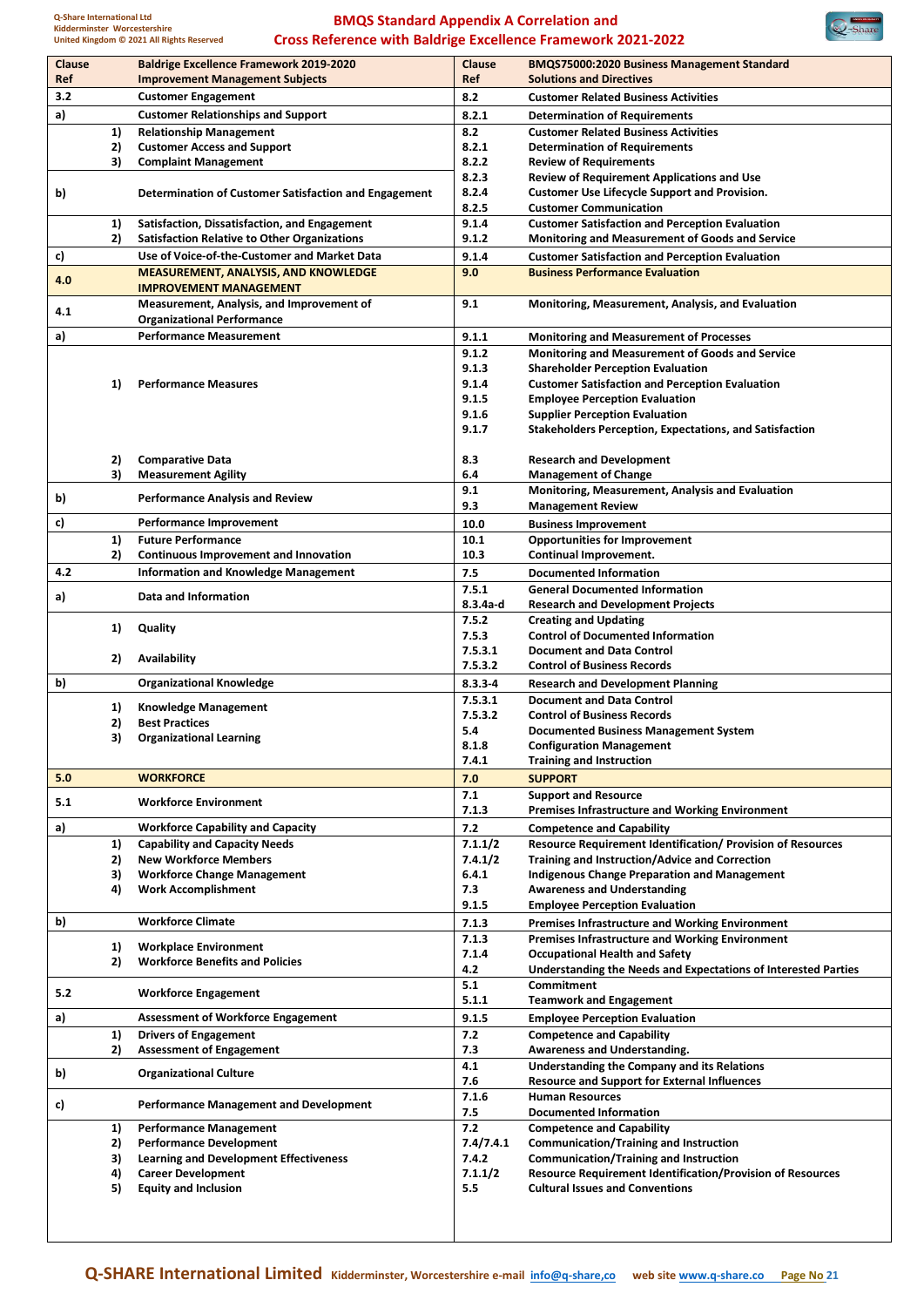$\bigotimes$ -Share

| <b>CLAUSE</b> |    | <b>BALDRIGE EXCELLENCE FRAMEWORK 2019-2020</b>           | Clause             | <b>BMQS75000:2020 Business Management Standard</b>                              |
|---------------|----|----------------------------------------------------------|--------------------|---------------------------------------------------------------------------------|
| <b>REF</b>    |    | <b>IMPROVEMENT MANAGEMENT SUBJECTS</b>                   | <b>Ref</b>         | <b>Solutions and Directives</b>                                                 |
| 6.0           |    | <b>OPERATIONS</b>                                        | 8.0                | <b>BUSINESS OPERATION</b>                                                       |
| 6.1           |    | <b>Work Processes</b>                                    | 8.1                | <b>Operational Planning and Control</b>                                         |
| a)            |    | <b>Product and Process Design</b>                        | 8.3                | <b>Research and Development</b>                                                 |
|               | 1) | <b>Determination of Product and Process Requirements</b> | 8.3                | <b>Research and Development Business Activities</b>                             |
|               | 2) | <b>Key Work Processes</b>                                | 8.1                | <b>Operational Planning and Control</b>                                         |
|               | 3) | <b>Design Concepts</b>                                   | 8.4                | <b>Design and Selection</b>                                                     |
| b)            |    | <b>Process Management and Improvement</b>                | 8.6                | <b>Business Goods and Service Processes</b>                                     |
|               | 1) | <b>Process Implementation</b>                            | 8.6.1              | <b>Control of Goods and Service Provision</b>                                   |
|               | 2) | <b>Support Processes</b>                                 | 8.6.1.5            | Control of Equipment, Tools, Software, and Programs                             |
|               | 3) | <b>Product and Process Improvement</b>                   | 10.1/3             | <b>Opportunity for Improvements/Continual Improvement</b>                       |
| c)            |    | <b>Supply-Network Management</b>                         | 8.5                | <b>Purchasing Business Activities</b>                                           |
| d)            |    | <b>Innovation Management</b>                             | 6.1.3<br>8.3       | <b>Project Management</b><br><b>Research and Development</b>                    |
| 6.2           |    | <b>Operational Effectiveness</b>                         | 9.0                | <b>Business Performance Evaluation</b>                                          |
| a)            |    | <b>Process Efficiency and Effectiveness</b>              | 9.1.1              | <b>Monitoring and Measurement of Processes</b>                                  |
|               |    |                                                          | 6.1.1              | <b>Risk Identification and Management</b>                                       |
| b)            |    | <b>Security and Cybersecurity</b>                        | 8.6.1.5            | Control of Equipment, Tools, Software, and Programs                             |
| c)            |    | <b>Safety and Emergency Preparedness</b>                 | 8.6.1.1            | <b>Process Safety and Environmental Impacts</b>                                 |
|               | 1) | Safety                                                   | 7.1.4              | <b>Occupational Health and Safety</b>                                           |
|               | 2) | <b>Business Continuity</b>                               | 6.1.1              | <b>Risk Identification and Management</b>                                       |
|               |    |                                                          | 6.3                | <b>Business Continuity</b>                                                      |
| 7.0           |    | <b>RESULTS</b>                                           | 9.0                | <b>Business Performance Evaluation</b>                                          |
| 7.1           |    | <b>Product and Process Results</b>                       | 9.1.1              | <b>Monitoring and Measurement of Processes</b>                                  |
|               |    |                                                          | 9.1.2              | <b>Monitoring and Measurement of Goods and Service</b>                          |
| a)            |    | <b>Customer-Focused Product and Service Results</b>      | 9.1.4              | <b>Customer Satisfaction and Perception Evaluation</b>                          |
| b)            |    | <b>Work Process Effectiveness Results</b>                | 9.1.1              | <b>Monitoring and Measurement of Processes</b>                                  |
|               | 1) | <b>Process Effectiveness and Efficiency</b>              | 9.1.1              | <b>Monitoring and Measurement of Processes</b>                                  |
|               | 2) | <b>Safety and Emergency Preparedness</b>                 | 6.3<br>6.4         | <b>Business Continuity</b><br><b>Management of Change</b>                       |
|               |    |                                                          | 7.1.4              | <b>Occupational Health and Safety</b>                                           |
|               |    |                                                          | 9.4                | <b>Management of Unforeseeable Events</b>                                       |
|               |    |                                                          | 8.5                | <b>Purchasing Business Activities</b>                                           |
| c)            |    | <b>Supply-Network Management Results</b>                 | 9.1.6              | <b>Supplier Perception Evaluation</b>                                           |
| 7.2           |    | <b>Customer Results</b>                                  | 8.2                | <b>Customer Related Business Activities</b>                                     |
| a)            |    | <b>Customer-Focused Results</b>                          | 4.2.4              | <b>Customer Related Business Activities</b>                                     |
|               | 1) | <b>Customer Satisfaction</b>                             | 9.1.4              | <b>Customer Satisfaction and Perception Evaluation</b>                          |
|               | 2) | <b>Customer Engagement</b>                               | 8.2                | <b>Customer Related Business Activities</b>                                     |
| 7.3           |    | <b>Workforce Results</b>                                 | 7.0/7.1            | <b>Support/Resources</b>                                                        |
| a)            |    | <b>Workforce-Focused Results</b>                         | 7.1.6              | <b>Human Resources</b>                                                          |
|               | 1) | <b>Workforce Capability and Capacity</b>                 | 7.2                | <b>Competence and Capability</b>                                                |
|               | 2) | <b>Workforce Climate</b>                                 | 7.1.3              | <b>Premises Infrastructure and Working Environment</b>                          |
|               | 3) | <b>Workforce Engagement</b>                              | 7.1.4<br>7.4/7.4.1 | 7.1.4 Occupational Health and Safety<br>Communication/ Training and Instruction |
|               | 4) | <b>Workforce Development</b>                             | 7.4.2              | <b>Advice and Correction</b>                                                    |
| 7.4           |    | <b>Leadership and Governance Results</b>                 | $5.0 - 5.5$        | <b>Governance and Commitment</b>                                                |
| a)            |    | Leadership, Governance, and Societal Contribution        | $5.2$              | <b>Business Management Policy</b>                                               |
|               | 1) | Leadership                                               | 5.1                | Commitment                                                                      |
|               | 2) | Governance                                               | 5.2                | <b>Business Management Policy</b>                                               |
|               | 3) | Law and Regulation                                       | 4.2.2              | <b>Legal and Regulatory Requirements</b>                                        |
|               | 4) | <b>Ethics</b>                                            | 5.5                | <b>Cultural Issues and Conventions</b>                                          |
|               | 5) | <b>Society</b>                                           | 5.5.1/2            | <b>Cultural Issues/ National and International Conventions</b>                  |
|               |    |                                                          | 6.1/6.2            | <b>Business Objectives and Plans</b>                                            |
| 7.5           |    | <b>Financial, Market, and Strategy Results</b>           | 6.3<br>6.4         | <b>Business Continuity</b><br><b>Management of Change</b>                       |
| a)            |    | <b>Financial and Market Results</b>                      | 8.1.1              | <b>Financial Administration and Accounts</b>                                    |
|               |    |                                                          | 6.2.6              | <b>Financial Analysis and Planning</b>                                          |
|               | 1) | <b>Financial Performance</b>                             | 6.2.4              | <b>Market Analysis and Planning</b>                                             |
|               | 2) | <b>Marketplace Performance</b>                           | 8.1.2              | <b>Marketing and Public Relations</b>                                           |
|               |    |                                                          | 9.0/9.4            | <b>Business Performance Evaluation/ Management Review</b>                       |
| b)            |    | <b>Strategy Implementation Results</b>                   | $10.0 - 3$         | <b>Business Improvement</b>                                                     |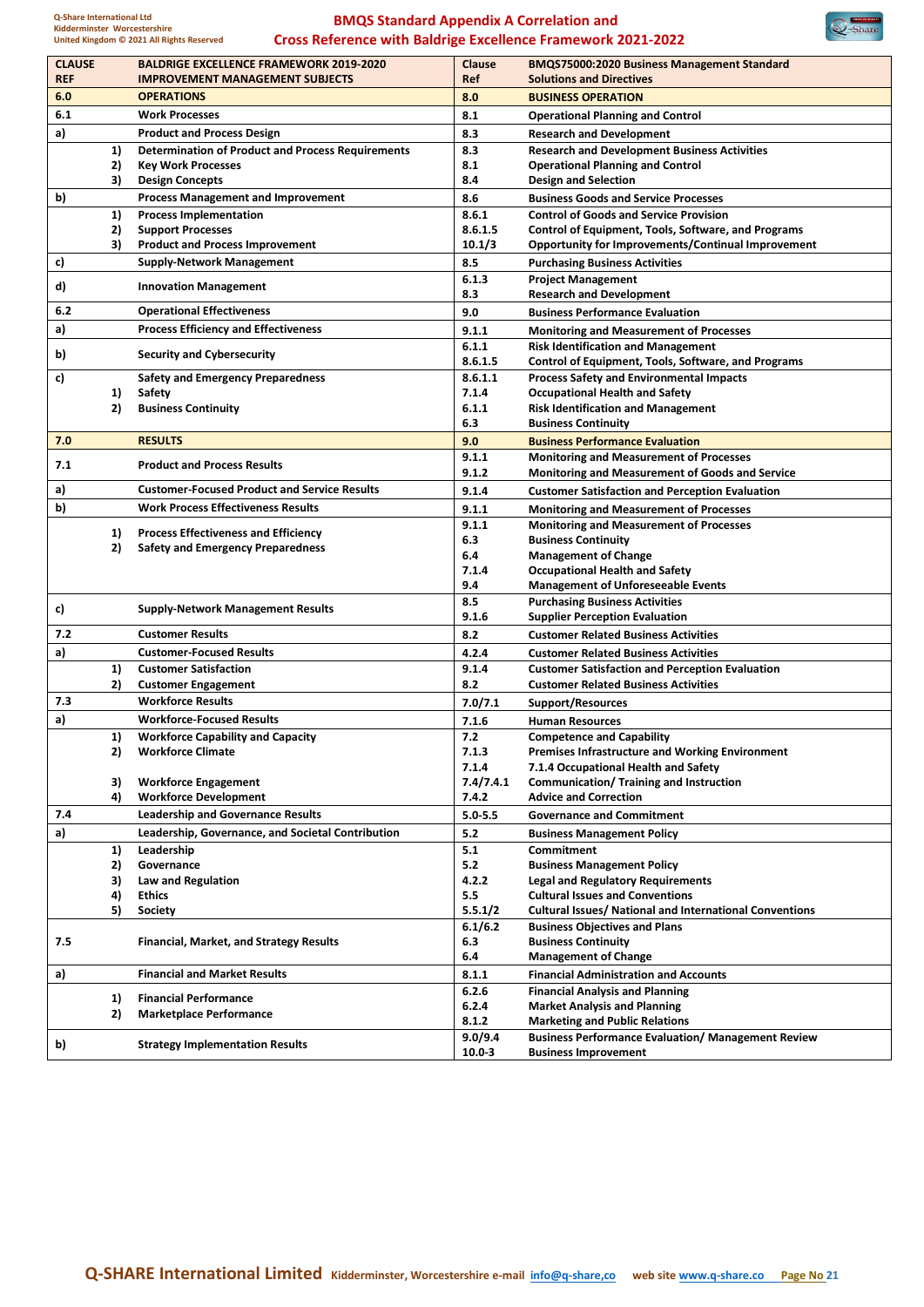

#### **CONFORMANCE TO BMS75000:2020 BUSINESS MANAGEMENT SYSTEM STANDARD**

The assessment of any organization for compliance with the Business Management Standard is greatly assisted by using the Baldrige Excellence Framework 2021-2022 because the framework presents a series of questions to which the BMS75000:2020 provides solutions.

It does however require a broad interpretation of both specifications to apply due to the structure and terminology used in each of the management disciplines and the extensive scope of the standard.

By considering the main heading in BMS75000:2020 we can approach the task in a disciplined fashion:

| <b>BMS75000:2020 Business Management Standard</b><br>Introduction |                                        | <b>Baldrige Excellence Framework 2021-2022</b><br>Introduction. |  |  |  |
|-------------------------------------------------------------------|----------------------------------------|-----------------------------------------------------------------|--|--|--|
| 1.0                                                               | Scope                                  | Criteria for Performance Excellence Overview                    |  |  |  |
| 2.0                                                               | Normative references                   | Core values and concepts.                                       |  |  |  |
| 3.0                                                               | Terms and definitions                  | Terms and definitions                                           |  |  |  |
| 4.0                                                               | Context of the Business                | <b>P.1</b> Organizational Profile                               |  |  |  |
| 5.0                                                               | Governance and Commitment              | Leadership<br>1                                                 |  |  |  |
| 6.0                                                               | <b>Business Planning</b>               | Strategy<br>$\mathbf{2}$                                        |  |  |  |
| 7.0                                                               | Support                                | Workforce<br>5                                                  |  |  |  |
| 8.0                                                               | <b>Business Operation</b>              | 3<br>Customers                                                  |  |  |  |
|                                                                   |                                        | Operations<br>6                                                 |  |  |  |
| 9.0                                                               | <b>Business Performance Evaluation</b> | Measurement, Analysis, and Knowledge Management<br>4            |  |  |  |
|                                                                   |                                        | Results                                                         |  |  |  |
| 10.0                                                              | <b>Business Improvement</b>            | P.2 Organizational Situation                                    |  |  |  |

There is reasonable parity between Baldrige and BMS75k in all subjects as shown in the above listings, however, a good degree of interpretation is needed under the subject of operations to find the solutions to the questions asked.

**P.1 Organizational Description Purpose BMS75000:2020 4.0 Context of the Business**

This initial set of queries seek to set the key characteristics and relationships within the organization and are matched with the solutions in clause 4.0 of BMS7500:2020 which specifies requirements for the context for the organization.

| <b>Baldrige Excellence Framework 2021-2022</b> | <b>BMS75000:2020 Business Management Standard Solutions</b>           |
|------------------------------------------------|-----------------------------------------------------------------------|
| a. Organizational Environment                  | Understanding the Company and its Relations<br>4.1                    |
| (1) Product Offerings                          | <b>Business Management System Scope</b><br>4.3                        |
| (2) Mission, vision, values, and Culture       | <b>Business Management Policy</b><br>5.2                              |
| (3) Workforce Profile                          | <b>Competence and Capability</b><br>7.2                               |
| (4) Assets                                     | <b>Premises Infrastructure and Working Environment</b><br>7.1.3       |
| (5) Regulatory Environment                     | <b>Legal and Regulatory Requirements</b><br>4.2.2                     |
| b. Organizational Relationships                | Understanding the needs and expectations of interested parties<br>4.2 |
| (1) Organizational Structure                   | <b>Company Roles, Responsibilities and Authorities</b><br>5.3         |
| (2) Customers and Stakeholder                  | <b>Identification of Business Stakeholders</b><br>4.2.3               |
| (3) Suppliers, Partners, and Collaborators     | <b>Identification of Business Stakeholders</b><br>4.2.3               |

These are the prime solutions to P.1 of the Baldridge Framework addressed in Clause 4.0 of the BMS75000:2020 Business Management Standard. In support of specifying and describing the Purpose of the Organization, consideration can also be given to clause 5 which covers Governance and Commitment, and Clause 7.0 which discusses Resources and Support.

| P.2 Organizational Situation Purpose                                  | 6.0 Business Planning<br>BMS75000:2020                                                                                                                                                                                                                                                                                     |  |
|-----------------------------------------------------------------------|----------------------------------------------------------------------------------------------------------------------------------------------------------------------------------------------------------------------------------------------------------------------------------------------------------------------------|--|
|                                                                       | Here we are required to address the competitive nature and the market environment in which we do business. The key strategic challenges and advantages,                                                                                                                                                                    |  |
| consolidate our position within our Business and Strategic Situation. | attributes, and threats we have to manage as well as risks need to be identified and established as part of our performance improvement learning practices and<br>procedures. We need to demonstrate understanding of the key business challenges to establish and preserve our competitive advantage, mitigate risks, and |  |
| Baldrige Excellence Framework 2021-2022                               | <b>RMS75000:2020 Rusiness Management Standard Solutions</b>                                                                                                                                                                                                                                                                |  |

|     | <b>Baldrige Excellence Framework 2021-2022</b>     |       | <b>BMS75000:2020 Business Management Standard Solutions</b> |  |  |
|-----|----------------------------------------------------|-------|-------------------------------------------------------------|--|--|
| а.  | <b>Competitive Environment</b>                     | 6.1   | <b>Actions to address Risks and Opportunities</b>           |  |  |
| (1) | <b>Competitive Position</b>                        | 6.1.1 | <b>Risk Identification and Management</b>                   |  |  |
| (2) | <b>Competitiveness Changes</b>                     | 6.4   | <b>Management of Change</b>                                 |  |  |
| (3) | <b>Comparative Data</b>                            | 6.2.4 | <b>Market Analysis and Planning</b>                         |  |  |
| b.  | <b>Strategic Context challenges and advantages</b> | 6.2   | <b>Business Objectives and Plans</b>                        |  |  |
| c.  | Performance Improvement System                     | 10.0  | <b>Business Improvement</b>                                 |  |  |

The prime solutions to P.2 of the Baldridge Framework are addressed in Clause 6.0 of the BMS75000:2020 Business Management Standard. In support of specifying and describing the Situation of the Organization, consideration can also be given to clause 10.0 which covers corrections and improvements. For an indepth solution, it is advised to visit Clause 8 of BMS75000:2020 Business Management Standard which details the operation of the organization and includes:

- **8.1 Operational Planning and Control**
- **8.1.1 Financial Administration and Accounts**
- **8.1.2 Marketing and Public Relations**
- **8.1.3 Customer Services and Support**
- **8.1.4 Technical Services and Support**
- **8.1.5 Goods and Service Management and Distribution**
- **8.1.6 Process Management and Stewardship**
- **8.1.7 Servicing and After Sales Administration**
- **8.1.8 Goods, Service and Process Configuration Management**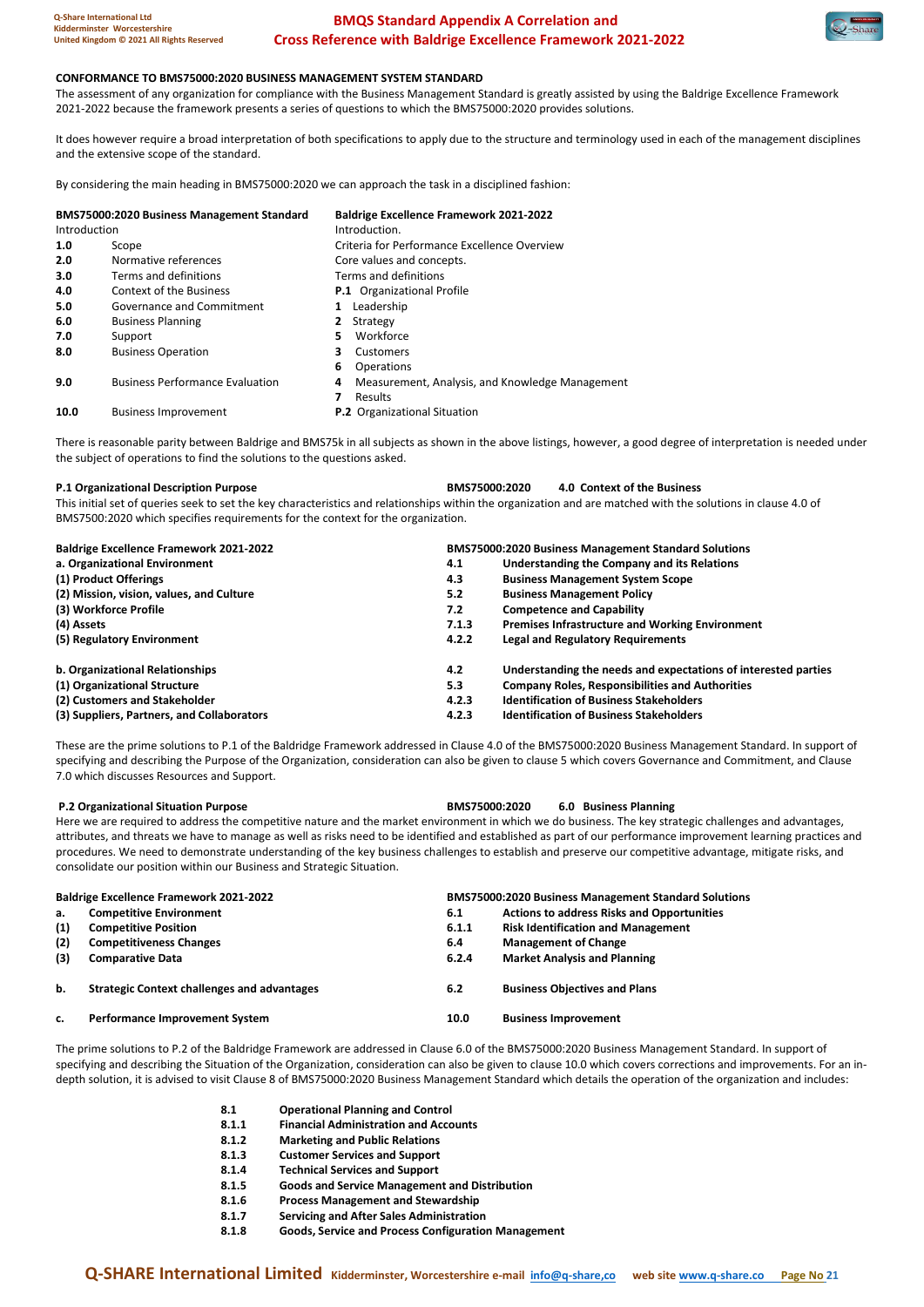

#### **1.0 LEADERSHIP (CATEGORY 1) BMS75000:2020 CLAUSE 5.3 COMPANY ROLES, RESPONSIBILITIES, AND AUTHORITIES**

Under this category, we need to address our Executives Performance and that of other Senior Managers in the organization. We must assess how well the stewardship of the business is being exercised in line with the Business Management System. This will include their example being set and their activity as well as how the documented business governance system sustains the organization.

The Leadership category investigates how senior leaders' actions guide and sustain the business in particular the systems for governance and stewardship. This includes our legal and ethical responsibilities and the contributions the business makes to the wider social fabric with which its product and service are associated and identified.

| <b>Baldrige Excellence Framework 2021-2022</b>     | <b>BMS75000:2020 Business Management Standard Solutions</b> |                                         |  |
|----------------------------------------------------|-------------------------------------------------------------|-----------------------------------------|--|
| 1.1 Senior Leadership Purpose                      | 5.1                                                         | Commitment                              |  |
| 1.1a. Establishing Vision and Values               | 5.1.2                                                       | <b>Management Commitment</b>            |  |
| <b>Setting Vision and Values</b><br>(1)            | 5.2                                                         | <b>Business Management Policy</b>       |  |
| <b>Promoting Legal and Ethical Behavior</b><br>(2) | 5.5                                                         | <b>Cultural Issues and Conventions</b>  |  |
| 1.1b. Communication                                | 7.4                                                         | Communication                           |  |
| 1.1c. Mission and Organizational Performance       | 5.2                                                         | <b>Business Management Policy</b>       |  |
| (1)<br><b>Creating an Environment for Success</b>  | 8.1                                                         | <b>Operational Planning and Control</b> |  |
| (2)<br><b>Creating a Focus on Action</b>           | 8.0                                                         | <b>Business Operation</b>               |  |

#### **1.2 Governance and Societal Contributions Purpose BMS75000:2020 Clause 5.0 Governance and Commitment**

This item asks about key aspects of our Corporate Governance, including the improvement of Executives and other Authorized Leaders. It also enquires into practices in the organization which ensure legal compliance and standards for ethical conduct are fulfilled. Here the social accountability of the organization is commended and identified together with the contribution to local and global key communities**.**

| <b>Baldrige Excellence Framework 2021-2022</b> |                                  | <b>BMS75000:2020 Business Management Standard Solutions</b> |                                                                |  |
|------------------------------------------------|----------------------------------|-------------------------------------------------------------|----------------------------------------------------------------|--|
|                                                | 1.2a. Organizational Governance  | 5.0                                                         | <b>Governance and Commitment</b>                               |  |
| (1)                                            | <b>Governance System</b>         | 5.4                                                         | Documented Business Management System                          |  |
| (2)                                            | <b>Performance Evaluation</b>    | 9.1                                                         | Monitoring, Measurement, Analysis, and Evaluation              |  |
|                                                | 1.2b. Legal and Ethical Behavior | 4.2                                                         | Understanding the Needs and Expectations of Interested Parties |  |
| (1)                                            | Legal and Regulatory             | 4.2.2                                                       | <b>Legal and Regulatory Requirement</b>                        |  |
| (2)                                            | <b>Ethical Behavior</b>          | 5.5                                                         | <b>Cultural Issues and Conventions</b>                         |  |
|                                                | 1.2c. Societal Contributions     | 0.1                                                         | <b>General Introduction</b>                                    |  |
| (1)                                            | <b>Societal Well-Being</b>       | 5.5.1                                                       | <b>Cultural Issues</b>                                         |  |
| (2)                                            | <b>Community Support</b>         | 7.6                                                         | <b>Resource and Support for External Influences</b>            |  |

Solutions for 1.2 of the Baldridge Framework are mainly addressed in Clause 5.0 of the BMS75000:2020 Business Management Standard, however, the obligation for legal and ethical behavior is better served with directives from Clause 4.2 which specifies the requirements for Understanding the Needs and Expectations of Interested Parties, including compliance with Legal and Regulatory Requirement. Social contributions and community support is well served in Clause 7.6 Resource and Support for External Influences, and additionally by following the directives in the following:

#### **BMS75000:2020 Business Management Standard**

- **4.1 Understanding the Company and its Relations**
- **4.5 External Business Considerations**
- **6.4.2 External Change Preparation and Management**
- **6.4.3 Planning and Accommodating External Issues**
- **8.8 External Business Operational Influences**
- **9.1.3 Shareholder Perception Evaluation**
- **9.1.7 Stakeholders Perception, Expectations, and Satisfaction**
- **9.4 Management of Unforeseeable Events**

#### **2.0 STRATEGY (CATEGORY 2) BMS75000:2020 CLAUSE 6.0 BUSINESS PLANNING**

In matters of strategy, we must approach the subject with a broad interpretation and include Business Planning in the definition. This category asks us to consider how to select and develop strategic business objectives and plans, then what methods are used to implement them, and measure progress. There must also be a means by which strategic objectives require modification, updating, and changing due to unforeseeable events. It is stressed that our organization's long-term business success and competitive environment are addressed as key strategic issues.

| <b>Baldrige Excellence Framework 2021-2022</b> |                                           |       | <b>BMS75000:2020 Business Management Standard Solutions</b> |  |
|------------------------------------------------|-------------------------------------------|-------|-------------------------------------------------------------|--|
| 2.1                                            | <b>Strategy Development</b>               | 6.1   | <b>Actions to Address Risks and Opportunities</b>           |  |
|                                                | 2.1a) Strategy Development Process        | 6.1.1 | <b>Risk Identification and Management</b>                   |  |
| 1)                                             | <b>Strategic Planning Process</b>         | 6.1.2 | <b>Make or Buy Analysis and Planning</b>                    |  |
| 2)                                             | Innovation                                | 6.1.3 | <b>Project Management Planning</b>                          |  |
| 3)                                             | <b>Strategy Considerations</b>            | 6.1.4 | Process Planning, Management, and Control                   |  |
|                                                |                                           | 6.1.5 | <b>Outsourcing and Subcontract Planning</b>                 |  |
| 4)                                             | <b>Work Systems and Core Competencies</b> | 6.1.6 | <b>Goods and Service Planning Analysis and Review</b>       |  |
|                                                | 2.1b) Strategic Objectives                | 6.2   | <b>Business Objectives and Plans</b>                        |  |
| 1)                                             | <b>Key Strategic Objectives</b>           | 6.2.1 | <b>Business Objectives</b>                                  |  |
|                                                |                                           | 6.2.2 | <b>Business Plans</b>                                       |  |
| 2)                                             | <b>Strategic Objective Considerations</b> | 6.2.3 | <b>Business Analysis and Planning</b>                       |  |

It should be observed that the first decision in a business matter would be **"Make or Buy"** and although this has no separate consideration in the Baldrige Excellence Framework 2021-2022, it would undoubtedly be part of the strategic development and planning process.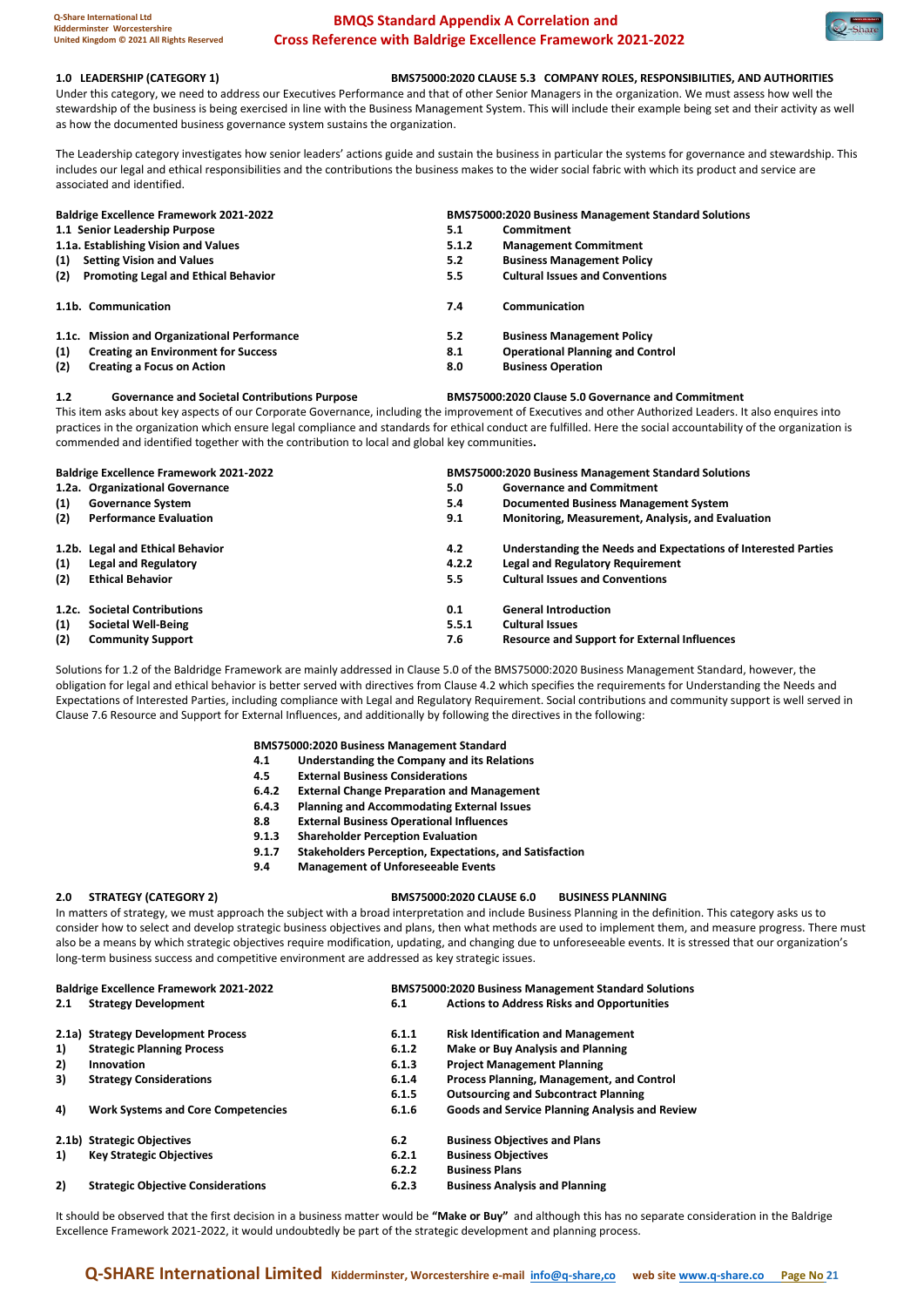#### **2.2 Strategy Implementation BMS75000:2020 Clause 6.2 Business Objectives and Plans**

The implementation of strategy identifies how we establish a strategy to address our challenges and influence the advantages we have in making decisions about the prime working procedures and competencies. We must also define our key strategic objectives and the targets set by management to achieve. This strengthens our performance, competitiveness, and planned success.

|    | 2.2a Action Plan Development and Deployment |             |                                                          |
|----|---------------------------------------------|-------------|----------------------------------------------------------|
|    |                                             | 6.2.3       | <b>Business Analysis and Planning</b>                    |
|    | 2.2b Action Plans                           | 6.2.2       | <b>Business Planning</b>                                 |
| 1) | <b>Action Plan Implementation</b>           | 6.2.3       | <b>Business Analysis and Planning</b>                    |
| 2) | <b>Resource Allocation</b>                  | 6.2.7       | <b>Budget Management and Cost Control</b>                |
| 3) | <b>Workforce Plans</b>                      | $7.1.1 - 2$ | <b>Resource Requirement Identification and Provision</b> |
| 4) | <b>Performance Measures</b>                 | 6.2.1       | <b>Business Objectives</b>                               |
| 5) | <b>Performance Projections</b>              | 6.2.2       | <b>Business Plans</b>                                    |
| 6) | <b>Action Plan Modification</b>             | 6.4         | <b>Management of Change</b>                              |

In respect of Strategy Implementation, the Baldrige Excellence Framework 2021-2022 calls for the sequence of Plan-Implement-Resource, Workforce, and Performance in quite broad terms. The solution offered by the BMS75000:2020 Business Management Standard provides a vocational structure to the strategic implementation in clause 6.2. This is further developed under Clause 8.1 with each department contributing to the Strategic Plan:

| BMS75000:2020 Business Planning Clause 6.0 |                                           | BMS75000:2020 Business Operation Clause 8.0 |                                                            |  |
|--------------------------------------------|-------------------------------------------|---------------------------------------------|------------------------------------------------------------|--|
| 6.2                                        | <b>Business Objectives and Plans</b>      | 8.1                                         | <b>Operational Planning and Control</b>                    |  |
| 6.2.1                                      | <b>Business Objectives</b>                | 8.1.1                                       | <b>Financial Administration and Accounts</b>               |  |
| 6.2.2                                      | <b>Business Plans</b>                     | 8.1.2                                       | <b>Marketing and Public Relations</b>                      |  |
| 6.2.3                                      | <b>Business Analysis and Planning</b>     | 8.1.3                                       | <b>Customer Services and Support</b>                       |  |
| 6.2.4                                      | <b>Market Analysis and Planning</b>       | 8.1.4                                       | <b>Technical Services and Support</b>                      |  |
| 6.2.5                                      | <b>Sales Forecasting and Realization</b>  | 8.1.5                                       | <b>Goods and Service Management and Distribution</b>       |  |
| 6.2.6                                      | <b>Financial Analysis and Planning</b>    | 8.1.6                                       | <b>Process Management and Stewardship</b>                  |  |
| 6.2.7                                      | <b>Budget Management and Cost Control</b> | 8.1.7                                       | Servicing and After Sales Administration                   |  |
|                                            | 6.2.7.1 Budget Management                 | 8.1.8                                       | <b>Goods, Service and Process Configuration Management</b> |  |
|                                            | 6.2.7.2 Cost Control                      |                                             |                                                            |  |

Typically, under the requirements of BMS75000:2020, the subject assigned authority is required to produce the details for the Strategic Plan. This can be contained in a dedicated section of the plan or referenced as a separate Analysis and Report. The reports and achievement of the Strategic Plans objectives are reviewed at planned intervals by the Business Management Representative. The review criteria, scope, frequency, and methods are defined in the documented practice and reflected in the Business Program. (See Clause 6.1 and 6.2)

**3.0 CUSTOMERS (CATEGORY 3) BMS75000:2020 CLAUSE 8.2 CUSTOMER RELATED BUSINESS ACTIVITIES**

This category under the Baldrige Excellence Framework 2021-2022 asks how we engage customers initially as a prospect and long-term as a partner for continued business and achievement, including how we recognize the voice of the customer, to realize and exceed customers' expectations, and build permanent ongoing arrangements. It is stressed that engagement with our customers is important as the outcome of learning and performance of a Strategy for Excellence. The assessment of customer satisfaction and perception of our company provides important information for understanding our customers and the market in which we do business. The voice of the customer provides meaningful information on how they perceive the company and its products, but also how they conduct their own business and behaviors in the market.

| 3.1 | <b>Customer Expectations.</b>                     |       | <b>BMS75000:2020 Business Management Standard Solutions</b><br>8.2 Customer Related Business Activities |
|-----|---------------------------------------------------|-------|---------------------------------------------------------------------------------------------------------|
|     | 3.1a. Customer Listening                          | 8.2.5 | <b>Customer Communication</b>                                                                           |
| (1) | <b>Current Customers</b>                          | 8.2.1 | <b>Determination of Requirements</b>                                                                    |
| (2) | <b>Potential Customers</b>                        | 8.1.2 | <b>Marketing and Public Relations</b>                                                                   |
|     | 3.1b. Customer Segmentation and Product Offerings | 8.1.3 | <b>Customer Services and Support</b>                                                                    |
| (1) | <b>Customer Segmentation</b>                      | 8.2.3 | <b>Review of Requirement Applications and Use</b>                                                       |
| (2) | <b>Product Offerings</b>                          | 8.2.4 | <b>Customer Use Lifecycle Support and Provision.</b>                                                    |

The above requirements from the Baldrige Excellence Framework 2021-2022 and solutions offered by BMS75000:2020 direct our processes for listening to customers and defining customer categories. It also asks about the processes and procedures we have for servicing customers' inquiries and the product or service we offer in response. It recognizes what questions need to be asked to realize and exceed customers' expectations and improve our market intelligence.

#### **3.2 Customer Engagement BMS75000:2020 Clause 8.2 Customer Related Business Activities**

The Baldrige Excellence Framework 2021-2022 asks about the procedures for establishing and building permanent relationships with our customers. This should enable customers to seek information and support for the products and services we provide. There is an inquiry into how we determine customer satisfaction and dissatisfaction, and how the voice-of-the-customer is used for collecting information. This is intended to build a customer-focused culture and loyalty.

| <b>Baldrige Excellence Framework 2021-2022</b> |                                                                   | <b>BMS75000:2020 Business Management Standard Solutions</b> |                                                        |
|------------------------------------------------|-------------------------------------------------------------------|-------------------------------------------------------------|--------------------------------------------------------|
|                                                | 3.2a. Customer Relationships and Support                          | 8.2                                                         | <b>Customer Related Business Activities</b>            |
| (1)                                            | <b>Relationship Management</b>                                    | 8.2.1                                                       | <b>Determination of Requirements</b>                   |
| (2)                                            | <b>Customer Access and Support</b>                                | 8.2.2                                                       | <b>Review of Requirements</b>                          |
|                                                |                                                                   | 8.2.3                                                       | <b>Review of Requirement Applications and Use</b>      |
| (3)                                            | <b>Complaint Management</b>                                       | 8.2.5                                                       | <b>Customer Communication</b>                          |
|                                                | 3.2b. Determination of Customer Satisfaction and Engagement 8.2.4 |                                                             | <b>Customer Use Lifecycle Support and Provision</b>    |
| (1)                                            | Satisfaction, Dissatisfaction, and Engagement                     | 9.1.4                                                       | <b>Customer Satisfaction and Perception Evaluation</b> |
| (2)                                            | <b>Satisfaction Relative to Other Organizations</b>               | 9.1.2                                                       | Monitoring and Measurement of Goods and Service        |
|                                                | 3.2c. Use of Voice-of-the-Customer and Market Data                | 9.1.4                                                       | <b>Customer Satisfaction and Perception Evaluation</b> |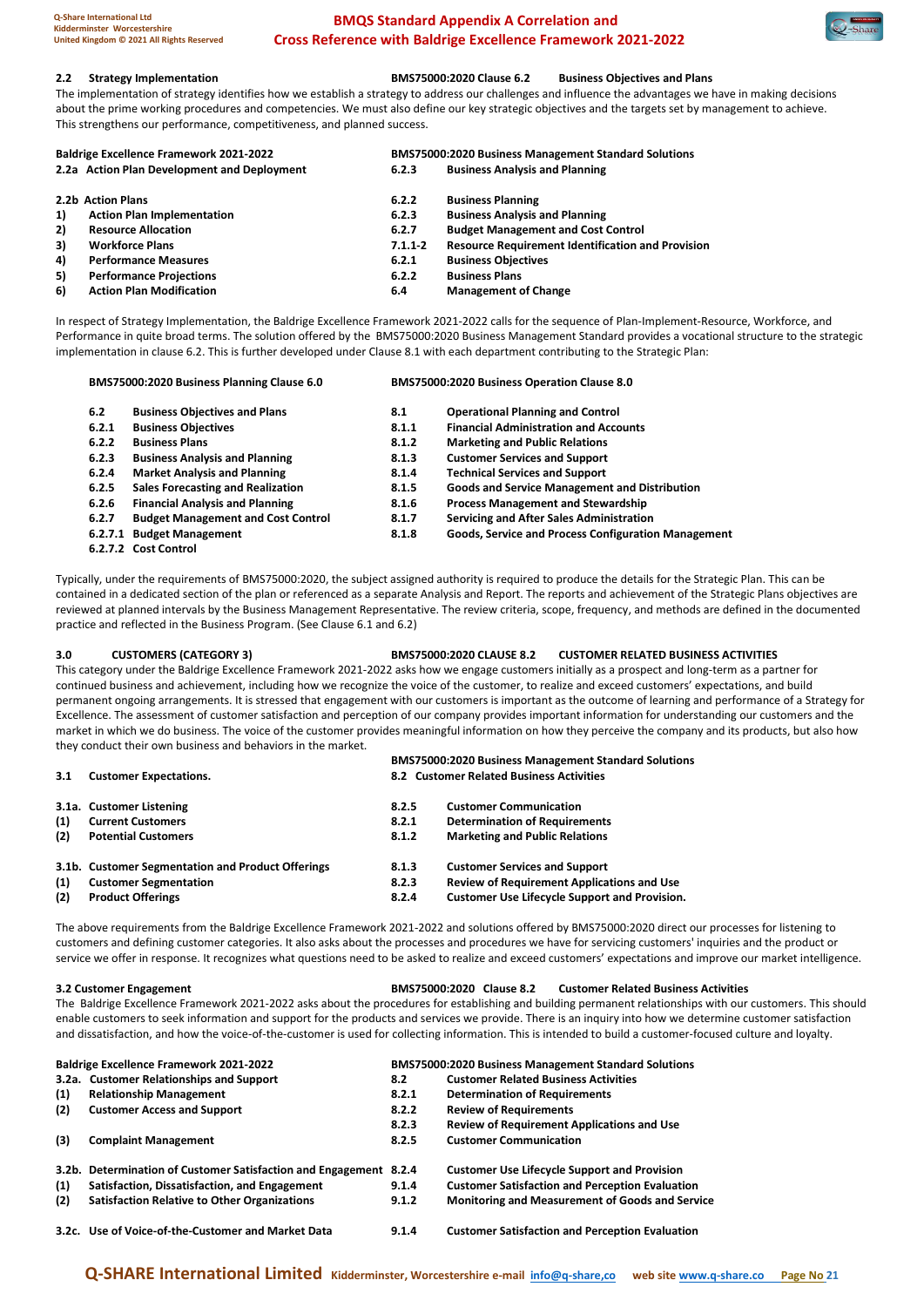

**4.0 MEASUREMENT, ANALYSIS, KNOWLEDGE MANAGEMENT (CATEGORY 4) BMS75000:2020 CLAUSE 9.0 BUSINESS PERFORMANCE EVALUATION** The Baldrige Excellence Framework 2021-2022 asks us to define how we align our operations and techniques with the strategic plan and its objectives sighting the activities of measurement, analysis, and result recording as comparators which are core to the information and requirements needed for informed decision making to achieve and improve excellence in business management. Both the requirements from The Baldrige Excellence Framework 2021-2022 and the solution in BMS7500:2020 Business Management Standard direct us to use the activities of measurement, analysis, and performance improvement on Business Activities as well as the development of organizational knowledge to drive improvement, innovation, and competitiveness. Concern in the Baldrige Excellence Framework as to the availability, use, and accuracy of data used for decision making is core to the BMS75000:2020 Business Management Standard Solutions.

Information, analysis, and knowledge management are primary sources of competitive advantage, and their integrity is central to the directives in the solutions offered. This also provides the due diligence that executives require in support of the decisions they make and are strategically just as important. This is why the BMS75000:2020 solution is disseminated throughout the Business Management Standard requiring business records to be produced and reviewed for each strategic business subject and at each critical stage in the business program. The prime comparators from the business standard are as follows:

| <b>Baldrige Excellence Framework 2021-2022</b> |                                                                                 | <b>BMS75000:2020 Business Management Standard Solutions</b> |                                                               |  |
|------------------------------------------------|---------------------------------------------------------------------------------|-------------------------------------------------------------|---------------------------------------------------------------|--|
| 4.1                                            | Measurement, Analysis, and Improvement of<br><b>Organizational Performance:</b> | 9.0                                                         | <b>Business Performance Evaluation</b>                        |  |
|                                                | 4.1a. Performance Measurement                                                   | 9.1                                                         | <b>Monitoring, Measurement, Analysis and Evaluation</b>       |  |
| (1)                                            | <b>Performance Measures</b>                                                     | $9.1.1 - 7$                                                 | <b>Monitoring and Measurement of Business Processes</b>       |  |
| (2)                                            | <b>Comparative Data</b>                                                         | 8.3                                                         | <b>Research and Development</b>                               |  |
| (3)                                            | <b>Measurement Agility</b>                                                      | 6.4                                                         | <b>Management of Change</b>                                   |  |
|                                                | 4.1b. Performance Analysis and Review                                           | 9.1.7                                                       | <b>Stakeholders Perception, Expectations and Satisfaction</b> |  |
|                                                |                                                                                 | 9.3                                                         | <b>Management Review</b>                                      |  |
|                                                | 4.1c) Performance Improvement                                                   | 10.0                                                        | <b>Business Improvement</b>                                   |  |
| (1)                                            | <b>Future Performance</b>                                                       | 10.1                                                        | <b>Opportunities for Improvement</b>                          |  |
| (2)                                            | Continuous Improvement and Innovation                                           | 10.3                                                        | <b>Continual Improvement</b>                                  |  |

**Clause 4.1** of the Baldrige Excellence Framework 2021-2022 not only ask us to measure, analyze and review the business information we produce and use to support and improve strategic decision making, but also to question and test the comparative data we measure our results against and the source of such information and its relevance to the subject in hand in determining the degree of improvement we seek and achieve. The solutions we obtain from the Business Management Standard BMS75000:2020 reside in several disseminated areas because we also need to test the validity and integrity of the information we produce and use before we seek compatible metrics against which to measure our performance. Here we are helped by using the wider subject areas to provide solutions to the Baldrige requirements:

**Clause 9.0 Business Performance Evaluation. 4.1 Measurement, Analysis, and Improvement of Organizational Performance**

We are instructed by the provisions of the BMS75000:2020 Business Management Standard to review the performance of the Business Activities against the Strategic Business Plan at planned intervals following a documented practice and the provisions of the Business Program. The review must include:

| a)      | Strategic Business Plan and its relevance to current activities.                     | <b>BFC 4.0</b>  | Alignment of measurements with  |
|---------|--------------------------------------------------------------------------------------|-----------------|---------------------------------|
| b)      | Effectiveness of Sub-layer Business Plans and the reported achievements.             |                 | <b>Strategic Business Plan</b>  |
| c)      | Business Program and its contents.                                                   | <b>BFM 4.1a</b> | Performance Measurement         |
| d)      | Results from the evaluation of business performance.                                 | BFM 4.1a(1)     | <b>Performance Measures</b>     |
| e)      | Results and information derived from Internal Management Audits.                     |                 |                                 |
| f)      | Actions arising from management reviews.                                             | <b>BMF 4.1b</b> | Performance Analysis and Review |
| g)      | Actions were taken to address risks and opportunities.                               | BFM 4.1a(3)     | <b>Measurement Agility</b>      |
|         | In addition, the organization is required to test and report on the effectiveness of | BMF 4.1a(1)     | Performance Measures            |
| h)      | Risk identification and management                                                   | BMF 4.1c(1)     | <b>Future Performance</b>       |
| i)      | Make or buy decisions and their analysis                                             |                 |                                 |
| j)      | Research and development activities                                                  | BMF 4.1a(2)     | Comparative Data                |
| k)      | Design and selection activities                                                      | BMF 4.1a(2)     | Comparative Data                |
| $\vert$ | Project management planning and achievements                                         | BMF 4.1c(1)     | <b>Future Performance</b>       |
| m)      | Process planning, management, and control                                            | BMF 4.1c(1)     | <b>Future Performance</b>       |
| n)      | Outsourcing and subcontract planning                                                 | BMF 4.1c(2)     | Continuous Improvement          |
| o)      | Goods and service planning                                                           |                 |                                 |
| p)      | Business analysis and planning                                                       | BMF 4.1c(2)     | Continuous Improvement          |
| q)      | Market analysis and planning                                                         | BMF 4.1c(2)     | Continuous Improvement          |
| r)      | Sales forecasting and realization                                                    | BMF 4.1c(2)     | Continuous Improvement          |
| s)      | Financial analysis and planning                                                      | BMF 4.1c(2)     | Continuous Improvement          |
| t)      | Budget management and cost control                                                   | BMF 4.1c(1)     | <b>Future Performance</b>       |
|         | Based on the above, we review:                                                       | <b>BMF 4.1b</b> | Performance Analysis and Review |
| u)      | Current business objectives and the effectiveness of plans to achieve                | <b>BMF 4.1b</b> | Performance Analysis and Review |
| v)      | Changes to the Strategic and Sub-layer Business Plans                                | <b>BMF 4.1b</b> | Performance Analysis and Review |
| w)      | Proposed changes to the Business Objectives and Goals                                | <b>BMF 4.1b</b> | Performance Analysis and Review |
| x)      | Plans and Provisions for Business Continuity                                         | <b>BMF 4.1b</b> | Performance Analysis and Review |
|         |                                                                                      |                 |                                 |

In determining and evaluating the effectiveness of the business activities and practices, account needs to be taken of the timeliness at which tasks and reports are completed, and their accuracy when compared against plans and objectives to which they relate or contribute. Records of the review are required to be produced, maintained, and recognized as a controlled business record.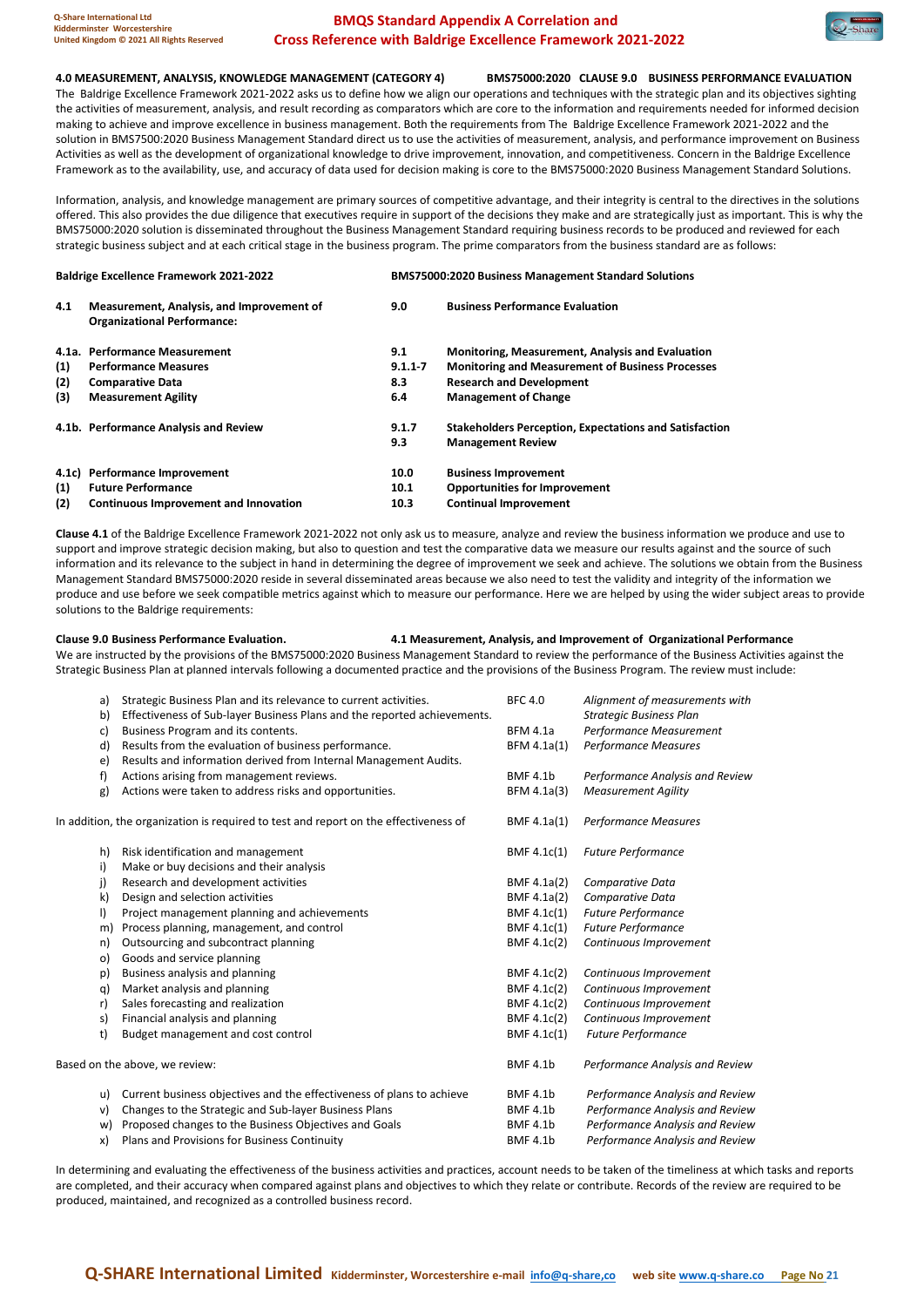#### **Clause 9.0 Business Performance Evaluation. 4.1 Measurement, Analysis, and Improvement of Organizational Performance**

Solutions for the requirements of comparative data BMF 4.1a(3) is identified and managed under Clause 8.3 of the BMS75000:2020 Business Management Standard as a task contained in the scope of the Research and Development assigned authority. Stipulations for the agility of measurements are directed in the Management of Change disciplines specified under clause 6.4 of BMS75000:2020 Business Management Standard**.**

#### **4.0 MEASUREMENT, ANALYSIS, KNOWLEDGE MANAGEMENT (CATEGORY 4) BMS75000:2020 CLAUSE 7.5 DOCUMENTED INFORMATION**

Under the second part of the Baldrige Excellence Framework 2021-2022 clause 4.0 on Measurement, Analysis, Knowledge Management (Category 4) we are required to explain how we build, accumulate, and manage the organization's internal know-how which includes our Intellectual Property. Here we are required to ensure the quality and availability of the company information, data and accumulated knowledge are available for the correct use and interpretation.

|     | <b>Baldrige Excellence Framework 2021-2022</b> | <b>BMS75000:2020 Business Management Standard Solutions</b> |                                          |  |
|-----|------------------------------------------------|-------------------------------------------------------------|------------------------------------------|--|
| 4.2 | Information and Knowledge Management:          | 7.5                                                         | <b>Documented Information</b>            |  |
|     |                                                | 7.5.1                                                       | <b>General Documented Information</b>    |  |
|     | 4.2a. Data and Information                     | 8.3.4a-d                                                    | <b>Research and Development Projects</b> |  |
| (1) | Quality                                        | 7.5.2                                                       | <b>Creating and Updating</b>             |  |
| (2) | <b>Availability</b>                            | 7.5.3                                                       | <b>Control of Documented Information</b> |  |
|     | 4.2b. Organizational Knowledge                 | 7.5.3.1                                                     | <b>Document and Data Control</b>         |  |
| (1) | <b>Knowledge Management</b>                    | 7.5.3.2                                                     | <b>Control of Business Records</b>       |  |
| (2) | <b>Best Practices</b>                          | 5.4                                                         | Documented Business Management System    |  |
| (3) | <b>Organizational Learning</b>                 | 7.4.1                                                       | <b>Training and Instruction</b>          |  |

The second part of the Baldrige Excellence Framework 2021-2022 aims to improve our proficiency and effectiveness by stimulating innovation. 4.2 occupies itself with the management of information and knowledge to which the Business Management Standard BMS75000:2020 addresses corporate and cooperative knowledge in greater detail under the following clauses to cover the validity and integrity of the information and knowledge we produce, retain, and compare performance against.

**BMS75000:2020 Business Management Standard Solutions Baldrige Excellence Framework 2021-2022 5.4 Documented Business Management System 4.2b Organizational Knowledge 5.4.1 Business Management Manual 4.2b(2) Best Practices 5.4.2 Business Management Practices 4.2b(3) Organizational Learning 5.4.3 Departments and Practices 4.2b(1) Knowledge Management 7.4 Communication 4.2b(1) Knowledge Management 7.4.1 Training and Instruction 4.2b(1) Knowledge Management 7.4.2 Advice and Correction 4.2b(1) Knowledge Management 7.5 Documented Information 4.2 Information and Knowledge Management 7.5.1 General 4.2a Data and Information 7.5.2 Creating and Updating 4.2a(1) Data and Information Quality 7.5.3 Control of Documented Information 4.2a(2) Data and Information Availability 7.5.3.1 Document and Data Control 4.2a(1) Data and Information Quality 7.5.3.2 Control of Business Records 4.2a(2) Data and Information Availability**

In addition to the above document management requirements and solutions, the subject of knowledge management is also introduced into the Baldrige Excellence Framework with specific mention of information. Because all information originates with research and development, the solutions in the BMS75000:2020 Business Management Standard are prescribed in part under clause 8.3 covering Research and Development Business Activities. Significant assistance can be taken from clause 8.3.4 covering R&D Projects: which contains the following:

### **8.3.4 Research and Development Projects**

Projects for research and development shall be registered and authorized for which a plan and prescription shall be determined and approved. (See 8.3.3).

Projects shall include the research and evaluation of innovative and new developments, replacements for current goods and services, and the planned development of new goods and services required to realize the sales and marketing objectives.

<span id="page-21-0"></span>The type of project shall be identified from one of four recognized classifications:

- a) Pure Business Research consists of experiments and speculative business work authorized for acquiring new knowledge without long-term benefits-focused principally on acquiring business knowledge or know-how.
- b) Strategic Business Research is directed into specified areas to explore useful discoveries and provide a broad base of knowledge necessary for developing a solution to recognized practical problems.
- c) Applied Business Research for a specific application to determine uses for the findings of basic research or to determine new ways of achieving some specific and predetermined objectives.
- d) Experimental Business Development to extend knowledge gained from research or business experience to create new business activities or improved goods and practices.

The Company shall determine research and development documented practice to define the levels and scope of authorization required for each of the above research and development project categories.

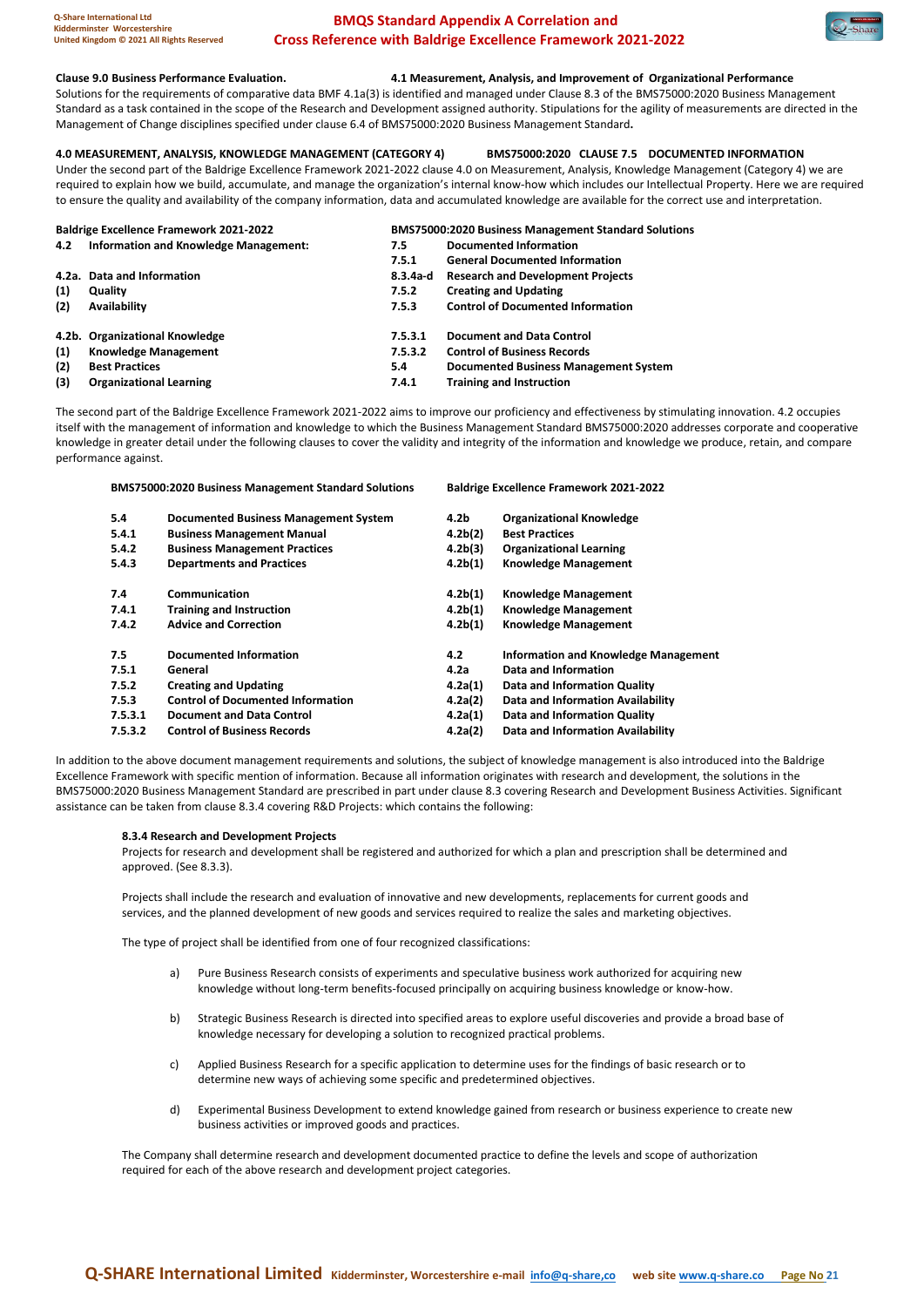

#### **5.0 Workforce (Category 5) BMS75000:2020 Clause 7.0 RESOURCE AND SUPPORT**

The Baldrige Excellence Framework 2021-2022 asks us to address key workforce practices under Clause 5.0. This involves creating and maintaining a highperformance environment for our workforce to enable it and our organization to adapt to succeed in an ever-changing environment. This aligns with the strategic business plan referred to under 2.0 (Strategy) in which, the principle and criteria also cover planning the workforce as part of our company strategy. The BMQS75000:2020 Business Management Standard offers Solutions and Directives for workforce management, planning, and development principally under Clause 7.0 Support as shown below.

| <b>Baldrige Excellence Framework 2021-2022</b> |                                               | <b>BMS75000:2020 Business Management Standard Solutions</b> |                                                                    |  |  |
|------------------------------------------------|-----------------------------------------------|-------------------------------------------------------------|--------------------------------------------------------------------|--|--|
| 5.1 Workforce Environment                      |                                               | 7.1                                                         | <b>Support and Resource</b>                                        |  |  |
|                                                |                                               | 7.1.3                                                       | Premises Infrastructure and Working Environment                    |  |  |
| a.                                             | <b>Workforce Capability and Capacity</b>      | 7.2                                                         | <b>Competence and Capability</b>                                   |  |  |
| (1)                                            | <b>Capability and Capacity Needs</b>          | 7.1.1/2                                                     | <b>Resource Requirement Identification/ Provision of Resources</b> |  |  |
| (2)                                            | <b>New Workforce Members</b>                  | 7.4.1/2                                                     | <b>Training and Instruction/Advice and Correction</b>              |  |  |
| (3)                                            | <b>Workforce Change Management</b>            | 6.4.1                                                       | <b>Indigenous Change Preparation and Management</b>                |  |  |
| (4)                                            | <b>Work Accomplishment</b>                    | 7.3                                                         | <b>Awareness and Understanding</b>                                 |  |  |
|                                                |                                               | 9.1.5                                                       | <b>Employee Perception Evaluation</b>                              |  |  |
| b.                                             | <b>Workforce Climate</b>                      | 7.1.3                                                       | <b>Premises Infrastructure and Working Environment</b>             |  |  |
| (1)                                            | <b>Workplace Environment</b>                  | 7.1.4                                                       | <b>Occupational Health and Safety</b>                              |  |  |
| (2)                                            | <b>Workforce Benefits and Policies</b>        | 4.2                                                         | Understanding the Needs and Expectations of Interested Parties     |  |  |
|                                                | 5.2 Workforce Engagement Purpose              |                                                             | 5.1/5.1.1 Commitment/Teamwork and Engagement                       |  |  |
| a.                                             | <b>Assessment of Workforce Engagement</b>     | 9.1.5                                                       | <b>Employee Perception Evaluation</b>                              |  |  |
| (1)                                            | <b>Drivers of Engagement</b>                  | 7.2                                                         | <b>Competence and Capability</b>                                   |  |  |
| (2)                                            | <b>Assessment of Engagement</b>               | 7.3                                                         | <b>Awareness and Understanding</b>                                 |  |  |
| b.                                             | <b>Organizational Culture</b>                 | 4.0                                                         | <b>Context of the Business</b>                                     |  |  |
|                                                |                                               | 4.1                                                         | Understanding the Company and its Relations                        |  |  |
| c.                                             | <b>Performance Management and Development</b> | 7.1.6                                                       | <b>Human Resources</b>                                             |  |  |
| (1)                                            | <b>Performance Management</b>                 | 7.2                                                         | <b>Competence and Capability</b>                                   |  |  |
| (2)                                            | <b>Performance Development</b>                | 7.4/7.4.1                                                   | <b>Communication/Training and Instruction</b>                      |  |  |
| (3)                                            | <b>Learning and Development Effectiveness</b> | 7.4.2                                                       | <b>Communication/Training and Instruction</b>                      |  |  |
| (4)                                            | <b>Career Development</b>                     | 7.1.1/2                                                     | <b>Resource Requirement Identification/Provision of Resources</b>  |  |  |
| (5)                                            | <b>Equity and Inclusion</b>                   | 5.5                                                         | <b>Cultural Issues and Conventions</b>                             |  |  |

Clause 5.1 of the Baldrige Excellence Framework 2021-2022 we are asked to consider what resources, methods, and practices we use for the management of our workforce and how we improve the productivity of the business activities we are engaged in. This includes consideration being given to assessments of workforce environment and engagement, as well as the current and future needs of the workforce capability and capacity. This involves the task of preparing our workforce for known changes in customer or product requirements, productivity, and the advent of new technology or work systems. Such preparation includes training, education, communication, and consultation over the way we organize and manage our workforce which can be influenced by changes in our internal or external environment, culture, technology, or strategic objectives. It involves eliminating barriers that can prevent realizing the full potential of the workforce, because a fully inclusive workplace is a strategic objective required to be physically, technologically, and attitudinally accessible to all for the conduct of our business activities.

The second part of the Baldrige Excellence Framework 2021-2022 Clause 5.2 aims to improve our business through the improvement of our workforce effectiveness through inclusive cooperation in the realization of the strategic goals. Clause 5.2 of the Baldrige Excellence Framework 2021-2022 asks about our workforce management systems and how we measure performance. We are also tasked with developing our workforce members to enable and encourage all of them to contribute effectively within their capabilities and the limitations of their authority. These systems are required to achieve high performance from the workforce, and address competencies and know-how to achieve a planned accomplishment for current and future needs.

The Business Management Standard BMS75000:2020 addresses the workforce as a resource that contributes to the corporate and cooperative knowledge of the business activities within Clause 7.0. This covers support and resources in addition to the subjects related to our workforces such as training, development, and contribution. These are discussed in greater detail under the following clauses to cover the development and planning of all resources including human resources:

|       | <b>BMS75000:2020 Business Management Standard Solutions</b> |                      | <b>Baldrige Excellence Framework 2021-2022</b>    |
|-------|-------------------------------------------------------------|----------------------|---------------------------------------------------|
| 7.0   | Support                                                     | 5.0                  | Workforce                                         |
| 7.1   | <b>Resources</b>                                            | 5.1                  | <b>Workforce Environment</b>                      |
| 7.1.1 | <b>Resource Requirement Identification</b>                  | 5.1a(1)              | <b>Resource Requirement Identification</b>        |
|       |                                                             | 5.2c(4)              | <b>Career Development</b>                         |
| 7.1.2 | <b>Provision of Resources</b>                               | 5.1a(1)              | <b>Resource Requirement Identification</b>        |
| 7.1.3 | <b>Premises Infrastructure and Working Environment</b>      | 5.15.1 <sub>b</sub>  | <b>Workforce Environment/Workforce Climate</b>    |
| 7.1.4 | <b>Occupational Health and Safety</b>                       | 5.1 <sub>b</sub> (1) | <b>Workplace Environment</b>                      |
| 7.1.5 | <b>Measurement Facilities and Equipment</b>                 | 5.2a                 | <b>Assessment of Workforce Engagement</b>         |
| 7.1.6 | <b>Human Resources</b>                                      | 5.1 <sub>b</sub> (2) | <b>Workforce Benefits and Policies</b>            |
|       |                                                             |                      | 5.2c(1)(2) Performance Management and Development |
| 7.2   | <b>Competence and Capability</b>                            | 5.1a                 | <b>Workforce Capability and Capacity</b>          |
|       |                                                             | 5.2c(1)              | <b>Performance Management</b>                     |
| 7.3   | <b>Awareness and Understanding</b>                          | 5.1a(4)              | <b>Work Accomplishment</b>                        |
|       |                                                             | 5.2a(2)              | <b>Assessment of Engagement</b>                   |
| 7.4   | Communication                                               | 5.2c(2)              | <b>Performance Development</b>                    |
| 7.4.1 | <b>Training and Instruction</b>                             | 5.2c(1)(2)           | Performance Management/Performance Development    |
|       |                                                             | 5.1a(2)              | <b>New Workforce Members</b>                      |
|       |                                                             | 5.1a(3)              | <b>Workforce Change Management</b>                |
| 7.4.2 | <b>Advice and Correction</b>                                | 5.1a(2)              | <b>New Workforce Members</b>                      |
|       |                                                             | 5.1a(3)              | <b>Workforce Change Management</b>                |
|       |                                                             | 5.2c(3)              | <b>Learning and Development Effectiveness</b>     |
| 7.5   | <b>Documented Information</b>                               | 5.2c                 | <b>Performance Management and Development</b>     |
| 7.6   | <b>Resource and Support for External Influences</b>         | 5.2b                 | <b>Organizational Culture</b>                     |

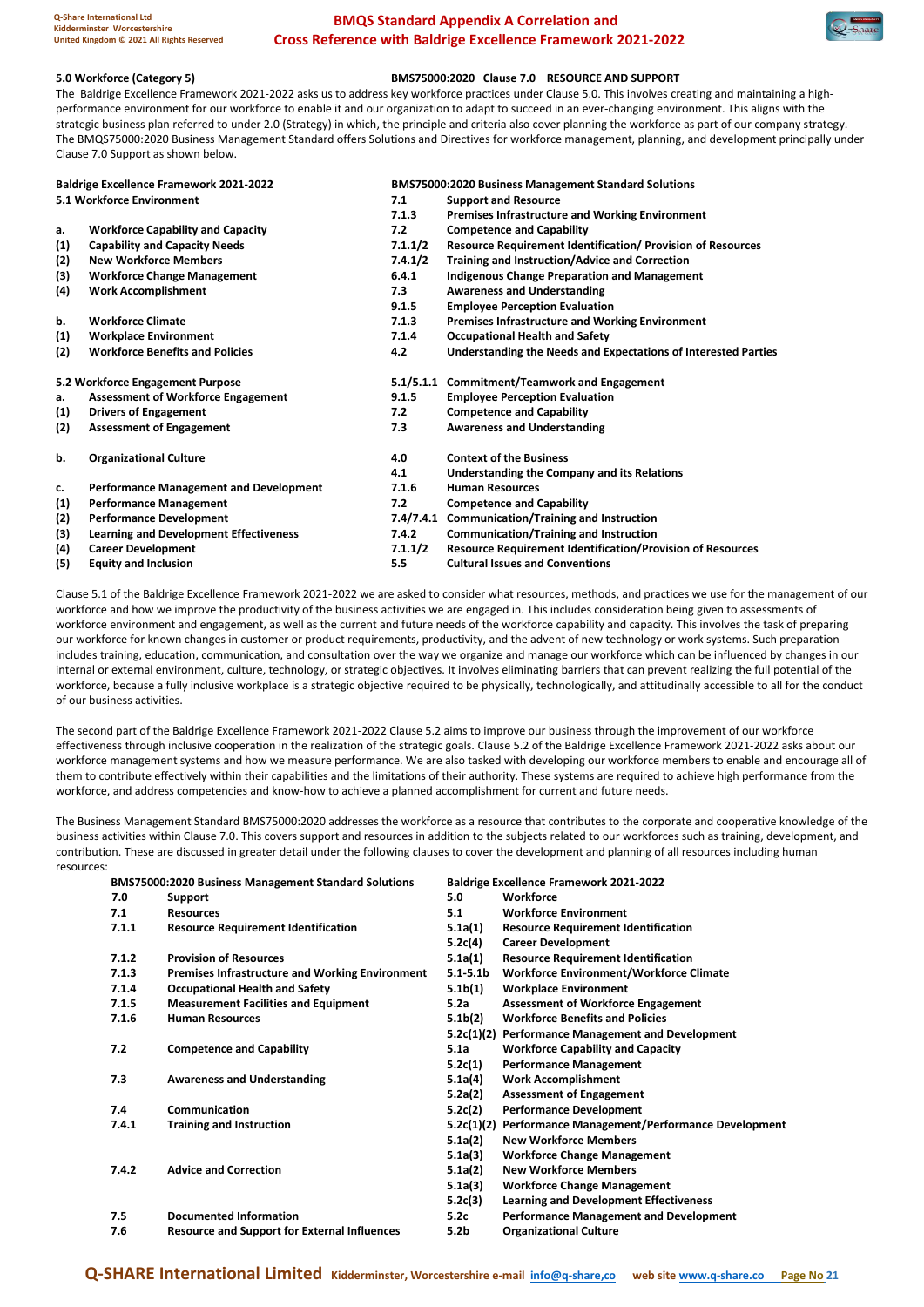

**5.0 Workforce (Category 5) BMS75000:2020 Clause 7.0 RESOURCE AND SUPPORT** Clause 5.1 and 5.2 of the Baldrige Excellence Framework 2021-2022 asked us to consider what resources, methods, and practices we use for the management of our workforce and how we improve the productivity of the business activities we are engaged in.

Most of the solutions to these issues can be found in clause 7.0 of the BMS75000:2020 Business Management Standard however for a fuller explanation, of some of these issues we would be better served by considering the following additional directives:

#### **BMS75000:2020 Business Management Standard Solutions Baldrige Excellence Framework 2021-2022**

- **5.1 Commitment 5.2 Workforce Engagement 9.1.5 Employee Perception Evaluation 5.2a(1) Assessment of Workforce Engagement**
- **5.5 Cultural Issues and Conventions 5.2c(5) Equity and Inclusion**

**5.1 Commitment 5.2 Workforce Engagement**

Clause 5.2 of the Baldrige Excellence Framework 2021-2022 askes how we engage our workforce in business activities to ensure retention and high performance. The solution is discussed in Clause 5.1 of the BMS75000:2020 Business Management Standard which hosts the following relevant and related subjects:

- **5.1 Commitment**
- **5.1.1 Teamwork and Engagement**
- **5.1.2 Management Commitment**
- **5.1.3 Succession Policy and Plan**

When considering the subject of Engaging Workforce, it is strongly recommended to follow the solution under clause 5.1.1 of the BMS75000:2020 Business Management Standard which discusses Teamwork and Engagement. The standard requires our Executive Management to promote and enhance management and employee contributions to the Business Management System and Strategic Business Plan by promoting teamwork and employee engagement in the planned objectives and effective implementation of the documented practices.

Teamwork within all activities of a given department or function must be encouraged between divisions and departments within the Company. Constructive competition between departments can be encouraged by the use of agreed achievable targets and objectives with published results, to promote teamwork and provide for effective communications.

|       | <b>BMS75000:2020 Business Management Standard Solutions</b> | <b>Baldrige Excellence Framework 2021-2022</b> |
|-------|-------------------------------------------------------------|------------------------------------------------|
| 9.1.5 | <b>Employee Perception Evaluation</b>                       | 5.2a(1) Assessment of Workforce Engagement     |
|       |                                                             | 5.2a(2) Assessment of Engagement               |

**Clause 5.2a(1) and (2)** in the Baldrige Excellence Framework 2021-2022 askes how we determine the key drivers of workforce engagement and how we assess workforce engagement?

Effectively the framework is seeking an answer to what formal and informal assessment methods and measures are used to determine workforce satisfaction and workforce engagement?

Here a solution is found under Clause 9.1.5 of the BMS75000:2020 Business Management Standard which requires us to determine the performance of the Business Management System, in respect of the organization's obligation to its employees.

This must be monitored from the collection and analysis of information relating to employee perception as to whether the Company is a good employer and offers secure competitive employment and opportunities that met employee expectations and requirements.

The methods for obtaining and using this information have to be determined by a documented practice and include:

- a) Assessment of prospective employee expectations and requirements at point of engagement,
- b) Annual reviews of employee performance, training, and improvements
- c) Review of employee satisfaction/dissatisfaction with terms and conditions of employment at the point of termination or retirement.

We are required to develop and implement plans for employee perception improvement that address deficiencies identified by these evaluations, and assess the effectiveness of the results Information to be monitored and used for the evaluation of employee perception shall include, but is not limited to,

- d) Care and welfare
- e) Knowledge and identity with the organizations business goals and objectives
- f) Pride in the job and the product or service of the business activities
- g) Remoteness of management and its understanding of employee concerns and issues at all levels
- h) Ability for employees to communicate with management
- i) Ease by which employees can assess themselves and their development in the organization
- j) The need to correct poor performance and bad behavior
- k) Motivation and incentive

Monitoring employee perception includes obtaining input from the employee as well as analysis of existing indigenous data derived from the business activities of our organization.

Records have to be produced and maintained for monitoring, measurement, analysis, and evaluation of employee perception which are recognized as a controlled business record.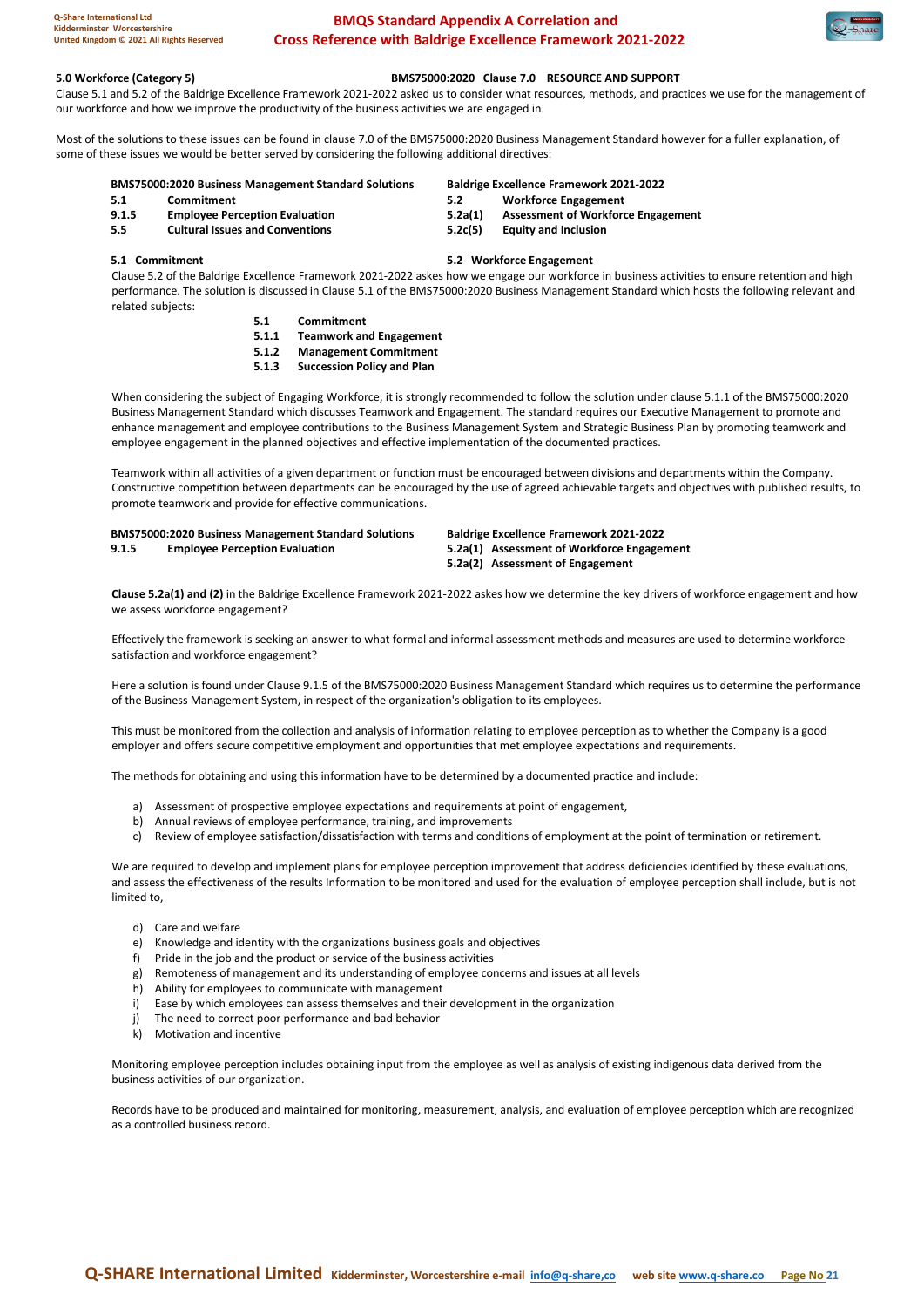

#### **5.0 Workforce (Category 5) Continued BMS75000:2020 Clause 7.0 RESOURCE AND SUPPORT**

**BMS75000:2020 Business Management Standard Solutions Baldrige Excellence Framework 2021-2022 4.0 Context of the Business 5.2b Organizational Culture**

Clause 5.2b in the Baldrige Excellence Framework 2021-2022 askes how we foster a culture and engage our workforce in addition to reinforcing the established organizational culture. Adopting and recognizing the corporate culture is a challenging concept to understand. It is often something inherent in the company's fabric, derived from the objectives and intentions of its founders' purpose and motivation when setting up the business.

The solution is complex because the type of company we are, the business we engage in, and the conduct of our business operations are inherited and part of our DNA. The future success and continuity of the Company will depend significantly on its purpose which needs to be acceptable by the wider society and markets in which we operate. As such a solution is available from the content of clause 4.0 which hosts the following subjects:

- **4.0 Context of the Business**
- **4.1 Understanding the Company and its Relations**
- **4.2 Understanding the Needs and Expectations of Interested Parties**
- **4.2.1 General**
- **4.2.2 Legal and Regulatory Requirements**
- **4.2.3 Identification of Business Stakeholders**
- **4.2.4 Customer Responsibility and Focus**
- **4.3 Business Management System Scope**
- **4.4 Business Management System**
- **4.5 External Business Considerations**

Under Clause 4.3, the Company is required to consider the Business Management System limitations and extent of its applications to determine its scope. This includes the company culture defined by the national and international boundaries imposed by the executive, external authorities, and stakeholders when setting and managing the scope of the Business Management System.

Consideration should also be given to the matters referred to in Clause 4.1, and 4.2. when setting the Business Management System scope> this consideration must be recorded, documented, and published so it is available to all stakeholders and all other known interested parties in a legible and accessible fashion.

#### **BMS75000:2020 Business Management Standard Solutions Baldrige Excellence Framework 2021-2022 5.5.1 Cultural Issues and Conventions 5.2c(5) Equity and Inclusion**

Clause 5.2c(5) in the Baldrige Excellence Framework 2021-2022 asks how do we ensure that our performance management, performance development, and career development processes promote equity and inclusion for a diverse workforce and different workforce groups and segments?

Here a solution is found under clause 5.5.1 of the BMS75000:2020 Business Management Standard which covers the subject of Culture and requires us to develop and have a policy, for all relative and appropriate cultural issues and a strategy to consider their impact on the business operations and activities of the Company. This is required to accommodate differences in the collective intellectual achievements encountered through the company's business operations.

A cultural issues policy and strategy has to be communicated and includes the Company standards and expectations on relative and appropriate cultural issues which vary across the Company organization, its activities, operations, markets, decisions or when the Company activities encounter, infringe, and transcend boundaries and domains.

The standards for culture established at the pinacol of the Company's business operations shall be recognized as the Company Cultural Standard so that those cultural issues which differ from what the Company promotes as relative and appropriate, can be recognized and accommodated within the policy and strategy including the differences in ideas, customs, and social behavior of a particular people, group or society which are affected by, or on which an impact is made by the activities of the Company.

The Company's response to those relative and appropriate cultural issues which border with the Company standard is determined, documented, and communicated to the greatest practical extent, by way of example or specification, to ensure there is a conveyance and consistency of the required understanding of what is relative and appropriate at each level in the organization where the boundaries of the culture meet or converge with the Company operations or business activities.

Wherever posable, the Company shall respect and abide by the relative and appropriate cultural requirements which apply within the employment or the domicile of a contracting authority with whom the Company is engaged, and respect and abide by the conventions applied within the boundaries and domains of the contracting authority.

When this is not posable, due to statutory or legislative impositions, or because of intransient external issues, or cultural differences beyond the Company's control, the Company can appoint a qualified agent or intermediary who is well versed in the relative and appropriate cultural issue in question and is acceptable to the cultural authorities and has a clear understanding of all relative and appropriate cultural issue and is expedient in the culture, boundaries, limitations, and merits.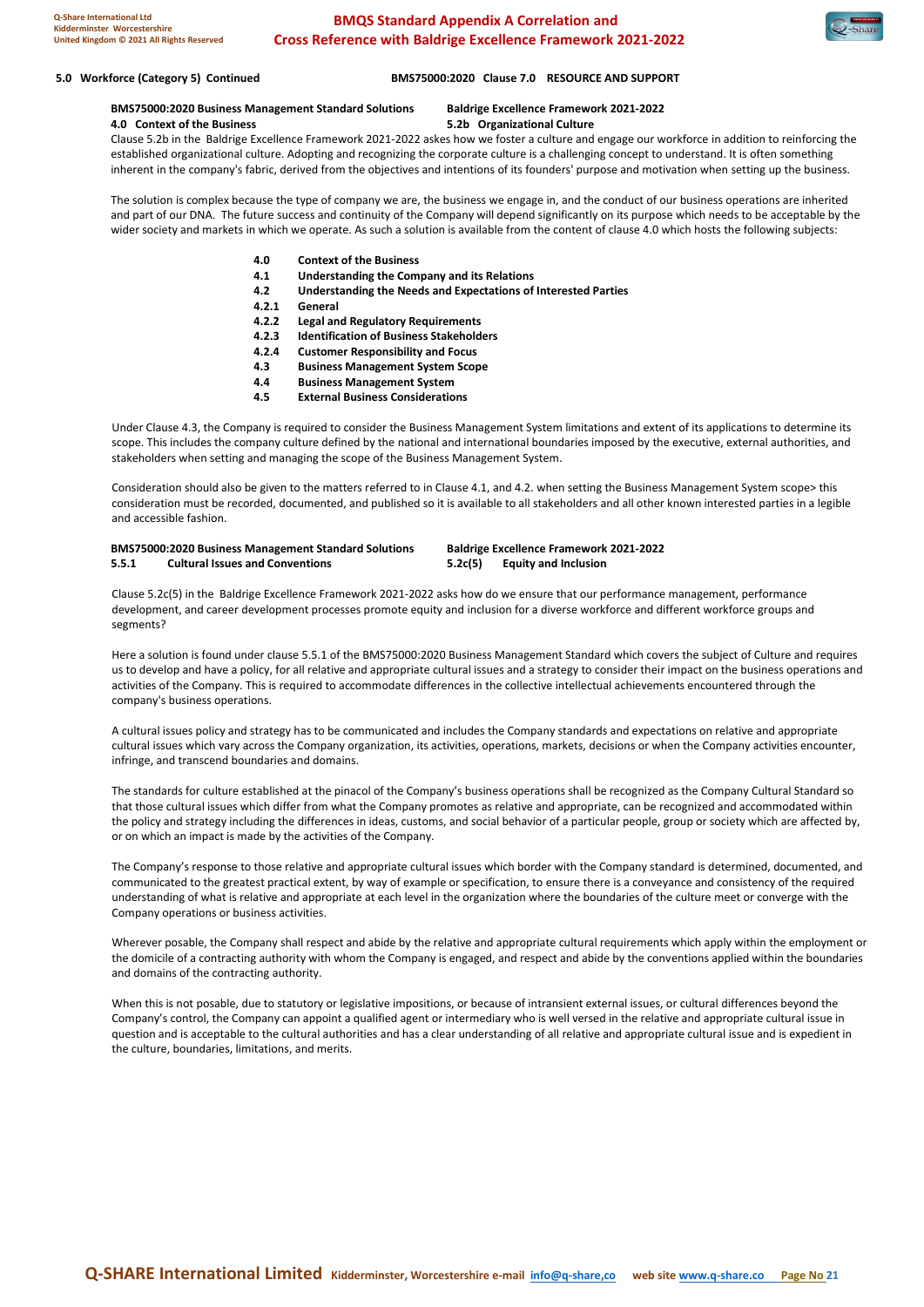#### **6.0 Operations (Category 6) BMS75000:2020 Clause 8.0 Business Operation**

The Baldrige Excellence Framework 2021-2022 asks us to explain how we focus on the organization's processes for doing work, developing a product design and logistics of distribution, innovation, and operational effectiveness to achieve required standards for organizational success now and in the future. This is a very large scope of subjects for which the BMQS75000:2020 Business Management Standard offers Solutions and Directives commencing with research and development culminating in customer satisfaction and safe disposal after use.

| <b>Baldrige Excellence Framework 2021-2022</b>        |         | <b>BMS75000:2020 Business Management Standard Solutions</b> |
|-------------------------------------------------------|---------|-------------------------------------------------------------|
| 6.0 Operations                                        | 8.0     | <b>Business Operation</b>                                   |
| 6.1 Work Processes:                                   | 8.1     | <b>Operational Planning and Control</b>                     |
| a. Product and Process Design                         | 8.3     | <b>Research and Development Business Activities</b>         |
| (1) Determination of Product and Process Requirements | 8.3     | <b>Research and Development Business Activities</b>         |
| (2) Key Work Processes                                | 8.1     | <b>Operational Planning and Control</b>                     |
| (3) Design Concepts                                   | 8.4     | <b>Design and Selection</b>                                 |
| b. Process Management and Improvement                 | 8.6     | <b>Business Goods and Service Processes</b>                 |
| (1) Process Implementation                            | 8.6.1   | <b>Control of Goods and Service Provision</b>               |
| (2) Support Processes                                 | 8.6.1.5 | <b>Control of Equipment, Tools, Software and Programs</b>   |
| (3) Product and Process Improvement                   | 10.1/3  | Opportunity for Improvements/Continual Improvement          |
| c. Supply-Network Management                          | 8.5     | <b>Purchasing Business Activities</b>                       |
| d. Management of Opportunities for Innovation         | 6.1.3   | <b>Project Management</b>                                   |
|                                                       | 8.3.1   | <b>Research and Development Activities</b>                  |
| 6.2 Operational Effectiveness:                        | 9.0     | <b>Business Performance Evaluation</b>                      |
| a. Process Efficiency and Effectiveness               | 9.1.1   | <b>Monitoring and Measurement of Processes</b>              |
|                                                       | 9.1.2   | <b>Monitoring and Measurement of Goods and Service</b>      |
| b. Security and Cybersecurity                         | 8.6.1.5 | <b>Control of Equipment, Tools, Software and Programs</b>   |
| c. Safety, Business Continuity, and Resilience        | 8.6.1.1 | <b>Process Safety and Environmental Impacts</b>             |
| (1) Safety                                            | 7.1.4   | <b>Occupational Health and Safety</b>                       |
| (2) Business Continuity and Resilience                | 6.3     | <b>Business Continuity</b>                                  |

Clause 8.0 of the BMS75000:2020 Business Management Standard covers Business Operations from clause 8.1 addressing Operational Planning and Control to 8.6 covering Business Goods and Service Processes. The Baldrige Excellence Framework 2021-2022 requires solutions for all value-added operational process matters and requires explanations on how we design, manage and improve our products and business processes. These processes are separated into key and support, whereas the BMS75000:2020 Business Management Standard adopts a process cycle as follows:

- **8.1 Operational Planning and Control**
- **8.1.1 Financial Administration and Accounts**
- **8.1.2 Marketing and Public Relations**
- **8.1.3 Customer Services and Support**
- **8.1.4 Technical Services and Support**
- 
- **8.1.5 Goods and Service Management and Distribution 8.1.6 Process Management and Stewardship 8**
- 
- **8.1.7 Servicing and After Sales Administration 8.1.8 Goods, Service and Process Configuration Management**
- **8.2 Customer Related Business Activities**
- **8.3 Research and Development Business Activities**
- **8.4 Design and Selection Business Activities**
- **8.5 Purchasing Business Activities**
- **8.6 Business Goods and Service Processes**
- **8.7 Control of Non-conforming Products and Services**
- **8.8 External Business Operational Influences**

Clause 8.0 of the BMS75000:2020 Business Management Standard provides all Baldrige Excellence Framework 2021-2022 solutions except for the following subjects which have solutions elsewhere in the standard:

#### **BMS75000:2020 Business Management Standard Solutions Baldrige Excellence Framework 2021-2022**

**10.1/3 Opportunity for Improvements/Continual Improvement 6.1b(3) Product and Process Improvement** Opportunity for improvements for product and process are identified by the review of all aspects of the business activities specified or referred to in this Business Management standard, however we would concentrate on the key issues where the Company know-how and knowledge give us an advantage and most benefits from a continuous improvement program. The methods for obtaining and using this information must be determined in accordance with a documented practice and include:

- a) Methods for the identification and management of risks h) Business objectives realization and assessment
- b) Management of foreseeable opportunities i) Business planning and programs
- 
- 
- e) Business processes and conduct. (a) a selection between  $\vert$  Design and selection
- f) Outsourcing and subcontracting m m) Budget management
- g) Goods and service improvement and development n) Cost control
- 
- 
- c) Make or buy analysis and practices in the set of the surfact same provided by Make or buy analysis and reporting
- d) Project management k) Research and Development
	-
	-
	-
	- o) Business continuity

Improvement activities must be evident and traceable from the details and benefits that are realized. Decisions made relating to each improvement proposed are recorded, including those improvements that the Company adopts and those which are rejected or deferred. Records produced of all improvement decisions are recognized as a controlled business record.

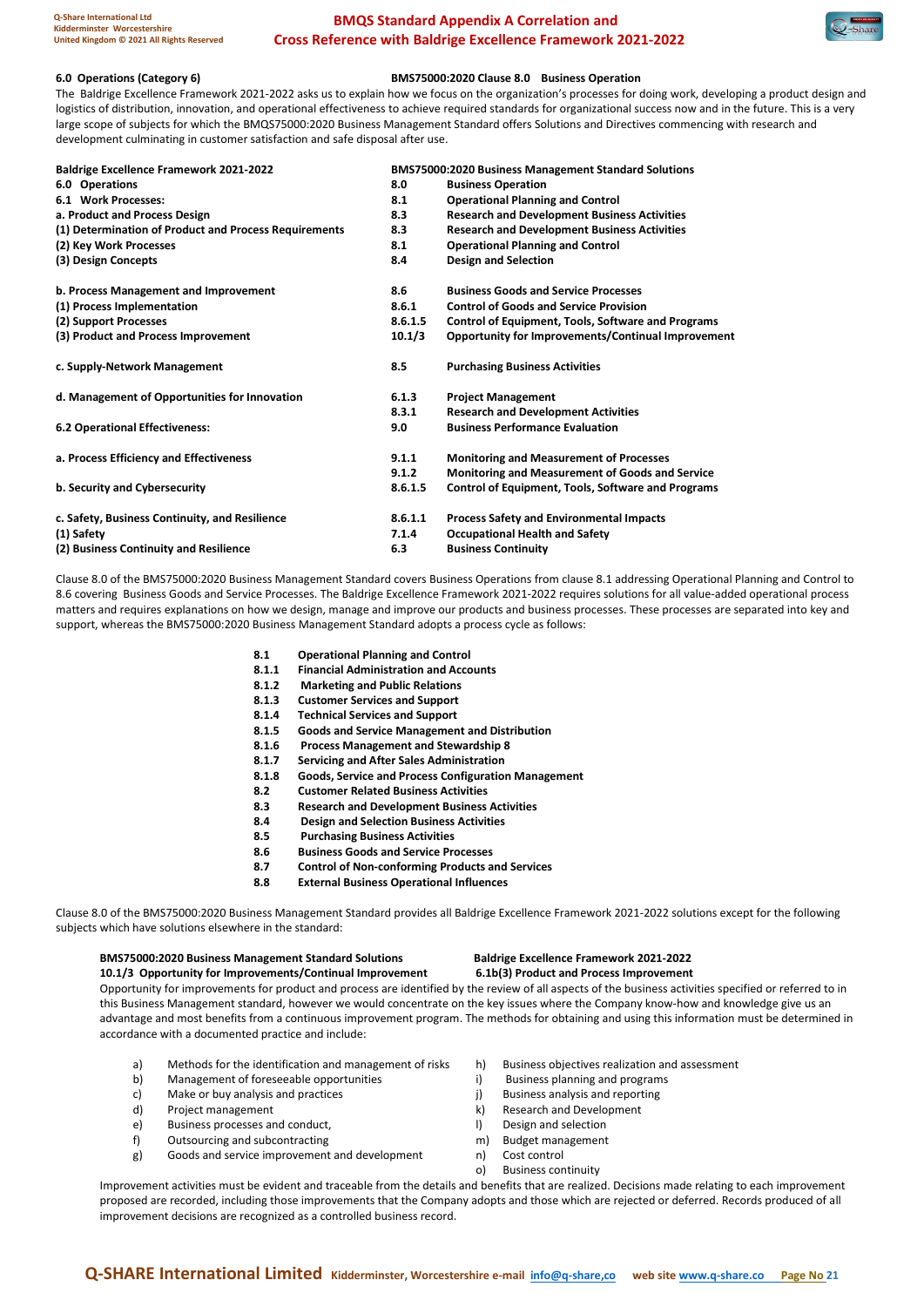### **6.0 Operations (Category 6) Continued BMS75000:2020 Clause 8.0 Business Operation**

The Management of Opportunities for Innovation is prescribed in Clause 6.1d. of the Baldrige Excellence Framework 2021-2022 for which solutions exist in the following subjects covered in the BMS75000:2020 Business Management Standard

| 6.1.3                                 | <b>Project Management</b>           | This clause covers the management of the process for servicing innovation and opportunities which have<br>been identified through the Research and Development activity. A Project Brief is raised when an<br>opportunity is identified as being appropriate to the Company and its business activities which the Company<br>needs to plan and manage in a structured and controlled manner to meet requirements at an acceptable<br>risk, within the resource and schedule constraints.                                                                       |
|---------------------------------------|-------------------------------------|----------------------------------------------------------------------------------------------------------------------------------------------------------------------------------------------------------------------------------------------------------------------------------------------------------------------------------------------------------------------------------------------------------------------------------------------------------------------------------------------------------------------------------------------------------------|
|                                       |                                     | Business solutions need to be project managed to achieve an effective planned solution, as well as<br>contribute to the learning opportunities within the projects directed at improving the Company's<br>management capability. The practices for project management must be the subject of a documented<br>practice or an equivalent method.                                                                                                                                                                                                                 |
| 8.3.1                                 | <b>Research Business Activities</b> | Research is recognized as an innovative business activity with the freedom to explore new options but<br>directed by the strategic orientation of the Company. Research is required to enquire into current and<br>changing business circumstances and interests whilst maintaining a watch and brief on existing product and<br>service applications in the changing markets and variable stakeholder interests. The Company research and<br>development business activities include:                                                                         |
|                                       |                                     | Maintaining a register of research activities and interests,<br>a)<br>Management of the observation schedule and program,<br>b)<br>Needs exploring, identification and evaluations,<br>C)<br>Problem and opportunity identification and recognition,<br>d)<br>Best solution scenario with the assessment of options and alternatives,<br>e)<br>f)<br>Stakeholder preferences identification and analysis,<br>Potential market identification and analysis<br>g)<br>Filtering needs and solution priorities<br>h)<br>i)<br>Detailing development specifications |
|                                       |                                     | The research activity identifies with the 5As convention of "                                                                                                                                                                                                                                                                                                                                                                                                                                                                                                  |
|                                       |                                     | anticipate, assess, accommodate, analysis and account                                                                                                                                                                                                                                                                                                                                                                                                                                                                                                          |
|                                       |                                     | and shall concentrate on the anticipation and assessment of needs and opportunities available that align<br>with the Company's strategic interest and activities.                                                                                                                                                                                                                                                                                                                                                                                              |
|                                       |                                     | The product of each research program and activity starts with the development specification. This translates<br>an identified problem into a statement of needs and contains sufficient detail for development business<br>activities to commence.                                                                                                                                                                                                                                                                                                             |
|                                       |                                     | The information available is screened and evaluated for development by the assigned research and<br>development authority before committing to a specification for development.                                                                                                                                                                                                                                                                                                                                                                                |
|                                       |                                     | The process and product from a research project is a subject covered in the documented business practice<br>and the development specification is recognized as a controlled business record.                                                                                                                                                                                                                                                                                                                                                                   |
| <b>6.2 Operational Effectiveness:</b> |                                     | BMS75000:2020 Clause 8.0 Business Operation                                                                                                                                                                                                                                                                                                                                                                                                                                                                                                                    |

Required details for operational effectiveness are called up in Clause 6.2. of the Baldrige Excellence Framework 2021-2022 under which 6.2a enquires into the methods used for ensuring the effective management of our operations including costs, efficiency, and effectiveness. We are also required to explain the ways we incorporate cycle time, productivity, and other efficiency and effectiveness factors into your work processes for which solutions exist in the following subjects covered in the BMS75000:2020 Business Management Standard:

**9.1.1 Monitoring and Measurement** Our Company is required to plan and carry out business activities and processes under controlled **of Processes** conditions which include, as applicable:

- a) Availability of information that describes the business activities and processes.
- b) Availability and use of business activities and processes monitoring and measuring programs.
- c) Implementation of business activities and processes monitoring, and measurement plans and programs.
- d) Compliance with documented business practices, activities, or their equivalents.
- e) Implementation of business activities and practice post-completion assessments and reviews.

Validation of business practices and activities can demonstrate the ability of these business processes to achieve planned results. The Company must establish following a documented practice, arrangements for validation of business activities including, as applicable:

- f) Defined criteria for review and approval of the business processes. (j)
- g) Approval of programs, equipment, and qualification of personnel. (k)
- h) Use of experience, specific methods, documented practices, and know-how, (l)
- i) Requirements for reviews and records n) Requirements and criteria for revalidation. (m)
- j) Requirements and criteria for revalidation. (n)

Records of monitoring, measurement, analysis and evaluation of the business processes must be maintained and recognized as a controlled business record.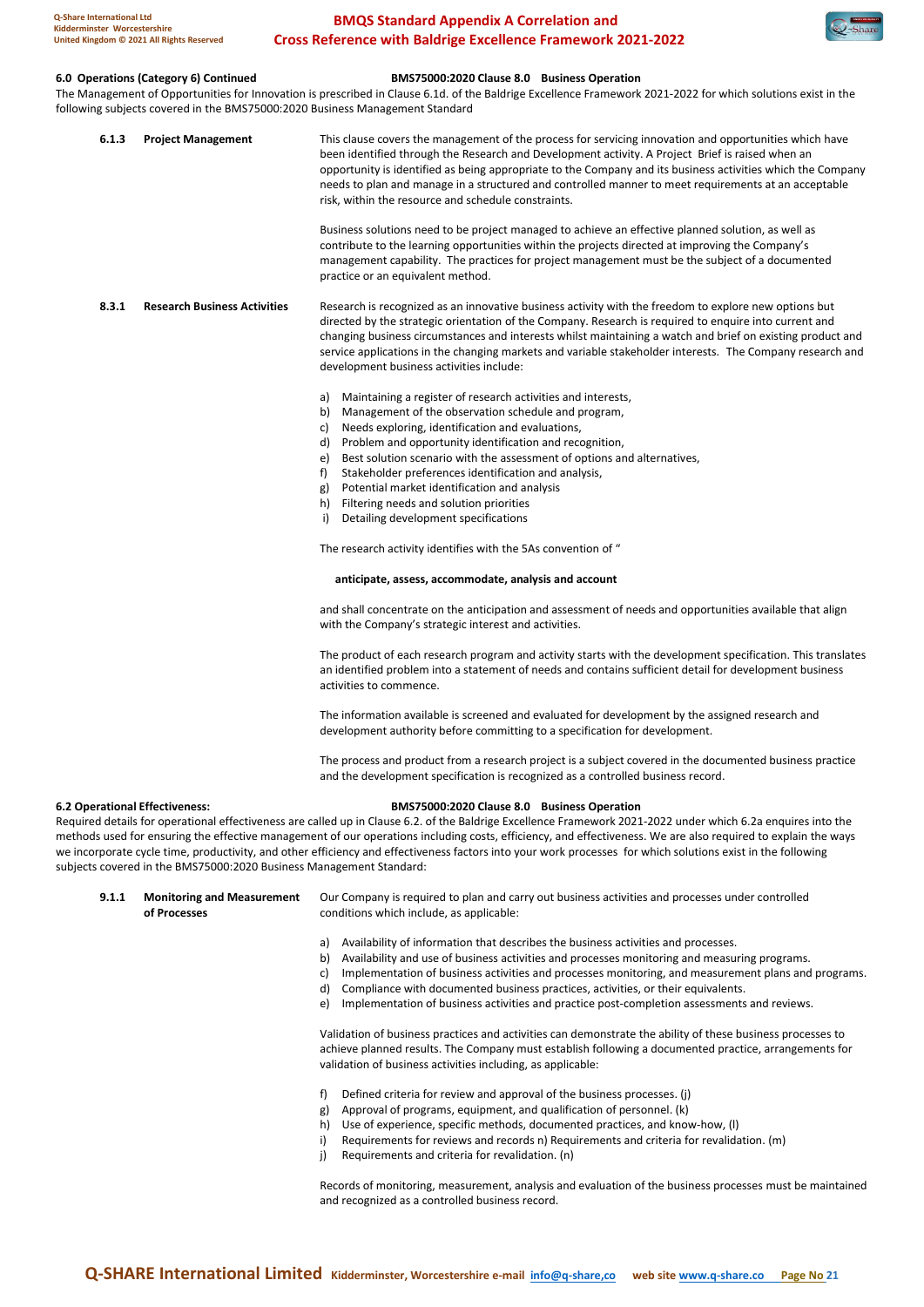### **6.0 Operations (Category 6) Continued BMS75000:2020 Clause 8.0 Business Operation**

To complement this requirement on providing details for operational effectiveness the BMS75000:2020 Business Management Standard under clause 9.1.2 addresses the way we monitor and measure the goods and services we produce:

**9.1.2 Monitoring and Measurement.** The Company must monitor, and measure products and services produced and provided by way of **Goods and Services.** our business activities to verify that specified requirements have been **of Goods and Services.** our business activities to verify that specified requirements have been met. This is carried out at appropriate stages of the product realization and service delivery process in accordance with the planned arrangements.

> Measurement requirements for acceptance and confirmation are documented following a documented practice and include:

- a) Criteria for acceptance and/or rejection,
- b) Where in the sequence, measurement, and testing operations are performed,
- c) Required records of the measurement and testing results
- *(at a minimum, an indication of acceptance or rejection),*  d) Any specific measurement instruments or techniques required, and any specific instructions associated with their use.

When critical items, including key characteristics, have been identified, the Company ensures they are controlled and monitored following a proven method. Sampling inspection may be used as a means of acceptance.

The sampling plan applied shall be constant with recognized statistical principles and proven as appropriate for use. Where required to demonstrate product or service qualification, the Company ensures that records provide evidence that these meet the defined requirements.

The release of goods and service delivery to the customer must not proceed until the planned arrangements have been satisfactorily completed, unless otherwise agreed with the relevant authority and, where applicable, by the customer.

Where goods are released for production or services are deployed pending completion of all planned or required measurement and monitoring activities, a practice of positive recall is applied if verification reveals benign failures due to errors or omissions. Records are maintained for positive recall purposes that indicate the identification and location of the goods and services, the person(s) authorizing the release of goods, or deployment of the service. These records relating to positive recall provision shall be recognized as a controlled business record.

The Company ensures that all documents required to accompany the goods or service are present and suitable for the intended use. Such documents provide evidence of goods and services conformity with the acceptance criteria specified and are maintained and recognized controlled business records.

#### **6.2c Safety, Business Continuity, and Resilience: BMS75000:2020 Clause 8.0 Business Operation**

Clause 8.0 of the BMS75000:2020 Business Management Standard provides all Baldrige Excellence Framework 2021-2022 solutions with noted exceptions found elsewhere in the standard. We are requested to present details of safety, business continuity, and resilience for operational effectiveness in Clause 6.2c. and 6.2c(1) of the Baldrige Excellence Framework 2021-2022. how we provide a safe operating environment and how we ensure the organization can anticipate, prepare for, and recover from disasters, emergencies, or other disruptions.

In Respect of safety, solutions can be found in BMS75000:2020 Business Management Standard under clause 7.1.4 which addresses Occupational Health and Safety, but considerations should also be made to Clause 8.6.1.1 which addresses Process Safety and Environmental Impacts.

**7.1.4 Occupational Health.** The Company is required to install and operate in all areas an Occupational Health and Safety **and Safety** program for employees to practice the control and mitigation of all foreseeable Occupational Health and Safety risks that are inherent in the Company's processes and practices which include:

- a) Establish practices and practices to eliminate or minimize risks to personnel and other interested parties who could be exposed to hazards associated with the business activities.
- b) Implementation and maintenance of systems for continually improving the practices and practices establishment.
- c) Conformance to a published and understood Occupational Health and Safety policy;

The Company must conform to the Occupational Health and Safety provisions and practices established by:

- d) Making a self-determination and self-declaration,
- e) Seeking confirmation of conformance by stakeholders
- f) Seeking confirmation of its self-declaration by an external qualified authority

The extent of Occupational Health and Safety practices, and what practices are applied, will depend on the Company's business activities, the range, and diversity of its stakeholders, its technology, and the risks and complexity of its operations.

*For guidance on establishing and maintaining an Occupational Health and Safety system, please refer to ISO45000 the International Standard for Occupational Health and Safety Management Requirements.*

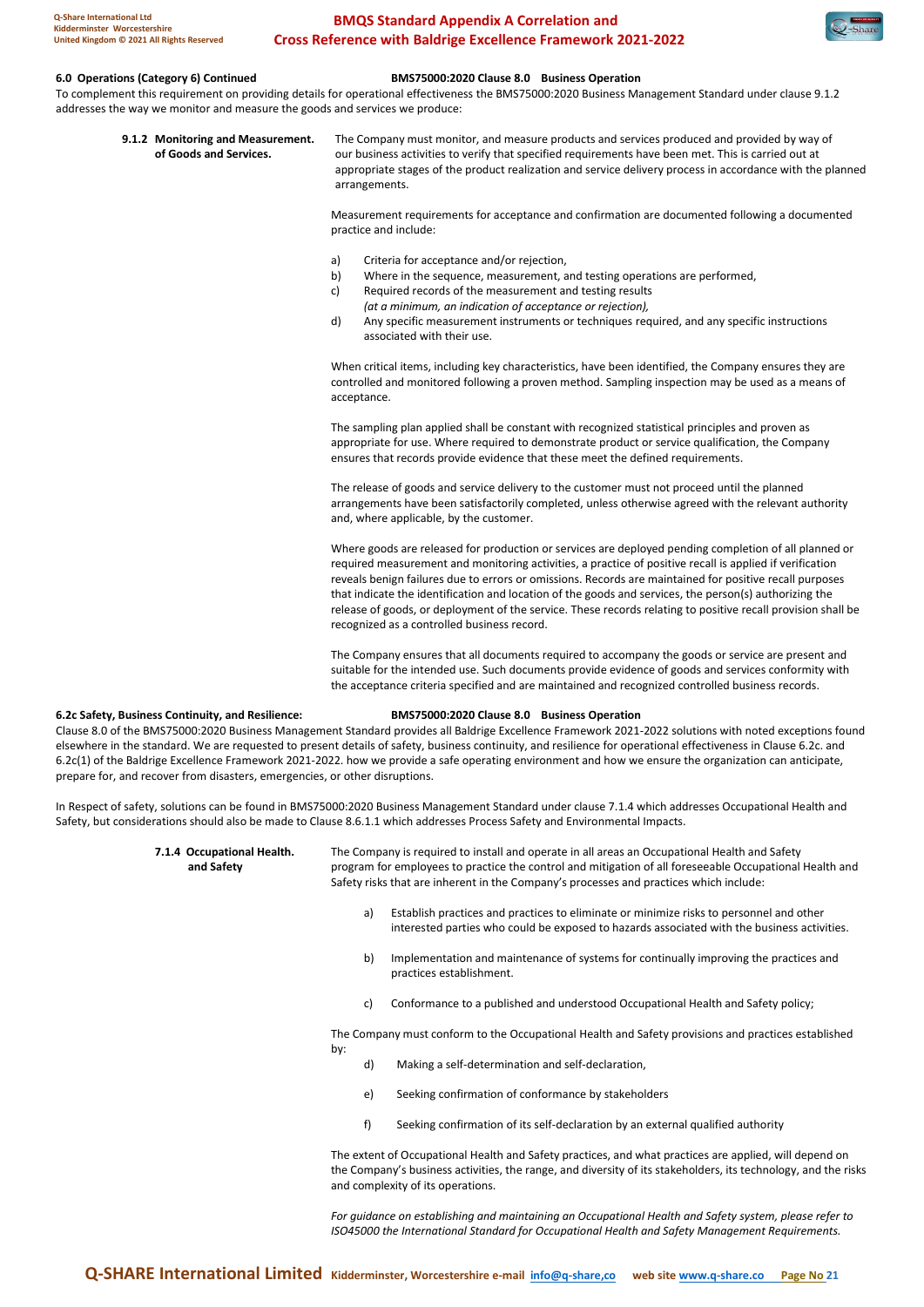#### **6.2c Safety, Business Continuity, and Resilience Continued: BMS75000:2020 Clause 8.0 Business Operation**

Clause 8.0 of the BMS75000:2020 Business Management Standard provides all Baldrige Excellence Framework 2021-2022 solutions however we are requested to present under Clause 6.2c. and 6.2c(2) of the Baldrige Excellence Framework 2021-2022. how we consider risk, manage prevention, protection, continuity of operations, and recovery in the event of disruptions.

In Respect of Business Continuity and Resilience, solutions can be found in Clause 6.3 of BMS75000:2020 Business Management Standard which is dedicated to Business Continuity.

| 6.3 Business Continuity. | The Company must have a Business Continuity Plan which identifies the Company's exposure to internal<br>and external threats and provides for effective prevention and recovery should such threats be realized or<br>encountered.                                              |
|--------------------------|---------------------------------------------------------------------------------------------------------------------------------------------------------------------------------------------------------------------------------------------------------------------------------|
|                          | The plan must provide a proposed informed solution for continuing business activities and operations<br>under adverse conditions.                                                                                                                                               |
|                          | The plan must define how to continue operations, or the delivery of services, during disruption or<br>interruptions resulting from all foreseeable adverse events such as industrial action, fires, floods, power<br>outages, theft, and vandalism, earthquakes, and pandemics. |
|                          | Any event that could impact Company Operations and business activities must be considered, such as loss<br>of key personnel, supply chain interruption, loss of, or damage to critical infrastructure (major machinery<br>or computing/network resource).                       |
|                          | Risk management must be incorporated as part of the Business Continuity Plan to reduce operational risk.<br>The business continuity plan must be documented and recognized as a controlled business record.                                                                     |
|                          |                                                                                                                                                                                                                                                                                 |

For guidance on establishing and maintaining a Business Continuity Plan, please refer to ISO22301, the international standard for Social Security-Business Continuity Management Systems-Requirements

In Respect of Business Resilience, solutions can be found in Clause 6.1 and 6.1.1 of BMS75000:2020 Business Management Standard which is dedicated to risk identification and management:

#### **6.1.1 Risk Identification** We must consider the context of the company's operation, activity, and purpose by assessing the needs  **and Management.** and expectations of interested parties when planning for the Business Management System.

The Company must identify risks that are detrimental to its interest and opportunity risks that need to be realized in the interest of its stakeholders.

To ensure the Business Management System can achieve its intended results the Company must:

- a) Identify and prevent risks to the Company which are detrimental to its interests,
- b) Eradicate or contain all identified detrimental activities and their consequences,
- c) Identify and embrace business risks and opportunities that are of benefit to its purpose,
- d) Use the Business Management System for the purpose of preventing detriment to its interest
- e) Continually monitor, review, and analyze results to determine the need for change
- 
- f) Determine and report on the effectiveness of any actions taken.<br>
g) Improve the quality of management at all levels on a continual b Improve the quality of management at all levels on a continual basis.

These practices must be identified, documented, and integrated into the company programs and their contribution to the Strategic Business Plan must be monitored and recorded as a controlled business record.

The Company must establish, implement, and maintain, in a documented practice, the activities required for managing all identified or foreseeable detrimental risks and their consequences including as appropriate to the Company and the business activities:

- h) assignment of responsibilities for risk management
- i) characteristics of the risks identified (e.g., likelihood, consequences, mitigation, and acceptance),
- j) assessment, conveyance, and communication of risk consequences to managers and staff k) management of actions to eliminate or mitigate risks that exceed the defined risk acceptance
- criteria,
- l) accommodations for risks remaining after containment and mitigation action

The practices for risk identification and management shall be the subject of a documented practice.

For guidance on establishing and maintaining risk management, please refer to ISO31000, the international standard for Risk Management.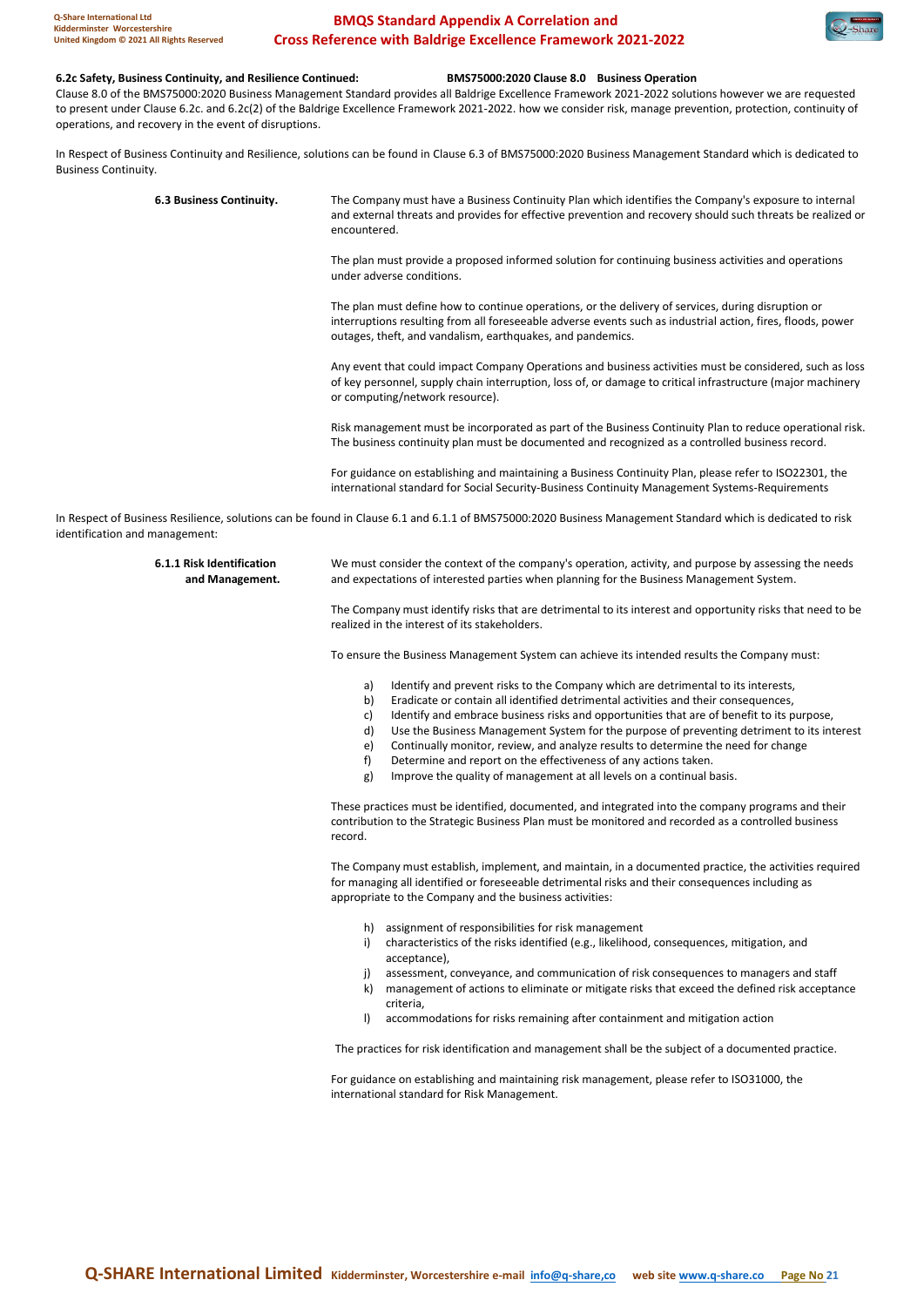

#### **7.0 RESULTS (CATEGORY 7) BMS75000:2020 CLAUSE 9.0 BUSINESS PERFORMANCE EVALUATION**

Clause 7 in the Baldrige Excellence Framework enquires into the realization of planned results necessary to sustaining the business. We need to explain what we have selected byway of metrics and present the product or record of our key process and results including:

- a) Customer-focused results, **(7.2)**
- b) Workforce results, **(7.3)**
- c) Leadership and governance system results, **(7.4)**
- d) Overall financial and market performance. **(7.5)**

The Baldrige Excellence Framework also requires us to provide a detailed account of:

- e) Value of product and services from the customer's perspective. **(7.1a)**
- f) High position and respect in the marketplace, **(7.5a(2))**
- g) Accomplished organizational performance, **(7.5b)**
- h) Realization of operational indicators and metrics **(7.5)**
- i) Foundation for organizational development and learning **(7.5)**
- j) Provision for learning and development of workforce members. (7.3a(4))

We need to demonstrate the correct selection and suitability of the measures used for progress and improvement when we evaluate, motivate, and innovate service, practices, and products to contribute to the company strategy. This is because the sources which are used to control events are important when used to predict and future performance. Whilst the core subject of clause 7 requirements is the existence and recording of results, the Baldrige Excellence Framework looks for the basis of selection, how recorded information is obtained, and what monitoring process is used for recording the outcomes and the consequence of our operational performance.

Solutions can be taken from Clause 9.0 of the BMS75000:2020 Business Management Standard which covers Business Performance Evaluation and is matched against the Baldrige Excellence Framework as follows:

| <b>Baldrige Excellence Framework 2021-2022</b>   |       | <b>BMS75000:2020 Business Management Standard Solutions</b> |  |  |  |
|--------------------------------------------------|-------|-------------------------------------------------------------|--|--|--|
| 7.0 Results                                      | 9.0   | <b>Business Performance Evaluation</b>                      |  |  |  |
|                                                  | 9.1   | Monitoring, Measurement, Analysis, and Evaluation           |  |  |  |
| 7.1 Product and Process Results.                 | 9.1.1 | <b>Monitoring and Measurement of Processes</b>              |  |  |  |
|                                                  | 9.1.2 | Monitoring and Measurement of Goods and Service             |  |  |  |
| a. Customer-Focused Product and Service Results. | 9.1.4 | <b>Customer Satisfaction and Perception Evaluation</b>      |  |  |  |
| b. Work Process Effectiveness Results.           | 9.1.1 | <b>Monitoring and Measurement of Processes</b>              |  |  |  |
| (1) Process Effectiveness and Efficiency.        | 9.1.1 | <b>Monitoring and Measurement of Processes</b>              |  |  |  |
| (2) Safety and Emergency Preparedness.           | 6.3   | <b>Business Continuity</b>                                  |  |  |  |
|                                                  | 6.4   | <b>Management of Change</b>                                 |  |  |  |
|                                                  | 7.1.4 | <b>Occupational Health and Safety</b>                       |  |  |  |
|                                                  | 9.4   | <b>Management of Unforeseeable Events</b>                   |  |  |  |
| c. Supply-Network Management Results.            |       | 8.5 Purchasing Business Activities                          |  |  |  |
|                                                  |       | 9.1.6 Supplier Perception Evaluation                        |  |  |  |

**Clause 7.1** asks about our key product and the company operational performance results, which should demonstrate product and service quality and value. Assessments of customer satisfaction are also required to demonstrate customer satisfaction and engagement. Solutions are well prescribed in Clause 9.1 of the BMS75000:2020 Business Management Standard which covers:

- **9.1 Monitoring, Measurement, Analysis, and Evaluation**
- **9.1.1 Monitoring and Measurement of Processes**
- **9.1.2 Monitoring and Measurement of Goods and Service**
- **9.1.3 Shareholder Perception Evaluation**
- **9.1.4 Customer Satisfaction and Perception Evaluation**
- **9.1.5 Employee Perception Evaluation**
- **9.1.6 Supplier Perception Evaluation**
- **9.1.7 Stakeholders Perception, Expectations, and Satisfaction**

**Clause 7.1b(2)** Concerns Safety and Emergency Preparedness and enquires what results for our safety and emergency preparedness and what are our results for key measures or indicators of the effectiveness of the organization's safety system and its preparedness for disasters, emergencies, or disruptions. In addition to clause 6.3 of the BMS75000:2020 Business Management Standard discussed under 6.2c of Baldrige Excellence Framework 2021-2022, a suitable and robust specification for the Management of Change is offered in clause 6.4 which is most appropriate as a solution and also includes:

- **6.4 Management of Change**
- **6.4.1 Indigenous Change Preparation and Management,**
- **6.4.2 External Change Preparation and Management,**
- **6.4.3 Planning and Accommodating Unforeseen Issues,**

Because of the life cycle structure of the BMS75000:2020 Business Management Standard, most solutions relating to Clause **7.1c** of the Baldrige Excellence Framework 2021-2022enquiring into Supply-Network Management Results in the performance of purchasing and supplier management is contained in Clause 8.5 which covers:

- **8.5 Purchasing Business Activities**
- **8.5.1 Purchasing Process**
- **8.5.2 Supplier Instructions and Prescription**
- **8.5.3 Sub-contracting and Supplier Selection Management**
- **8.5.4 Sub-tier Processes Integrity and Change Control,**
- **8.5.5 Verification of Purchased Goods**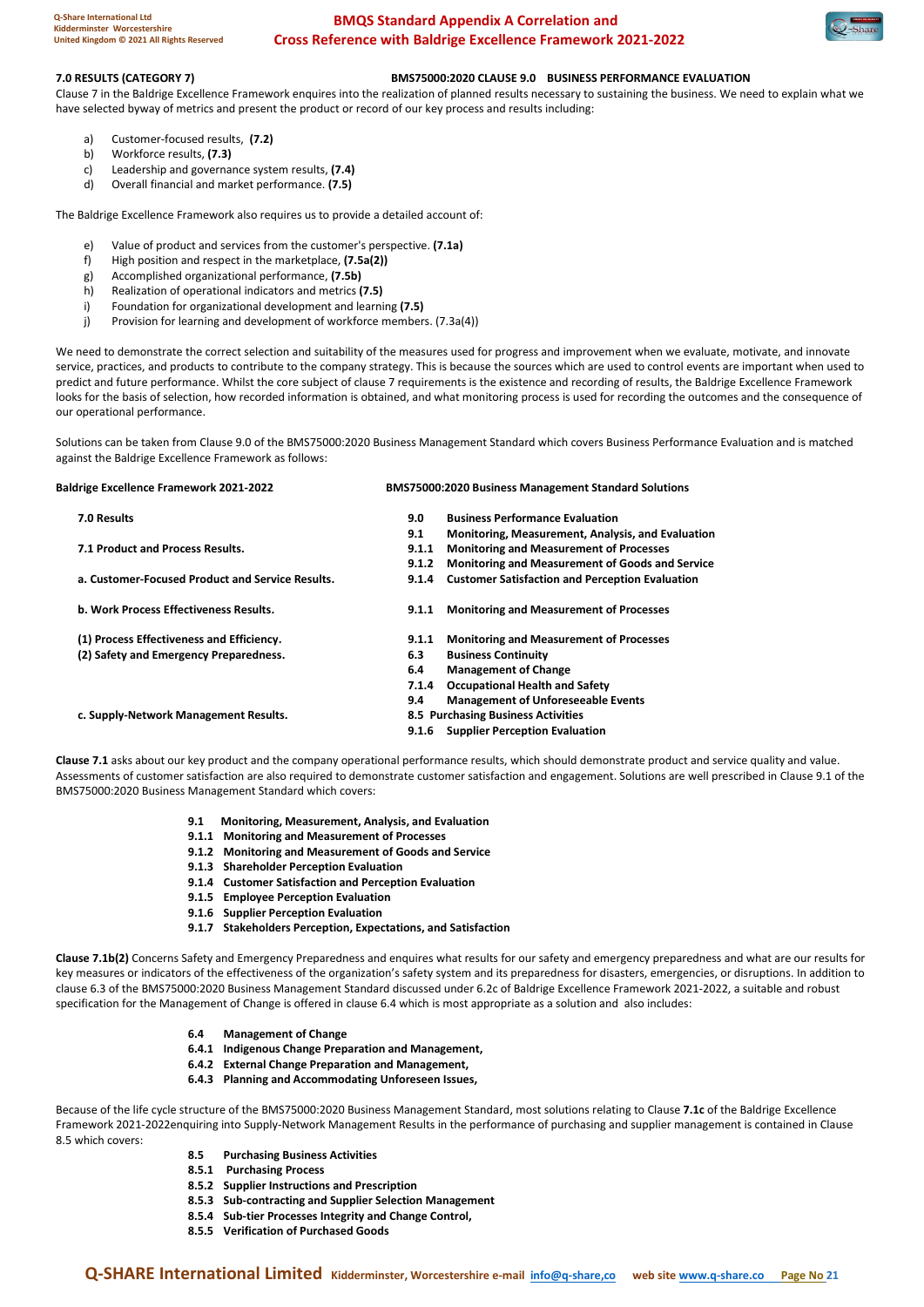

**Clause 7.2** of the Baldrige Excellence Framework 2021-2022 asks about how good our Customer-Focused Results are because these demonstrate how well we listened to the voice of the customer and satisfied our customers' needs and expectations. It also enquires on how well we have engaged the customer and how well we have pursued and established loyalty-building relationships. Results for customer satisfaction, dissatisfaction, and engagement are produced because of applying **P.1b(2**) and the listening and determination methods employed.

There is a dedicated Clause 9.1.2 that covers Customer Satisfaction and Perception Evaluation and 4.2.4 which addresses Customer Related Business Activities in the BMS75000:2020 Business Management Standard. In addition, there are solutions to most Customer Focused requirements in Clause 8.2 of the BMS75000:2020 Business Management Standard as follows:

**Baldrige Excellence Framework 2021-2022 BMS75000:2020 Business Management Standard Solutions 7.2 Customer Results: 8.2 Customer Related Business Activities a. Customer-Focused Results 4.2.4 Customer Related Business Activities (1) Customer Satisfaction 9.1.4 Customer Satisfaction and Perception Evaluation (2) Customer Engagement 8.2 Customer Related Business Activities**

**Clause 7.3** of the Baldrige Excellence Framework 2021-2022 asks for Workforce-Focused Results for which solutions are available from Clause 7.1 which contains the requirements for the acquisition and management of resources.

|     | <b>Baldrige Excellence Framework 2021-2022</b> |       | <b>BMS75000:2020 Business Management Standard Solutions</b> |  |  |
|-----|------------------------------------------------|-------|-------------------------------------------------------------|--|--|
| 7.3 | <b>Workforce Results</b>                       |       | 7.0/7.1 Support/Resources                                   |  |  |
| a.  | <b>Workforce-Focused Results</b>               | 7.1.6 | <b>Human Resources</b>                                      |  |  |
| (1) | <b>Workforce Capability and Capacity</b>       | 7.2   | <b>Competence and Capability</b>                            |  |  |
| (2) | <b>Workforce Climate</b>                       | 7.1.3 | <b>Premises Infrastructure and Working Environment</b>      |  |  |
|     |                                                | 7.1.4 | <b>Occupational Health and Safety</b>                       |  |  |
| (3) | <b>Workforce Engagement</b>                    | 7.4   | Communication                                               |  |  |
|     |                                                | 7.4.1 | <b>Training and Instruction</b>                             |  |  |
| (4) | <b>Workforce Development</b>                   | 7.4.2 | <b>Advice and Correction</b>                                |  |  |
|     |                                                |       |                                                             |  |  |

These inquiries presented by the Baldrige Excellence Framework 2021-2022 and the solutions offered in the BMS75000:2020 Business Management Standard focus on the workforce-focused performance results. These are required to demonstrate how well we have installed and continue to maintain a productive, compliant, concerned, interested, and perpetually learning and improving workforce sustained by the best suitable resources and working environment.

**Clause 7.4** of the Baldrige Excellence Framework 2021-2022 asks for results on our Leadership and Governance which relate to our communication processes and the results from our governance, legal and regulatory, ethics, and community social accountability processes and measures.

| <b>Baldrige Excellence Framework 2021-2022</b> |                                                   |       | <b>BMS75000:2020 Business Management Standard Solutions</b> |  |  |
|------------------------------------------------|---------------------------------------------------|-------|-------------------------------------------------------------|--|--|
| 7.4                                            | <b>Leadership and Governance Results</b>          |       | 5.0/5.1 Governance and Commitment                           |  |  |
| a.                                             | Leadership, Governance, and Societal Contribution | 5.2   | <b>Business Management Policy</b>                           |  |  |
| (1)                                            | Leadership                                        | 5.1   | Commitment                                                  |  |  |
| (2)                                            | Governance                                        | 5.2   | <b>Business Management Policy</b>                           |  |  |
| (3)                                            | Law and Regulation                                | 4.2.2 | <b>Legal and Regulatory Requirements</b>                    |  |  |
| (4)                                            | Ethics                                            | 5.5   | <b>Cultural Issues and Conventions</b>                      |  |  |
| (5)                                            | <b>Society</b>                                    | 5.5.1 | <b>Cultural Issues</b>                                      |  |  |
|                                                |                                                   | 5.5.2 | <b>National and International Conventions</b>               |  |  |
|                                                |                                                   |       |                                                             |  |  |
|                                                |                                                   |       |                                                             |  |  |

These inquiries presented by the Baldrige Excellence Framework 2021-2022 and the solutions offered in the BMS75000:2020 Business Management Standard focus on the Company Leadership and Governance for which Clause 5.0 in the Management Standard is dedicated to Governance and Commitment. This consists of :

- **5.0 Governance and Commitment**
- **5.1 Commitment**
- **5.1.1 Teamwork and Engagement**
- **5.1.2 Management Commitment**
- **5.1.3 Succession Policy and Plan**
- **5.2 Business Management Policy**
- **5.3 Company Roles, Responsibilities, and Authorities**
- **5.3.1 Responsibility and Authority**
- **5.3.2 Business Management Representative**
- **5.4 Documented Business Management System**
- **5.4.1 Business Management Manual**
- **5.4.2 Business Management Practices**
- **5.4.3 Departments and Practices**
- **5.5 Cultural Issues and Conventions**
- **5.5.1 Cultural Issues**
- **5.5.2 National and International Conventions**